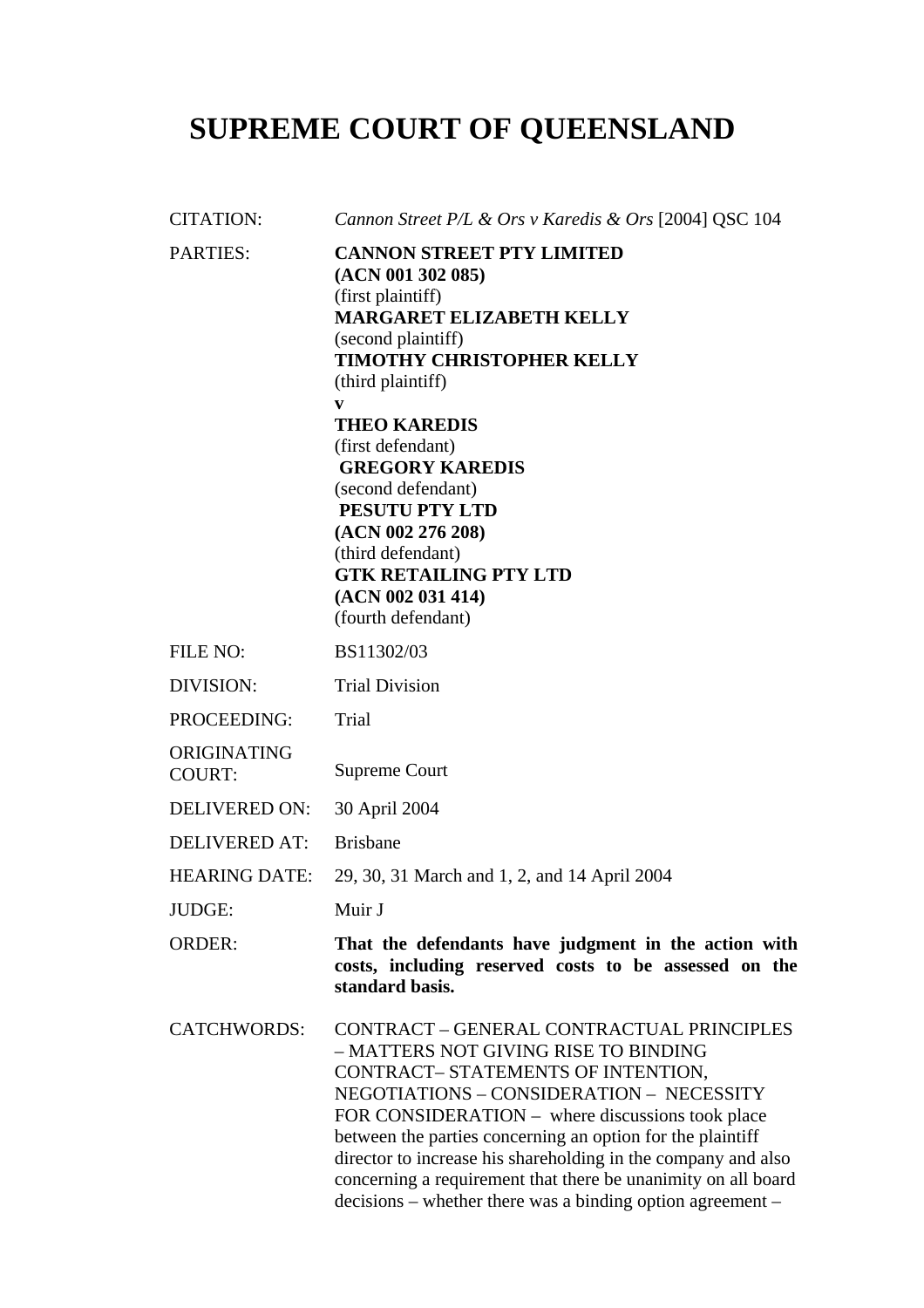whether there was a binding agreement requiring unanimity on all board decisions - whether the parties intended to be bound – whether there was valuable consideration to support these agreements – whether any option agreement was discharged or terminated by a later inconsistent agreement

CORPORATIONS – MANAGEMENT AND ADMINISTRATION – DIRECTORS - FIDUCIARY POSITION – (CTH) CORPORATIONS ACT 2001 s 201 – where the defendant directors had been negotiating the sale of the company – whether the defendant directors breached their fiduciary duties

DERIVATIVE ACTION – LEAVE TO COMMENCE – GOOD FAITH – BEST INTERESTS OF THE COMPANY– (CTH) CORPORATIONS ACT 2001 s 237 – where the plaintiff director pursuant to s 237(2) of the Corporations Act 2001 sought to bring proceedings on behalf of the company under s 236 – whether the plaintiff was acting in good faith and in the best interests of the company – meaning of good faith – considerations applicable to a determination of good faith

*Corporations Act* 2001, s 102(1)(a), s 237

*Australian Broadcasting Corporation v XIVth Commonwealth Games Ltd* [1988] 18 NSWLR 40 *B Seppelt & Sons Ltd v Commissioner for Main Roads* (1975) 1 BPR 9147 *Bellamy v Debenham* (1890) 45 Ch D 481 *Brambles Holdings Limited v Bathurst City Council* [2001] NSWCA 61 *Brogden v Metropolitan Railway Co* (1877) 2 App Cas 666 *Cannock Chase DC v Kelly* [1978] 1 WLR 1 *Central Estates (Belgravia) Ltd v Woolgar* [1971] 3 All ER 647 *GR Securities v Baulkham Hills Private Hospital Pty Ltd* (1986) 40 NSWLR 631, *Harlowe's Nominees Pty Ltd v Woodside (Lakes Entrance) Oil Co NL* (1967-1968) 121 CLR 483 *Integrated Computer Services Pty Ltd v Digital Equipment Corp (Aust) Pty Ltd* (1988) 5 BPR 97326, *J J Savage & Sons Pty Ltd v Blakeney* (1969-1970) 119 CLR 345 *Masters v Cameron* (1954) 91 CLR 353, *Meates v Attorney-General* [1983] NZLR 308, *Mills v Mills* (1937-1938) 60 CLR 150, *Ngurli Ltd v McCann* (1953) 90 CLR 425 *Pagnan S.p.A v Feed Products Ltd* [1987] 2 Ll Rep 601, *Perry v Suffields* [1916] 2 Ch 187, *Richard Brady Franks Ltd v Price* (1937) 58 CLR 112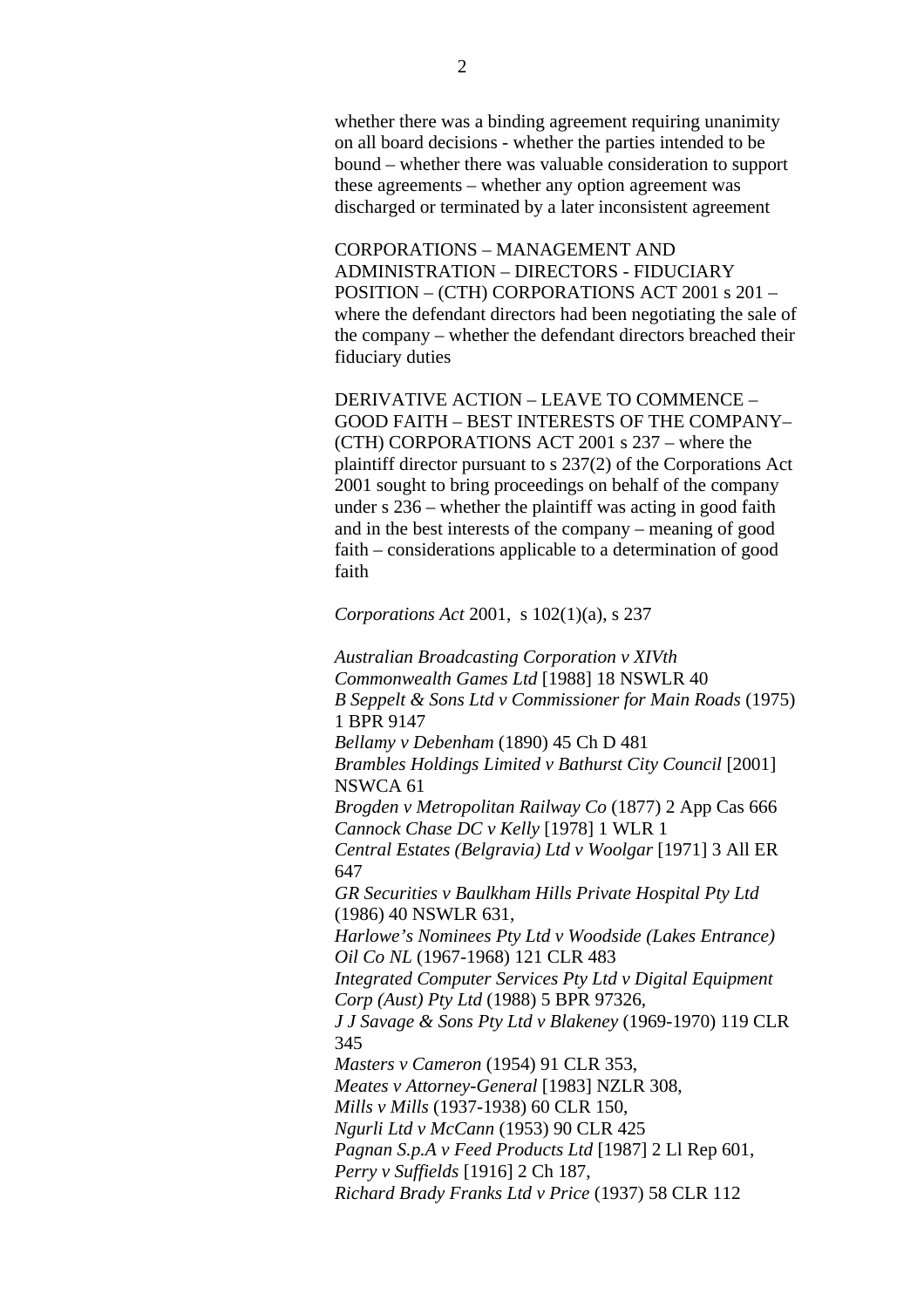|                    | Department of Education, Employment, Training and Youth                       |
|--------------------|-------------------------------------------------------------------------------|
|                    | Affairs v Price (1997) 152 ALR 127                                            |
|                    | Smith v Morrison, Smith v Chief Land Registrar [1974] 1 All<br>ER 957         |
|                    | Storer v Manchester City Council [1974] 1 WLR 1403,                           |
|                    | Swansson v R A Pratt Properties Pty Ltd (2002) 42 ACSR<br>313                 |
|                    | Tallerman & Co Pty Ltd v Nathan's Merchandise (Victoria)                      |
|                    | Pty Ltd (1956-1957) 98 CLR 93                                                 |
|                    | Thorby v Goldberg (1964) 112 CLR 597,                                         |
|                    | United Dominions Corporation (Jamaica) v Shoucair [1969]<br>1 AC 340          |
|                    | Vroon BV v Foster's Brewing Group [1991] 2 VR 32,                             |
|                    | Williams v Spautz (1992) 174 CLR 509                                          |
| <b>COUNSEL:</b>    | P O'Shea QC and I Perkins for the plaintiffs                                  |
|                    | N Hutley SC and D Clothier for the defendants                                 |
| <b>SOLICITORS:</b> | Mallesons Stephen Jaques for the plaintiffs<br>Clayton Utz for the defendants |
|                    |                                                                               |

## **The parties**

- [1] Mr Timothy Kelly, the third plaintiff in these proceedings, is the controller of the first plaintiff, Cannon Street Pty Limited and the beneficial owner of all of its shares. The second plaintiff, Mrs Margaret Kelly, his mother, holds her shares in Cannon Street in trust for her son. Mr Kelly, together with Mr Theo Karedis (the first defendant) and Mr Gregory Karedis (the second defendant) are the directors of The Grape Management Pty Ltd ("TGM"). TGM holds all of the shares in Hotel Wickham Investments Pty ltd ("HWI"). Where it is unnecessary to distinguish between those companies they will be referred to collectively as "The Grape".
- [2] The companies carry on the business of liquor merchants through approximately 14 retail outlets under the "The Grape" name. They also own and operate a number of hotels in Queensland.
- [3] In about 1992, Mr Kelly conceived the notion of setting up The Grape business and enlisted the financial support of a number of investors including Mr Clive Kitchen. The plaintiffs, Mr Kitchen and those investors, in some cases through companies, became the initial shareholders of TGM and HWI. It is convenient for present purposes to refer to them all (with the exception of the plaintiffs) as "the "A" Class shareholders" and to such investors, excluding the plaintiffs, as "the majority "A" Class shareholders".
- [4] Mr Kelly is the beneficial owner of 7.7% of the shares in TGM. The balance is held equally by Pesutu Pty Ltd, a company controlled by Mr T Karedis, and GTK Retailing Pty Ltd, a company controlled by Mr G Karedis.
- [5] Mr T Karedis is the founder and former chief executive officer of a group of companies which carried on the "Theo's" business of wholesale retail liquor suppliers and hotel operators in New South Wales and the Australian Capital Territory. Mr G Karedis is Mr T Karedis's son.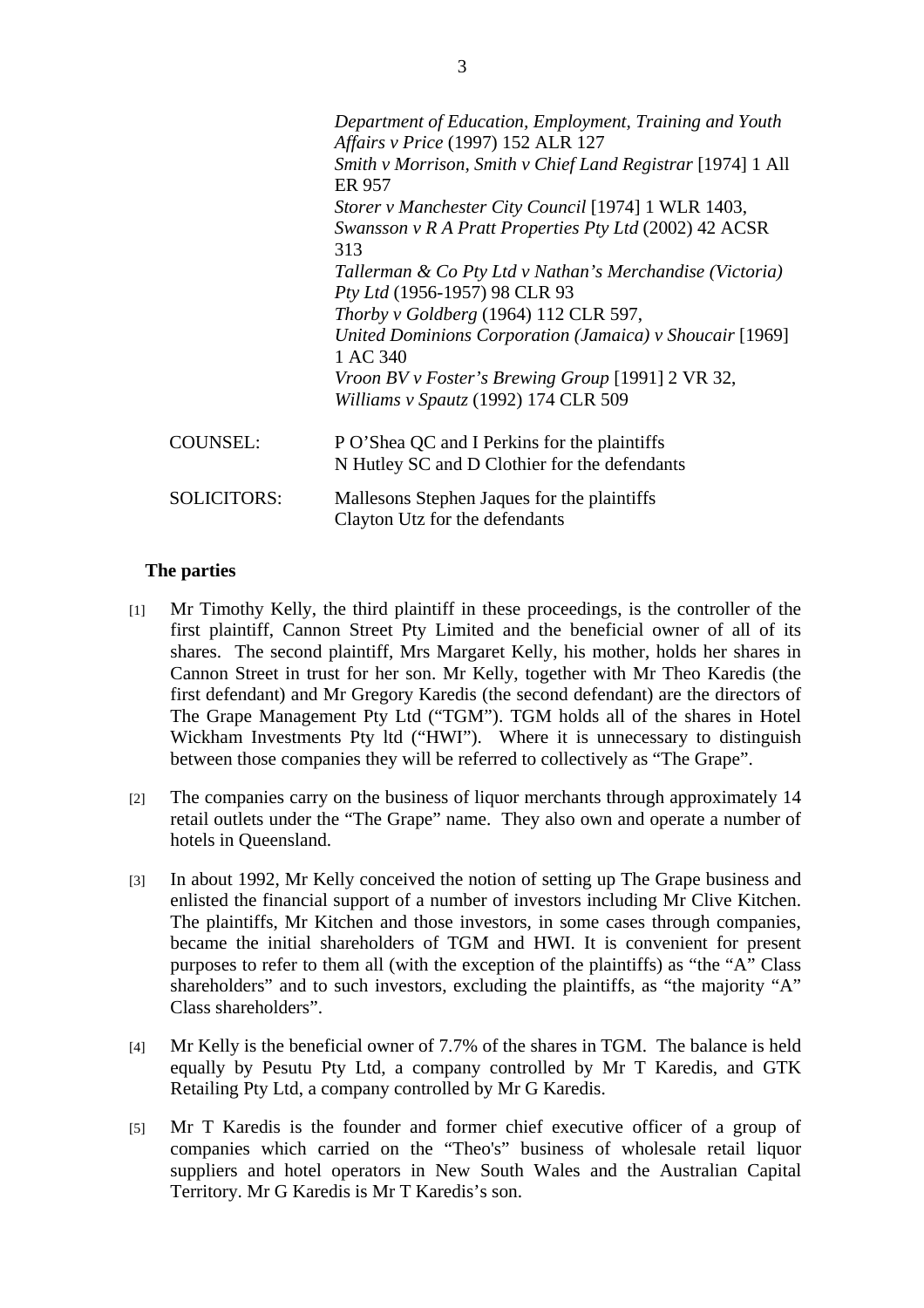## **The plaintiffs' claims**

- [6] Cannon Street and Mrs Kelly claim
	- (a) a declaration that they have an option to purchase from Pesutu and GTK 12.3% of the issued share capital in TGM for the sum of \$2.6 million;
	- (b) a declaration that in order to be validly passed, any resolution proposed at a meeting of shareholders of TGM or HWI must be passed unanimously.
- [7] Mr Kelly claims
	- (a) a declaration that in order to be validly passed, any resolution proposed at a meeting of directors of TGM or HWI concerning the sale of the business of either company must be passed unanimously;
	- (b) an order permanently restraining the implementation of a resolution for the adoption of a sale process for the sale of the business of TGM and HWI purportedly passed by a majority of directors of each of TGM and HWI on 10 November 2003
- [8] All plaintiffs seek leave pursuant to s 237 of the *Corporations Act* 2001 to bring proceedings, on behalf of and in the name of TGM and HWI, against the first and second defendants, for an order permanently restraining the implementation of the 10 November resolution.
- [9] The claims for declaratory relief are not supported by the constitutions of TGM and HWI, but are based on oral agreements alleged to have been entered into between Mr Kelly on behalf of the plaintiffs and the Karedises on behalf of the defendants.
- [10] The option agreement is alleged to have been entered into in the course of discussions in January and February 2002 and confirmed in a meeting on 27 February 2002. The agreement that resolutions of directors and shareholders of The Grape would be passed only by unanimous vote is alleged to have been entered into in that meeting also.

## **The defendants' contentions**

- [11] It is denied that the words alleged to constitute the agreements were said and that there was any intention by the parties to be legally bound. Additionally, it is alleged that neither agreement is supported by valuable consideration.
- [12] In the case of the unanimity agreement, it is alleged that it was void for uncertainty as essential terms had not been resolved. Alternatively, it is alleged that, if there was an option agreement, it was discharged by an agreement entitled "Authority to Agent" entered into on 9 March 2002 at Coolum.
- [13] In the further alternative, it is alleged that if there was an option agreement it lapsed due to effluxion of time.
- [14] The defendants oppose the making of an order under s 237 of the *Corporations Act* on the grounds that –
	- (a) The plaintiffs are not acting in good faith Mr Kelly wishes "to secure to himself benefits as a consequence of his dealings with Woolworths Ltd";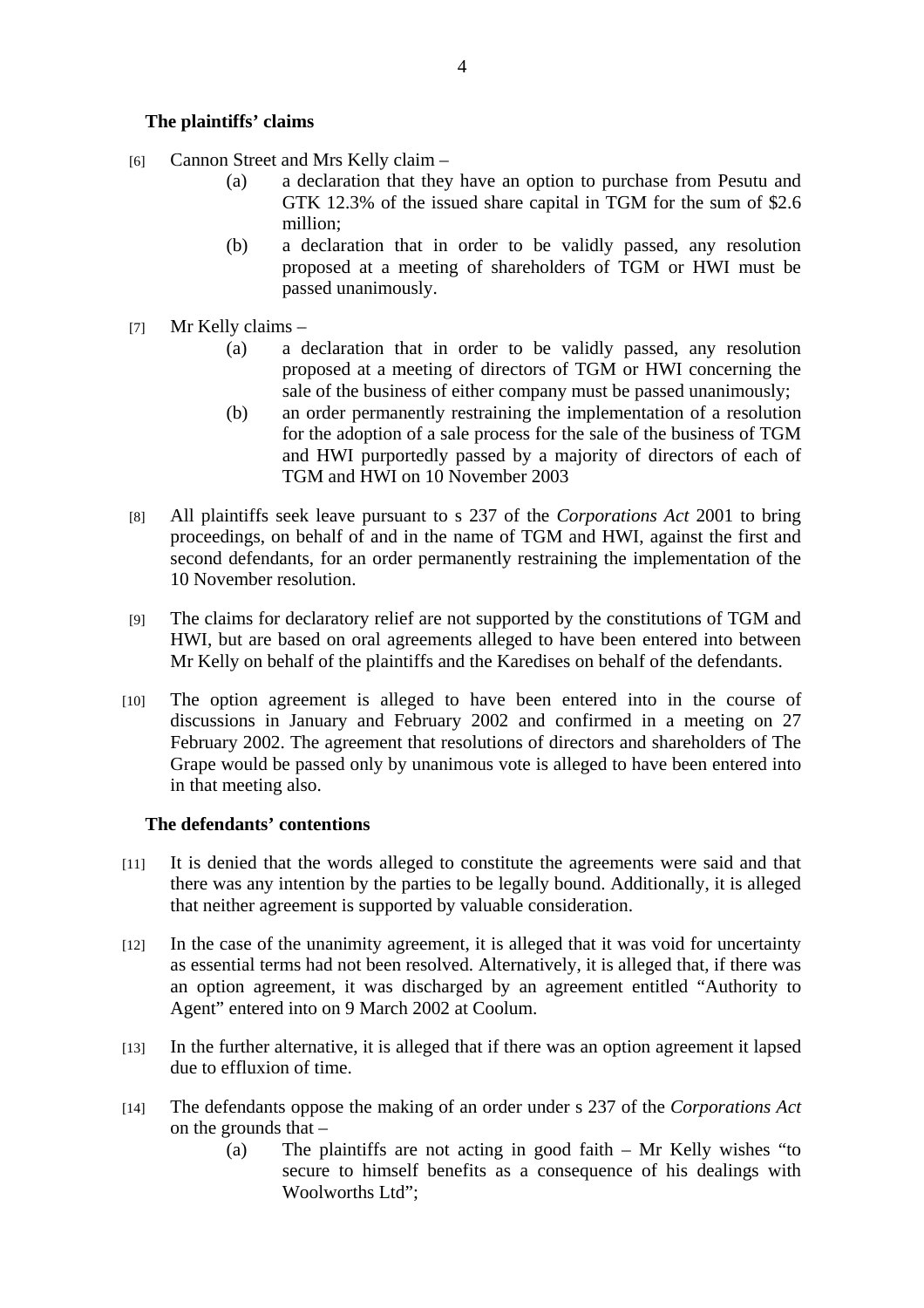(b) It is not established that it is in the best interests of The Grape that the plaintiffs be granted the leave which they seek.

#### **Historical narrative**

- [15] In 1999, Pesutu and GTK each acquired "B" Class shares in the capital of GTK and HWI. The purchase gave them fifty percent of the issued shares which were then divided into "A" Class shares, "B" Class shares and an "A" Class management share held by Mr Kitchen, the chairman and managing director of both companies.
- [16] In 2000, and 2001, Mr Kelly had had a falling out with Mr Kitchen and sought to persuade Mr T and Mr G Karedis that Mr Kitchen should be removed as managing director. The Karedises were reluctant to take action initially but Mr Kelly, armed with advice from Mr Loel, a solicitor, persisted in his move against Mr Kitchen. Mr Kelly eventually succeeded in having Mr Kitchen removed as managing director and himself appointed acting managing director in his place. On 5 September 2001, Mr T Karedis was appointed chairman.
- [17] In September and October 2001, allegations were made by the Majority "A" Class shareholders that Mr Kelly's appointment as managing director was invalid and that he was in breach of duties owed to the "A" Class shareholders. In October, Calabro and Partners delivered a report which concluded that Mr Kitchen had breached his duties to The Grape in various respects. The Grape threatened to bring legal proceedings against Mr Kitchen.
- [18] In late November 2001, Mr Kelly was approached by two other "A" Class shareholders or their representatives and provided with a document headed "Proposal for Consideration by 'A' Class Shareholders." The document, which Mr Kelly says he was assured by the persons just mentioned was *bona fide*, was in respect of a proposed offer by Doogle Pty Ltd to acquire all of the shares in TGM and HWI for \$38,250,000 and appeared to have been prepared by or with the assistance of a person with a detailed knowledge of The Grape's affairs. It assessed the advantages and disadvantages to the "A" Class shareholders of accepting or rejecting the offer and recorded the desire of some of the Majority "A" class shareholders to retire from business. It acknowledged, as was the fact, that Pesutu and GTK had pre-emptive rights under which, in the event of an offer to acquire shares in TGM and HWI, they had the right either to acquire the "A" Class shares on the same terms and conditions or to accept the offer. The Karedises considered that the offer price was too high and decided against exercising pre-emptive rights.
- [19] Almost immediately after finding out about the Doogle offer, Mr Kelly decided that his interests were best served in rejecting it. His decision in that regard was communicated to other "A" Class shareholders in a memorandum dated 4 December 2001, a draft of which had been sent by him to Mr T Karedis on 30 November 2001. On 1 December, Mr Kelly sent by email to Mr G Karedis and Mr Loel a memorandum recording the contents of discussion between himself and representatives of the "A" Class shareholders.
- [20] Friction continued between Mr Kelly and the majority "A" class shareholders interests. Each side engaged solicitors and the majority "A" class shareholders persisted with a threat to have Mr Kelly removed as a director of The Grape. Allegations against Mr Kelly were made to the Karedises by the majority "A" class shareholders. Mr Kelly responded to them in an email to the Karedises of 11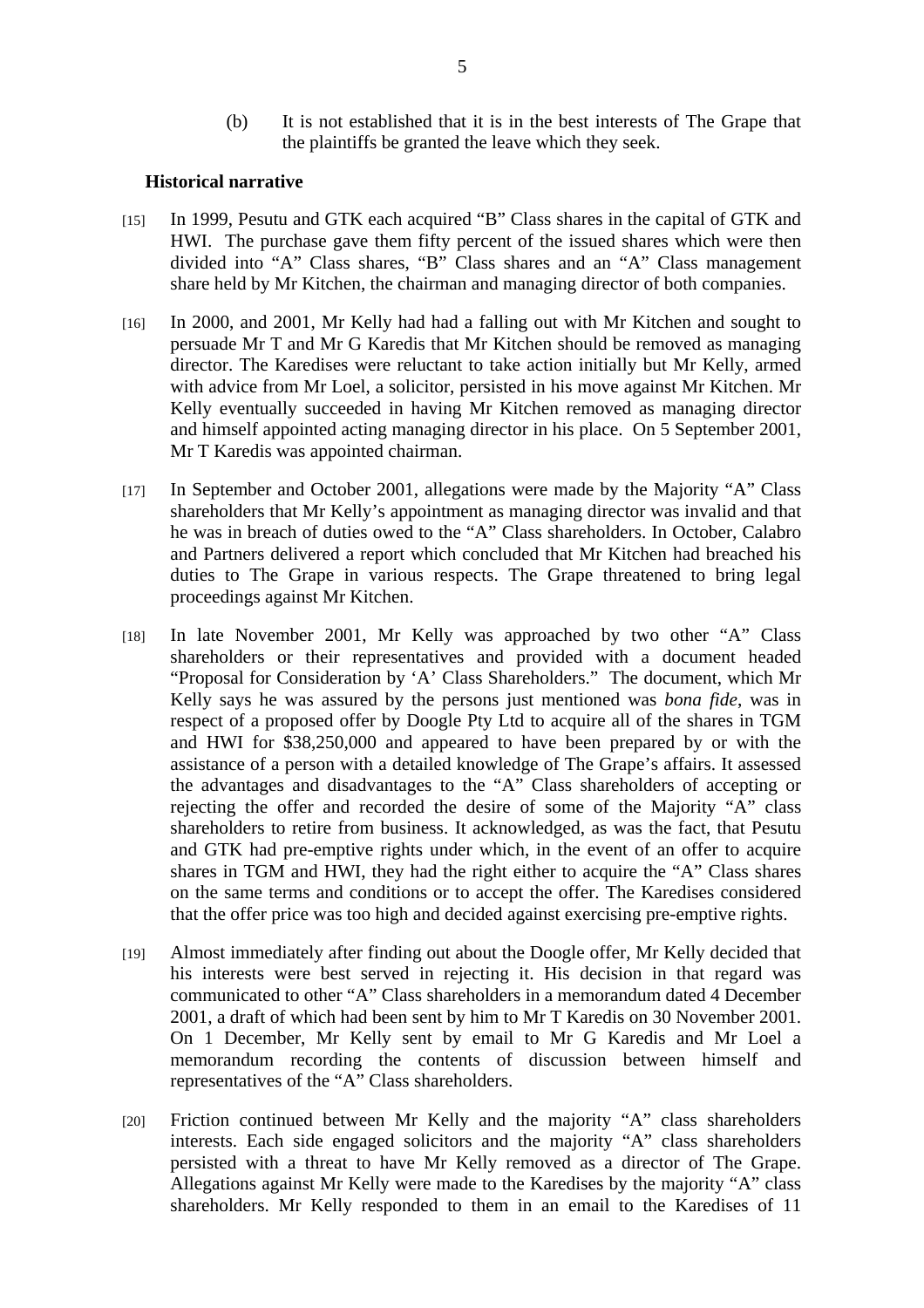December 2001 in which he highlighted his own abilities and achievements and criticised the conduct of the other "A" class shareholders.

- [21] On 25 January 2002, Mr Kitchen, on behalf of the majority "A" class shareholders, wrote to Mr T Karedis confirming acceptance of the Karedises' offer to acquire the majority "A" class shareholders' shares in The Grape.
- [22] In late February 2002, Mr Kelly was receiving advice from Mr Evans of Price Waterhouse Coopers concerning ways in which Mr Kelly could acquire further shares in The Grape. Consequent on those discussions, Mr Evans, on 27 February, faxed to Mr Kelly a document headed "Draft for preliminary discussion purposes only". The covering letter advised –

"Once you have discussed this matter in principle with your business partners, we will be in a better position to assess the alternatives which can be considered, and provide more prescriptive advice in relation to the transaction. In particular, at that time, we will need to discuss with you the impact of any proposal on The Grape group which we have not considered in any detail to date.

As discussed with you carefully drafted documentation will need to be attended to before the arrangement can be finalised."

## **The evidence of the parties about their communications in relation to the Doogle offer.**

[23] Mr Kelly gave the following evidence in relation to communications between himself and the Karedises after the making of the Doogle offer. He

> "was having almost nightly telephone conversations with Theo Karedis in relation to the business of The Grape and the Doogle offer. Theo Karedis kept saying to me that the future of The Grape was looking good if I stayed with the business and that the buying power of Theo's group of companies and the guarantees that could be offered by interests associated with Theo Karedis made it advantageous to maintain an investment in The Grape."

- [24] He said that he decided to assist the Karedises for two reasons. The first was that Mr T Karedis did not seek to bully or persuade him to reject the Doogle offer but, instead, pointed out the benefits of his remaining in The Grape. The other reason was that, based on his discussions with Theo Karedis, he understood that he had an ability to increase his shareholding.
- [25] Mr T Karedis swears that at no time did he discuss with Mr Kelly that he wanted him to reject the Doogle offer in order to assist the Karedises in acquiring those "A" Class shares not held by the plaintiffs. He also swears that Mr Kelly did not inform him that his purpose in rejecting the Doogle offer was to provide assistance to the Karedises. On the contrary, he asserts that Mr Kelly advanced other reasons for his not wanting to accept the offer.
- [26] Mr G Karedis also swears that he did not ask Mr Kelly to reject the Doogle offer in order to assist the Karedises and that Mr Kelly, at no time, told him that his purpose in rejecting the offer was to provide assistance to the Karedises. He swears that he doubted the genuineness of the Doogle offer, which was never sighted by Mr Kelly or the Karedises.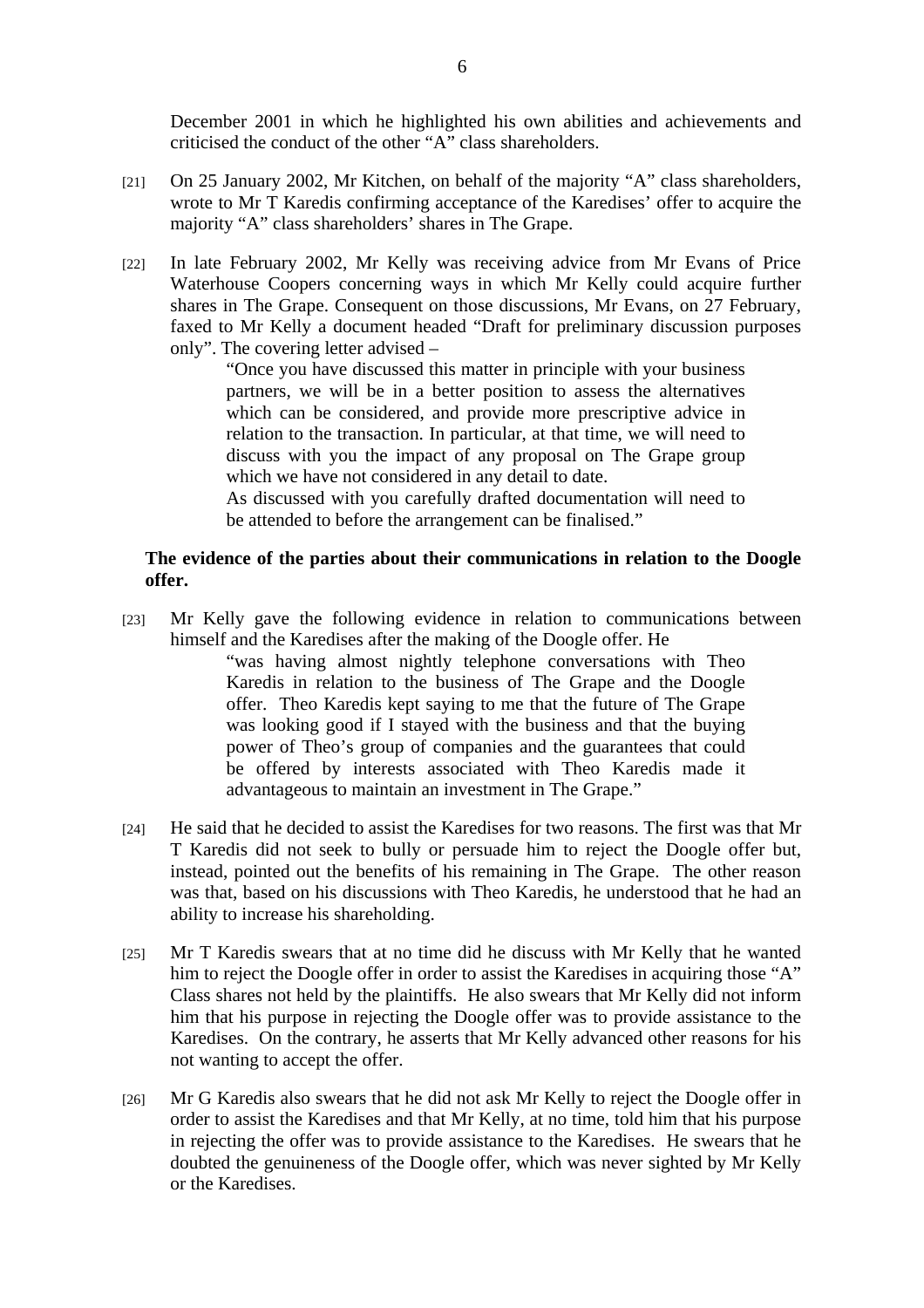[27] Various discussions and negotiations then took place between some "A" Class shareholders and Mr T Karedis, between Mr Kelly and "A" Class shareholders and between Mr Kelly and Theo and Greg Karedis. The Karedises told Mr Kelly, as was the case, that they did not wish to sell their shares in TGM and HWI. It is probable also that they told him that they did not wish to purchase the "A" Class shareholders' shares in competition with the Doogle offer because that would result in their having to pay a price they would prefer not to pay. Eventually, as is noted earlier, the majority "A" class shareholders agreed to sell their shares to Pesutu and GTK.

#### **Mr Kelly's evidence as to the existence of the option agreement and as to the requirement of unanimity for resolutions of directors and shareholders**

- [28] The following account is given by Mr Kelly in his affidavit sworn on 17 March 2004.
- [29] There were discussions in January and February 2002 between him and the Karedises on an almost daily basis concerning the prospect of his increasing his shareholding in TGM and the manner in which that might be accomplished. In the course of the conversations there was acceptance that the price would be that paid to Mr Kitchen's interests and also agreement as to Mr Kelly's percentage shareholding.

"Eventually, we agreed that I would be able to increase my shareholding to 20%. I recall that I was on my mobile phone outside my garden. I recall that straight after I got off the phone I told my wife of the conversation."

[30] He attended a meeting in Mr T Karedis' office at Neutral Bay at the end of February 2002 at which the Karedises and Mr Loel, a Brisbane solicitor, were also present. It is desirable, I think, to record precisely what was sworn to by Mr Kelly and relied on as constituting the alleged option agreement or confirmation of it –

> "32 At the meeting, I raised the possibility of bringing a new independent director in as someone who is from outside and impartial, given there were three directors. Theo Karedis immediately disagreed with the proposal. He said that there should just be the three of us as directors. James Loel then spoke at the meeting after Theo's refusal of an independent director and said words to the effect of:

> > 'Whilst I am acting for TGM, I am also an old friend of Tim's. He has become a minority shareholder in what is essentially a company that is owned in majority and controlled by a family. If I was advising Tim, then any future board and shareholders' decisions should be unanimous so that Tim and his position will be protected.'

33 Theo Karedis said that he had no difficulty whatsoever with the concept that it would be necessary for all three to vote as one at shareholders' meetings or meetings of the board of directors. He said that I was now part of the family and that he would treat me the same way he treated Greg Karedis and we all had to agree as a family to move forward. Either Theo Karedis or James Loel asked Greg Karedis if he agreed and he said he did.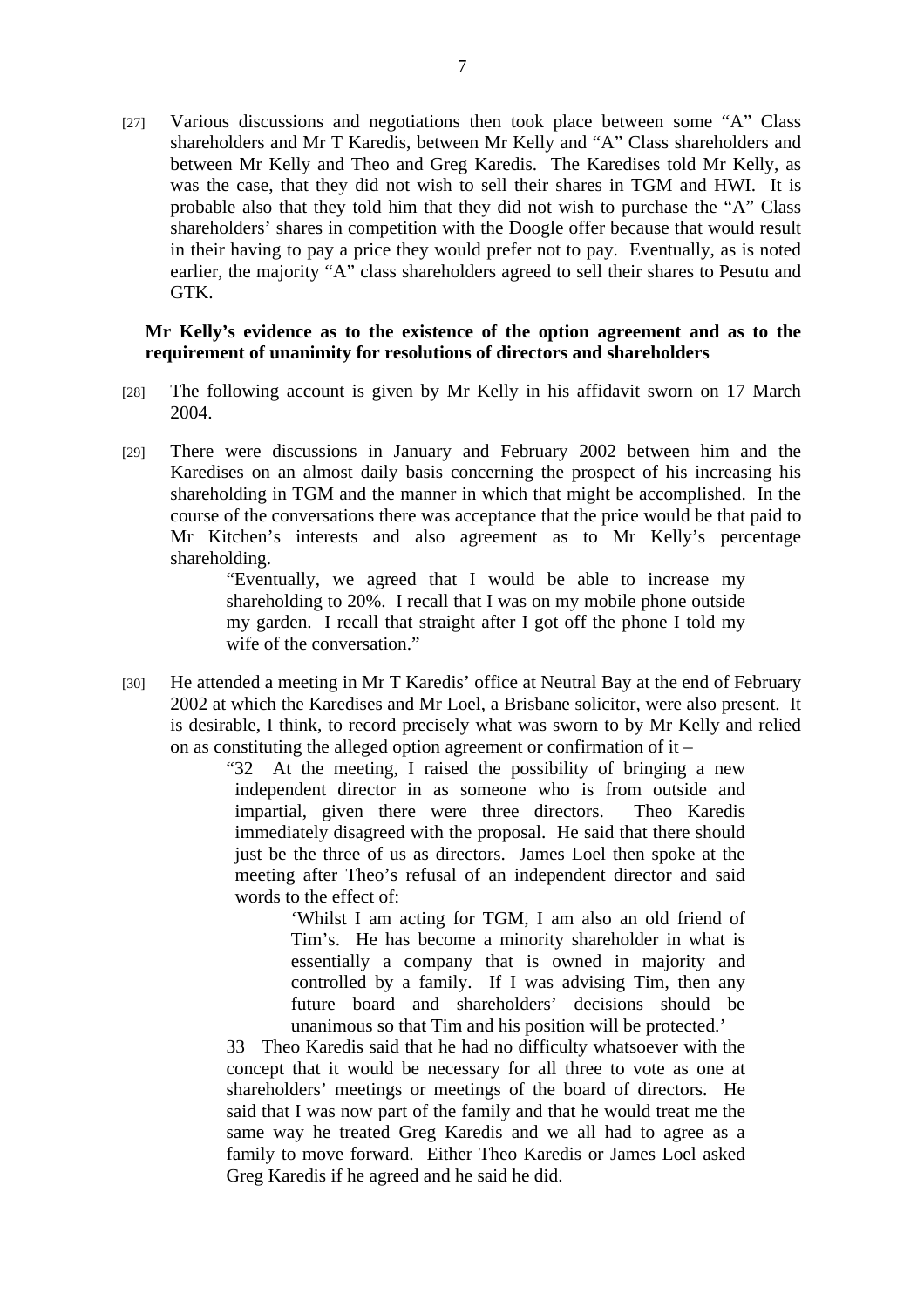34 I then raised the issue of the option agreement. I said that we should discuss the funding of the option agreement. Theo said he could not fund it as he was advised by Westpac that it was not possible to do so, however, they would help me in my ability to seek finance from another source."

- [31] There was further discussion about ways in which his purchase of the additional 12.3% of shares in HWI and TGM could be financed.
	- "(a) Both Theo and Greg Karedis said that TGM and HWI would guarantee repayment of any finance needed by me to purchase the 12.3% of total shares pursuant to the call option;
	- (b) Both Theo and Greg Karedis said that The Grape would pay the interest by way of dividends to me;
	- (c) Theo Karedis also said that once I had tried all avenues to raise finance, and if I did not have any success, I was to come back to him;
	- (d) They said that if I wanted to sell the shares controlled by me then I was to sell them to the Karedis' at a net multiple of seven times net profit and I agreed; and
	- (e) Theo or Greg Karedis said that the option could not go on forever. Greg Karedis said they were going to have to bear the costs of holding the shares. I said I would pay the costs of holding the shares. My recollection is that it was going to be at Bank interest rates from time to time. Theo and Greg said that was okay. If I wanted to take advantage of the offer, then I would obviously have to bear the costs of doing so. I said that I would pay interest in relation to the holding costs of those shares."
- [32] At the end of the meeting, he offered to have the agreement arrived at in relation to the option, the voting requirements and his remuneration package reduced to writing. Mr T Karedis responded in words to the effect that that was not necessary given that the company was a "family company" and Mr Kelly was "part of the family". He said however that he would consider any document prepared by Mr Kelly.
- [33] In an affidavit filed in the proceedings on 8 December 2003, Mr Kelly, in relation to the 27 February 2002 meeting, swore –

"15 …**Unanimity of important decisions** at Board and shareholder level was raised for the first time with the Karedis at this meeting by James Loel, who said:

> 'Whilst I am acting for TGM, I am also an old friend of Tim's. He had become a minority shareholder in what is essentially a company that we owned in majority and controlled by family but will also be one director with Theo and Greg Karedis being the other two directors. If I was advising Tim, if the old shareholders deed was to be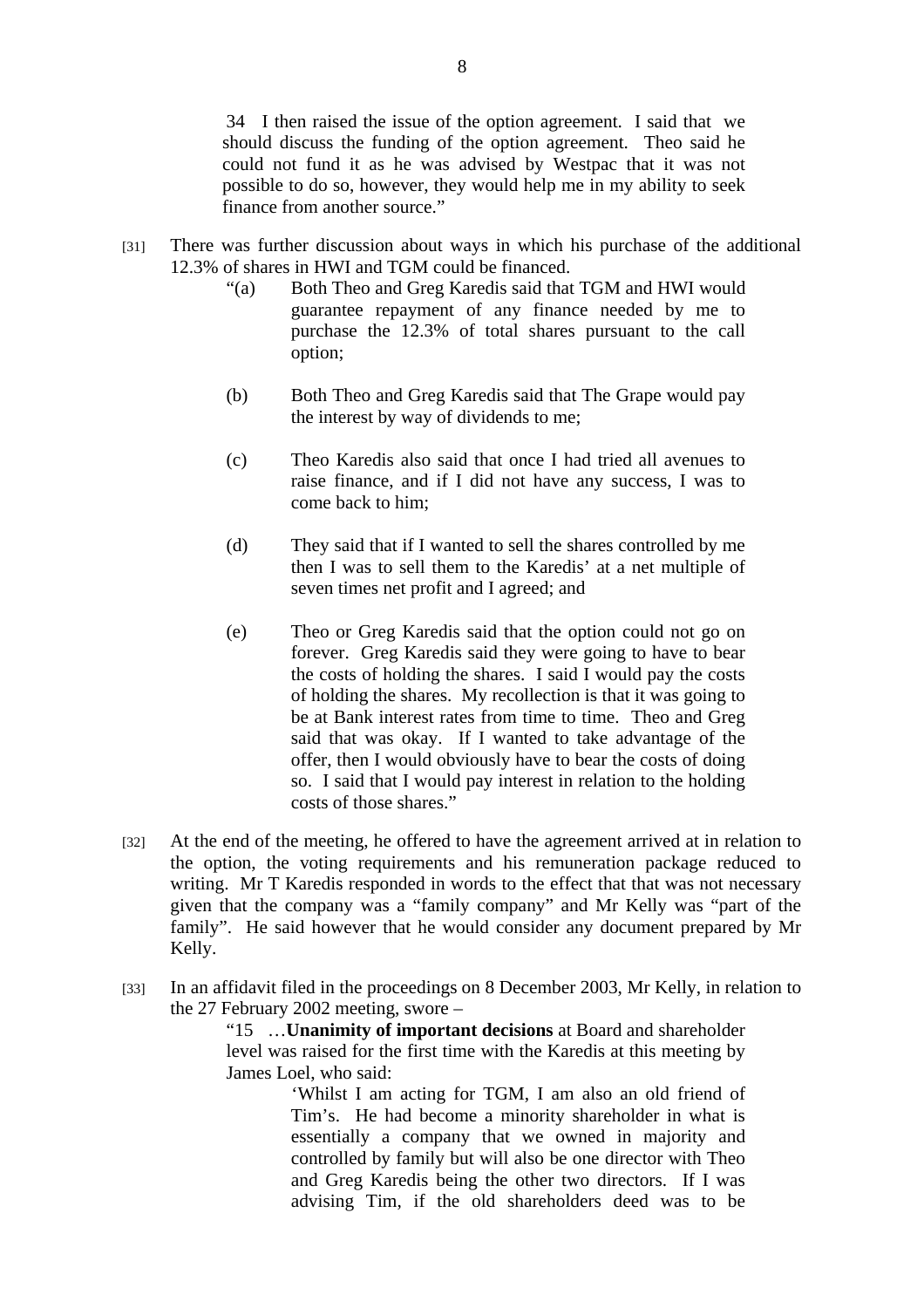dissolved then any future Board and shareholders decisions should be unanimous so that Tim and his position will be protected.' (emphasis added)

16 When the topic of my option to acquire up to 20% of the shares was raised, Theo Karedis made it clear to me by saying that 'his word was his bond', that he would honour his agreement to ensure that I had the right to acquire up to 20% of the paid up capital of TGM and HWI at the same price that Pesutu and GTK were to pay the outgoing "A: class shareholders. He said that if I could raise the finance to purchase the shares, TGM would meet the interest costs associated with the loan.

17 I orally accepted Theo Karedis' offer unequivocally and Greg Karedis said that he also understood and accepted the agreement.

**18 Further, as to the question of unanimity of directors voting on major issues, Theo Karedis spoke to the point very clearly saying that he had no difficulty whatsoever with the concept that it would be necessary for all three to vote as one at shareholders' meetings or meetings of the Board of Directors on important issues such as repayment of loans, issue of further shares, sale of assets or shares and other issues that were specifically raised.**  Both he and Greg Karedis in James Loel's and my presence accepted this proposition unequivocally. (emphasis added)

19 There was also a discussion about the ways in which I could raise the finance needed to purchase the additional 12.3% of shares in HWI and TGM. Both Theo Karedis and Greg Karedis orally agreed that Pesutu and GTK would guarantee any finance from the ANZ Bank needed by me to purchase the 12.3% of total shares pursuant to the call option. Theo Karedis said that Pesutu and GTK would guarantee the loans but that 'The Grape' would pay the interest. Theo Karedis also said that once I had tried all avenues to raise finance, and if I did not have any success, I was to come back to him and he would arrange the finance through his bank, which was Westpac."

[34] In cross-examination Mr Kelly gave this evidence when alerted to differences in the content of paragraph 18 of his first affidavit and paragraphs 32 and 33 of the second affidavit –

> "… when James Loel mentioned about unanimity and those specific things, Theo said that he had no problem with that."

He identified Mr Loel's words as those appearing in paragraph 32 of his second affidavit. He further said –

"Mr Loel did refer to major issues … all important board decisions … important things at board meetings" (were to be the subject of a unanimous vote) … but agreement at the end was on all board decisions."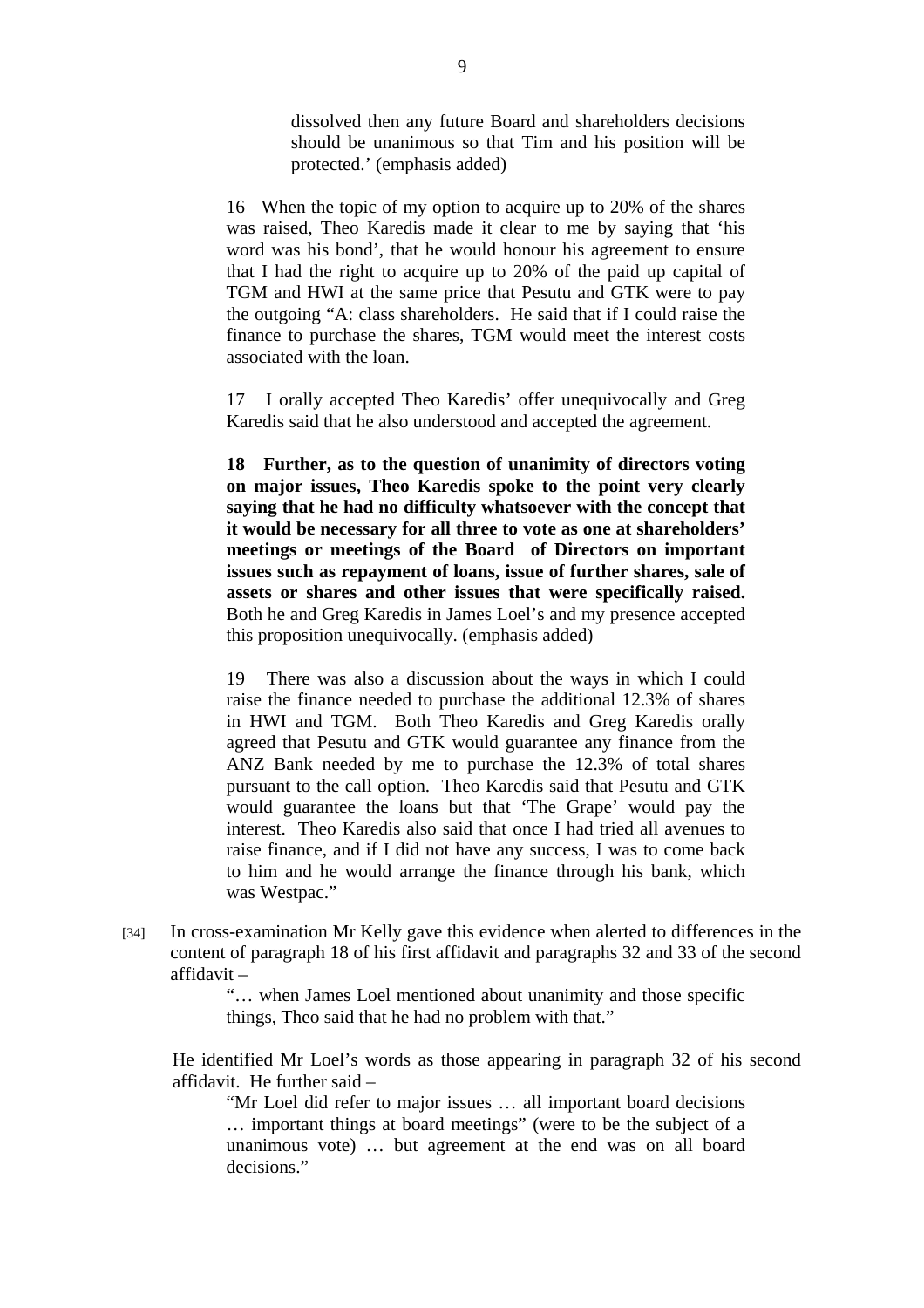- [35] He maintained that he said words to the effect "I want unanimity on all board decisions" and that in response Mr T Karedis said "That he doesn't have a problem because that's the way they work as a family". Later, he conceded the possibility that after Mr Loel had spoken the words quoted above, Mr T Karedis had said "I've got no problem with that", that he then said "I want unanimity on all decisions" and that nothing further was said.
- [36] In relation to the way in which the acquisition was to be financed, Mr Kelly said, in cross-examination, that –

 "We then discussed various ways or mechanics that we could do that and we agreed that I would go and look for the moneys from banks up in Queensland … we agreed that there'd be dividends to be paid that would – which would be paid in equal – equal to our shareholding  $-20\%$  and  $80\%$  – and that the 20% would be paid to me and their 80% would be put aside, and that whatever I wanted to do with that dividend was not to fund whatever interests that I needed to pay on the loan. … he also said that if I didn't have any luck with the banks, to come back to him and that he would help me. … we agreed that they would help to provide the funding thereof, but they couldn't do it through Westpac."

"Various options were canvassed at the meeting" and it was agreed that if Mr Kelly wished to sell his shares then the Karedises would pay a price based upon seven times the earnings of The Grape before interest and income tax.

## **Evidence of James Loel as to the existence of the option and unanimity agreements**

[37] In late 2001/early 2002, Mr Loel acted as the solicitor for TGM and HWI. He also acted for Pesutu and GTK in their acquisition from the majority "A" class shareholders of their shares in TGM and HWI. Prior to the Neutral Bay meeting he was informed by Mr Kelly in the course of a number of discussions he had with him between late January and early February 2002 that Mr T Karedis –

 "… had agreed on behalf of Pesutu and GTK to grant him an option to buy 12.3% of the shares in TGM and HWI, and that voting at meetings was to be unanimous."

[38] Exhibited to his principal affidavit is a copy of a handwritten diary note which he swears to have made during such a telephone conversation.. It states –

> " $put + call option$ " Quorum – 3 hands all unanimous  $Helen + Theo$ Very appreciative of legal advice given"

In cross-examination he said that the diary note recorded Mr Kelly's words, and that despite the use of the words "put  $+$  call option" he understood Mr Kelly to be intending to convey that the option was "a straight option to purchase up to 20% of the shareholding".

[39] He explained that the latter part of the note recorded Mr Kelly's recounting that Mr T Karedis had said that he and his wife were appreciative of the legal advice given

 $\frac{1}{1}$ Transcript 104.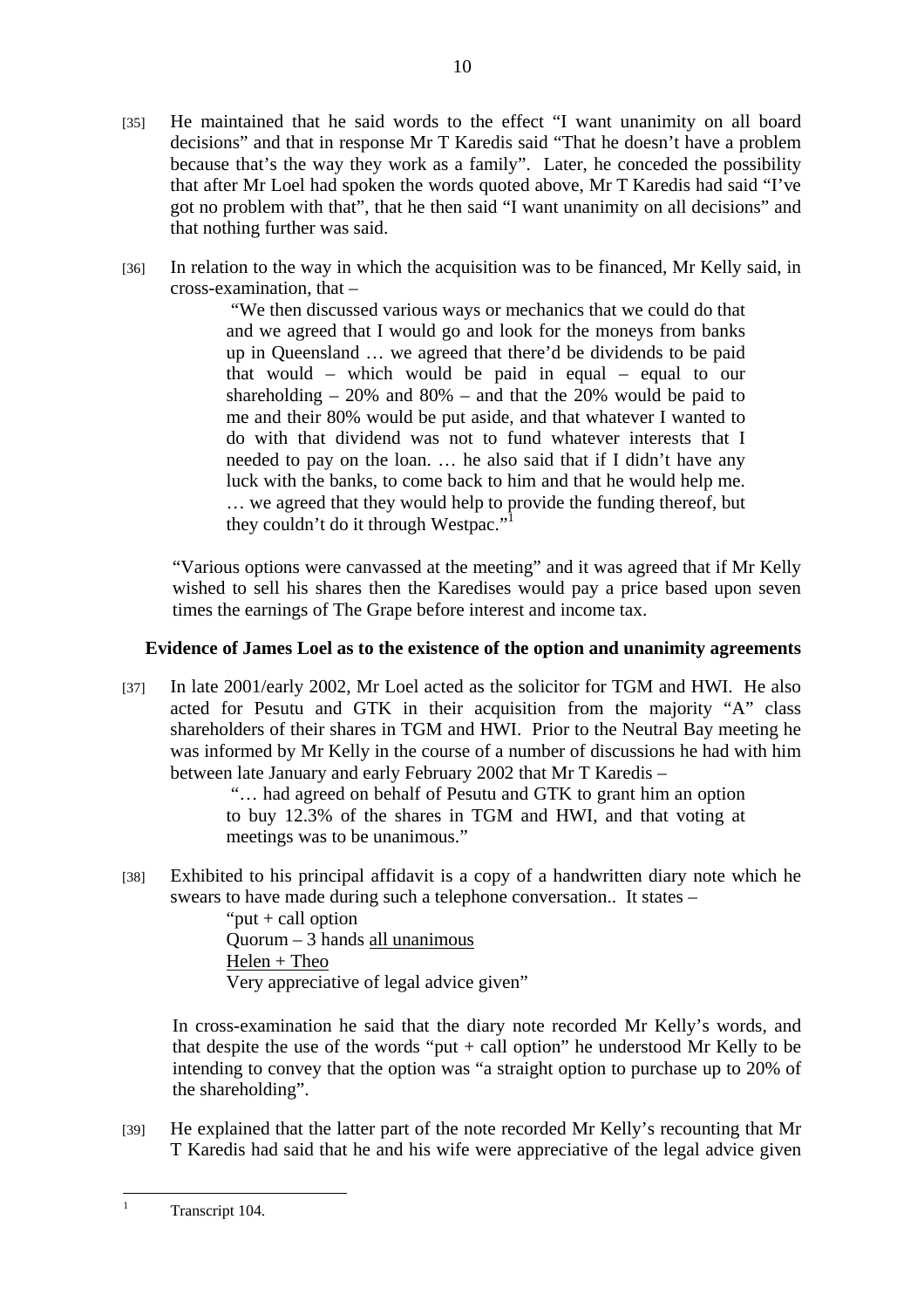by Mr Loel in relation to the dispute with Kitchen. Another undated diary note exhibited to the affidavit is said by Mr Loel to be in respect of a conversation between him and Mr Kelly after the above diary note but before the Neutral Bay meeting. It records –

"for management agreement – 2-3 measures that increase shareholder wealth

## FOR KELLYS CALL OPTION \_\_\_\_\_\_\_\_\_\_\_\_\_\_\_\_\_\_\_\_\_\_\_\_\_\_

- 1 structures say that its tax effective. Somehow gain must be capital?
- 2 assignable by TK not Pesutu
- 3 no dilution ie. 12 x % on current equivalent of X shares."

On his instructions an employed solicitor in Frews, the firm in which Mr Loel was then working as a consultant, prepared a draft option agreement which he provided to Mr Loel with a memorandum dated 7 February 2002.

- [40] The same solicitor gave Mr Loel another memorandum dated 11 February 2002 dealing with proposed amendments to the constitution of TGM. On it Mr Loel wrote "right of veto. All directors + shareholders unanimous." He swore that the note was made at about the date of the memorandum.
- [41] Mr Loel and Mr Kelly flew down to Sydney together for the Neutral Bay meeting which Mr Loel understood had been called to discuss the draft share sale deed and other matters relating to the acquisition of "A" Class shares by Pesutu and GTK. The meeting, which was harmonious, took an hour or less. There was no disagreement on anything and most of it was concerned with Mr Kelly's management package, option to purchase shares and voting rights rather than with the matters for which the meeting had been convened.
- [42] In relation to the option, Mr Kelly said that he wanted to formalise it, to which Mr T Karedis responded –

"Look Tim, my word is my bond, I will honour my agreement to make sure that you have the right to buy up to 20% of the companies at the same price we are paying Kitchen."

[43] He felt awkward about raising the issue of voting rights, but did so by saying words to the effect –

> "I can't be advising anyone but it appears to me that post settlement Tim is going to be in an elephant and flea situation".

Mr T Karedis responded –

"Look Tim we have been this far together, we have worked together, you are part of the family now and we don't treat family like that."

In response Mr Kelly said words to the effect –

"I would need resolutions at the directors' and shareholders' meetings to be unanimous."

Mr T Karedis responded in words to the effect –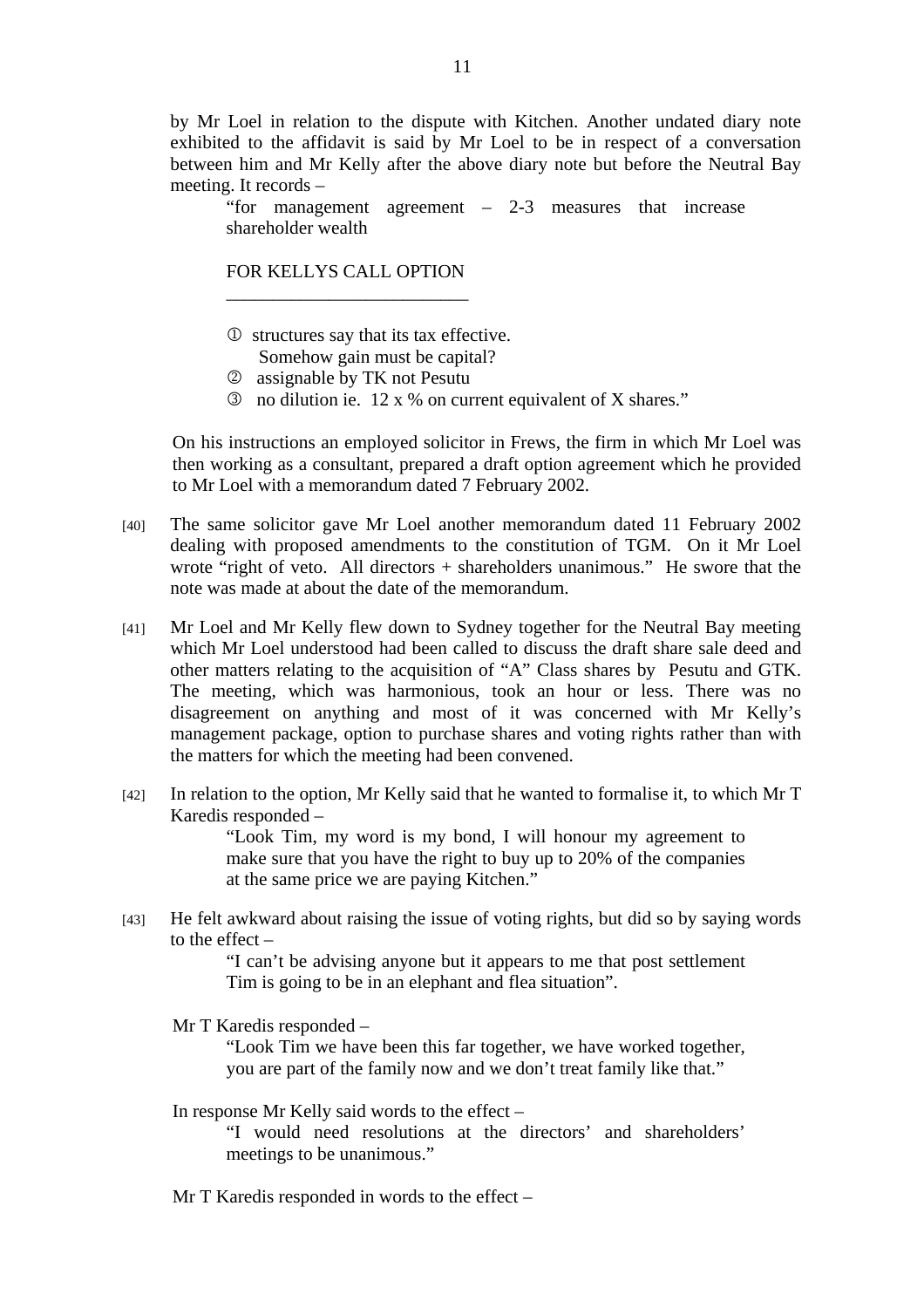#### "I don't have a problem with that."

[44] Consultancy fees were not discussed and he recalls no discussion of funding Mr Kelly's borrowing through dividends. There was discussion about how Mr Kelly was "to pay any interest bill. If Tim couldn't get the ANZ ... to fund the purchase he should come back to Theo who would introduce him to Westpac and consider guaranteeing". He does not recall discussion of "what particular decisions needed to be unanimously agreed". At the conclusion of the meeting Mr Kelly said "… you won't mind if I have a written agreement prepared", to which Mr T Karedis responded with words to the effect that –

> "*…* he did not see this as necessary given that the company was a family company and that Tim was part of the family, but he would consider any document that Tim Kelly got prepared."

- [45] I do not set much store by Mr Loel's diary notes. I doubt that he has any real recollection of the circumstances in which they were prepared or of what they purport to record. The diary note containing a reference to unanimity is most unlikely to be a record of instruction that agreement had been reached on that account. Even Mr Kelly agrees that there was no agreement about unanimity before the Neutral Bay meeting.
- [46] Whilst I consider that Mr Loel attempted to give an accurate account of matters as he recalled them I do not have confidence in the accuracy of his recollection. I consider also that his recollection is likely to have been distorted by a mindset, unjustified in my view, about the nature of the dealings between the parties. It is of concern that he appears throughout to have seen himself as an adviser to and supporter of Mr Kelly, notwithstanding his fiduciary obligations to his clients, the Karedises and The Grape. That is a factor which contributes to my conclusion that, in this matter, Mr Loel's objectivity is suspect. I consider it probable also that his recollection of words used and topics discussed at the Neutral Bay meeting is sketchy – he does not recall discussion at the meeting about quite significant topics which both Mr Kelly and Mr G Karedis agree were discussed.

## **The evidence of Mr T Karedis concerning discussions with Mr Kelly in January/February 2002**

[47] Mr Karedis had discussions with Mr Kelly, after the report of Calabro Partners was issued, concerning the acquisition by Mr Kelly of additional shares in The Grape but that no agreement was reached. Mr Kelly had told him that he wanted to get rid of Mr Kitchen "and become the boss of The Grape and stay in as a shareholder."

#### **The evidence of Mr T Karedis concerning the Neutral Bay meeting**

- [48] He cannot recall any discussion about an independent director being appointed but concedes that it is possible that such a discussion took place. He does not recall unanimity of voting at board or shareholder level being discussed. His recollection is that there was such a discussion at a meeting in his unit in Surfers Paradise in January 2002 and that both he and his son had said that the voting should be "two against one".
- [49] He would not have agreed to unanimous voting because he would not have accepted having anyone in a position to override or block "decisions that needed to be made to grow the business". "Greg and I were taking most of the equity and debt risks in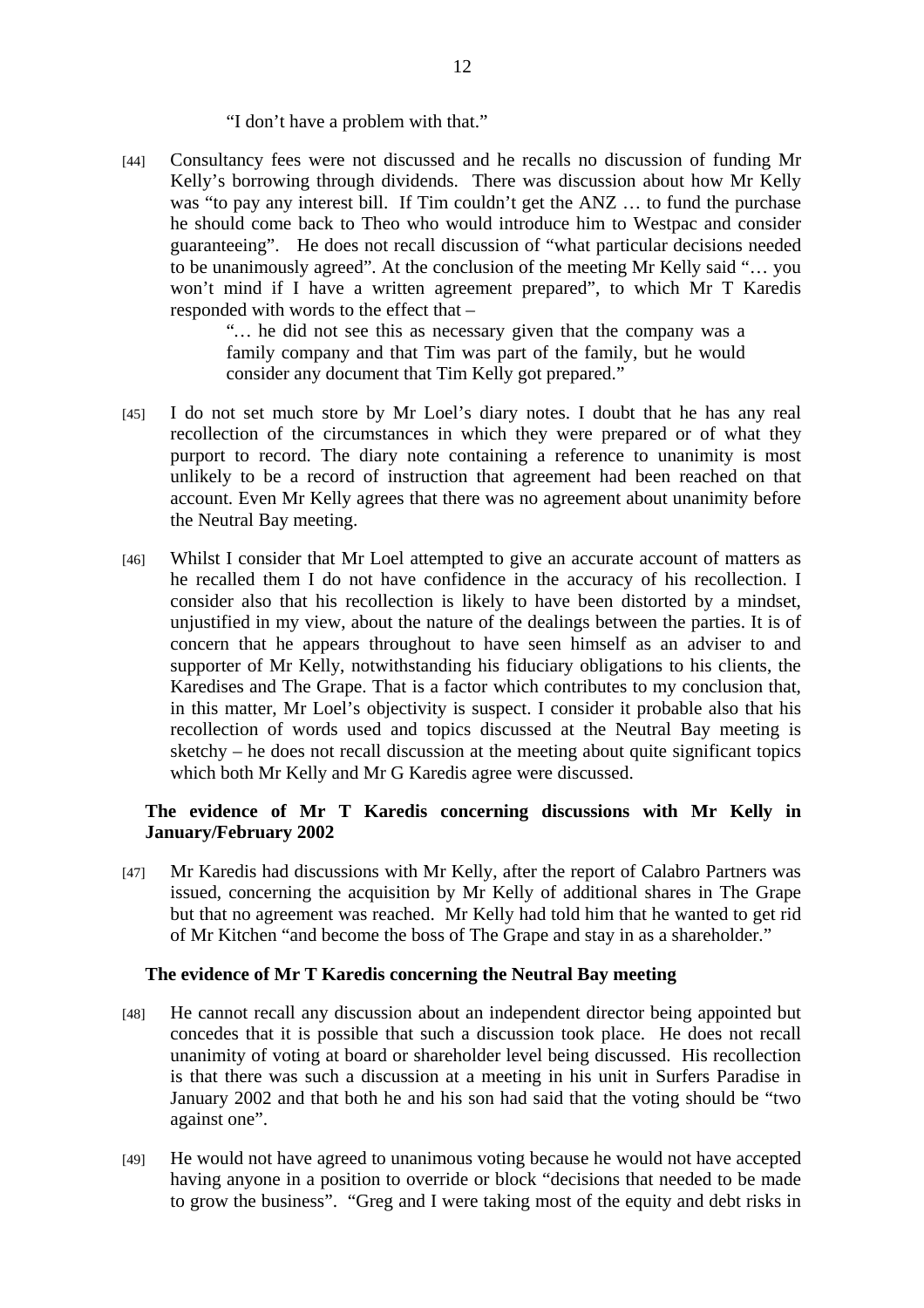The Grape and I wanted to ensure that that risk was not compromised. The experience we had just been through with Mr Kitchen was still fresh in my mind and I did not want a repeat of it."

- [50] There was no discussion at the meeting about an option agreement and, about honouring any such agreement. Either at this meeting or in other conversations with Mr Kelly in February 2001 he said that he would agree that Mr Kelly "could move to 20% of The Grape if he could raise the necessary finance and this had to be settled by the same time as settlement of the agreement with the "A" Class shareholders."
- [51] He did not say that he would give a personal guarantee of the loan. In previous discussions Mr Kelly had said that he could not afford to pay for the additional shares and had said that he wanted the help of Mr G and Mr T Karedis in that regard. Either at this meeting or at another one close in time to it, there was discussion between Mr G Karedis and Mr Kelly "about The Grape paying interest on any loan obtained by Mr Kelly by way of dividends." He was concerned about such a proposal as he calculated that interest on a loan of \$2.6 million would be about \$200,000 and his assessment was that The Grape could not afford to pay such dividends. He understood also that there may have been a "bank requirement that dividends not be paid." He concedes that he may have said to Mr Kelly "Tim we don't mind helping you. We want to help you find the finance. If you've got problems come back to me".
- [52] Mr Kelly said that if the Karedis family ever sold their business he wanted to sell at the same price. There was discussion about "a seven multiplier" and Mr Kelly stated his acceptance of that. There was discussion that Mr Kelly "had to buy and settle with the "A" Class shareholders." Mr Karedis did not say that it was not necessary to have a written agreement given that the company was a family company and that Mr Kelly was part of the family but he did say "put something in writing and we will look at it."

## **The evidence of Mr G Karedis concerning discussions with Mr Kelly in January/February 2002 and at the Neutral Bay meeting**

- [53] In January/February Mr Karedis had discussions with Mr Kelly about the latter's acquisition of the shares in The Grape, the additional percentage which might be acquired and the financing of the acquisition.
- [54] At the commencement of the Neutral Bay meeting Mr Loel "said they had no particular agenda … but thought it was important that we look at how we go forward in the future." Mr Loel referred to Mr Kelly's wanting to increase his share in The Grape. There was then discussion about ways in which that might be financed. Mr Karedis suggested that a dividend could be paid to the three shareholders and that the Karedis' interests could leave in their dividends as a loan. Mr T Karedis responded that he did not want to lend the business any more money.
- [55] There was then a suggestion by Mr Kelly about payment of a consultancy fee of \$200,000. Mr Kelly said he was speaking to the banks at the moment and Mr Karedis said that they were "still speaking to Westpac about them providing a loan to Mr Kelly".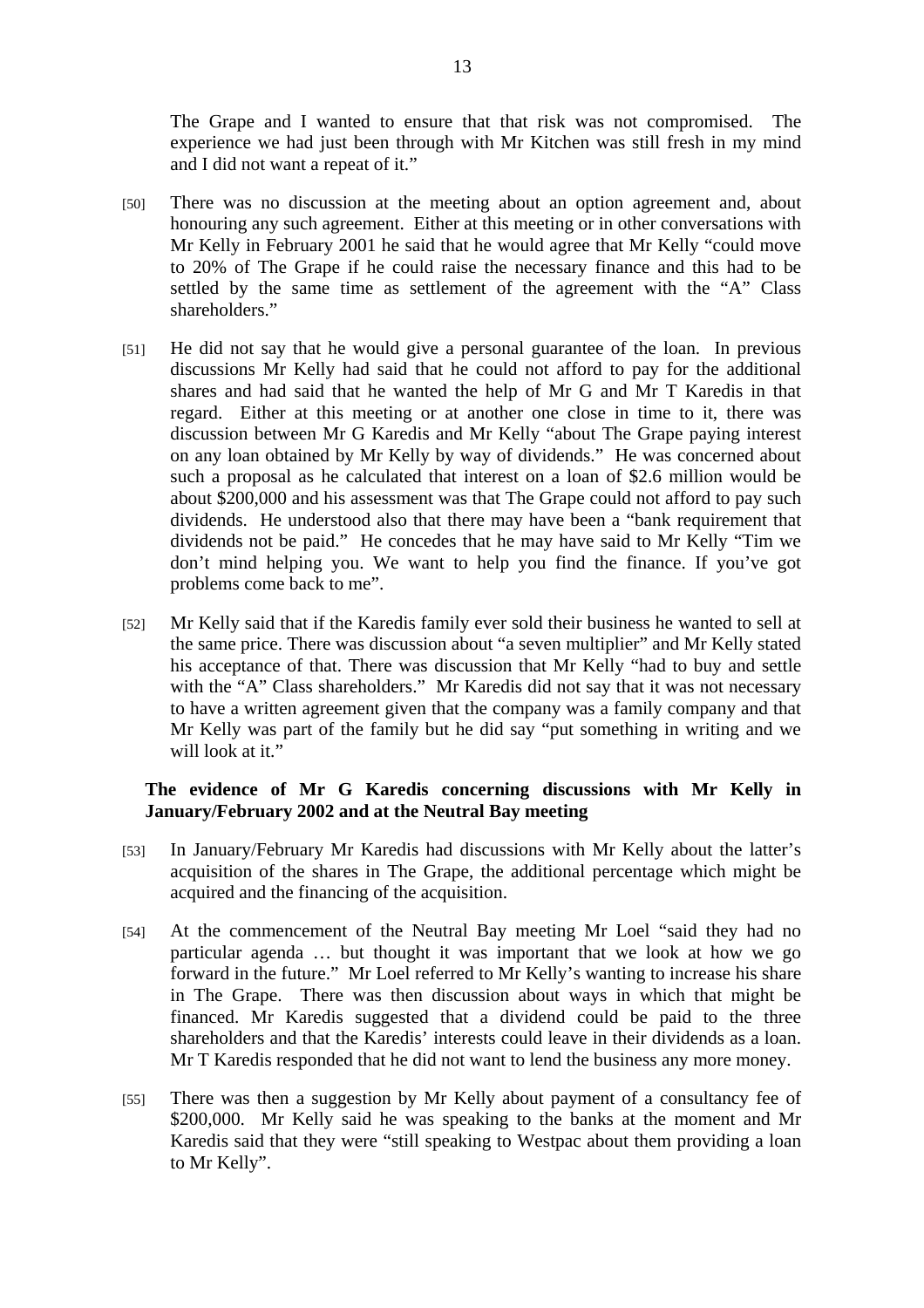- [56] Mr Loel raised the possibility of the appointment of a fourth director and that was rejected by the Karedises. Mr Loel asked what would happen in the event that Mr Kelly purchased 20% of the business and the Karedis' interests wanted to sell it. Mr Kelly said that he wanted to make sure "that The Grape got the same earnings multiple as the NSW business" and Mr Karedis responded that he had no problem with that. Mr Kelly said that if the business was to be sold it should be by unanimous decision. Mr G Karedis did not agree with that proposition and after some discussion said that if the Karedis' interests wanted to sell for less than a price arrived at on a seven PE multiplier they would have to buy Mr Kelly's shares at a 7 PE multiplier.
- [57] Mr Kelly asserted that decisions should be unanimous. Mr T Karedis "said that would never work … we have already discussed it in Surfers and if any two of us agree and the other one disagrees, the third has to go with the other two". Mr Loel said that there should be some decisions which should be unanimous and Mr G Karedis agreed that "the budgets at the beginning of each financial year, capital expenditure and shareholder loans could be … we should go away and look at the shareholders' agreement to find some other examples". Mr Karedis, having had the experience of Mr Kitchen asserting that he would block all decisions of the board, did not wish to repeat it having regard to the Karedis interests' increased shareholding and debt exposure.
- [58] At the conclusion of the meeting. Mr Kelly said that he would write notes on what was discussed. Mr T Karedis said that would be good and "we would consider it from there". Although there was discussion about the acquisition of shares by Mr Kelly from the "A" Class shareholders, there was no discussion of any option. On a number of occasions, including at the meeting, Mr Karedis heard his father say to Mr Kelly "if you can afford it, you're welcome to increase your stake by buying the shares". There was no discussion of the provision of any guarantee by Mr T Karedis. Mr T Karedis did say that once Mr Kelly tried all avenues to raise finance he was to come back to him and "we would try through Westpac". Mr Kelly said that he would go away and "document the meeting", not that he would "document the agreement". Mr T Karedis said he would consider any document Mr Kelly prepared.

## **Mr Kelly's evidence concerning the meeting at Coolum on 9 March 2002**

- [59] Mr Kelly met with the Karedises at the Coolum Hyatt on 9 March 2002 and requested that Pesutu and GTK execute a document entitled "Authority to Agent" which he produced. He informed the Karedises that the document recorded that they were acquiring 12.3% of the issued share capital of TGM and HWI as his agent and that the document would have the effect of avoiding double stamp duty. The Karedises said that they agreed and that "it was pursuant to our agreement on (the) increased shareholding".
- [60] After that, Mr T Karedis asked how Mr Kelly was going to raise the necessary finance. Mr Kelly responded that he had commenced discussions with the ANZ and that the ANZ required a shareholders' agreement. Mr Karedis said that he did not consider there was a need for a written shareholders' agreement but he would agree to it if it was absolutely necessary. He said he was prepared to give a personal guarantee for Mr Kelly's loan, that he had never done that before and it would only be given as a last resort.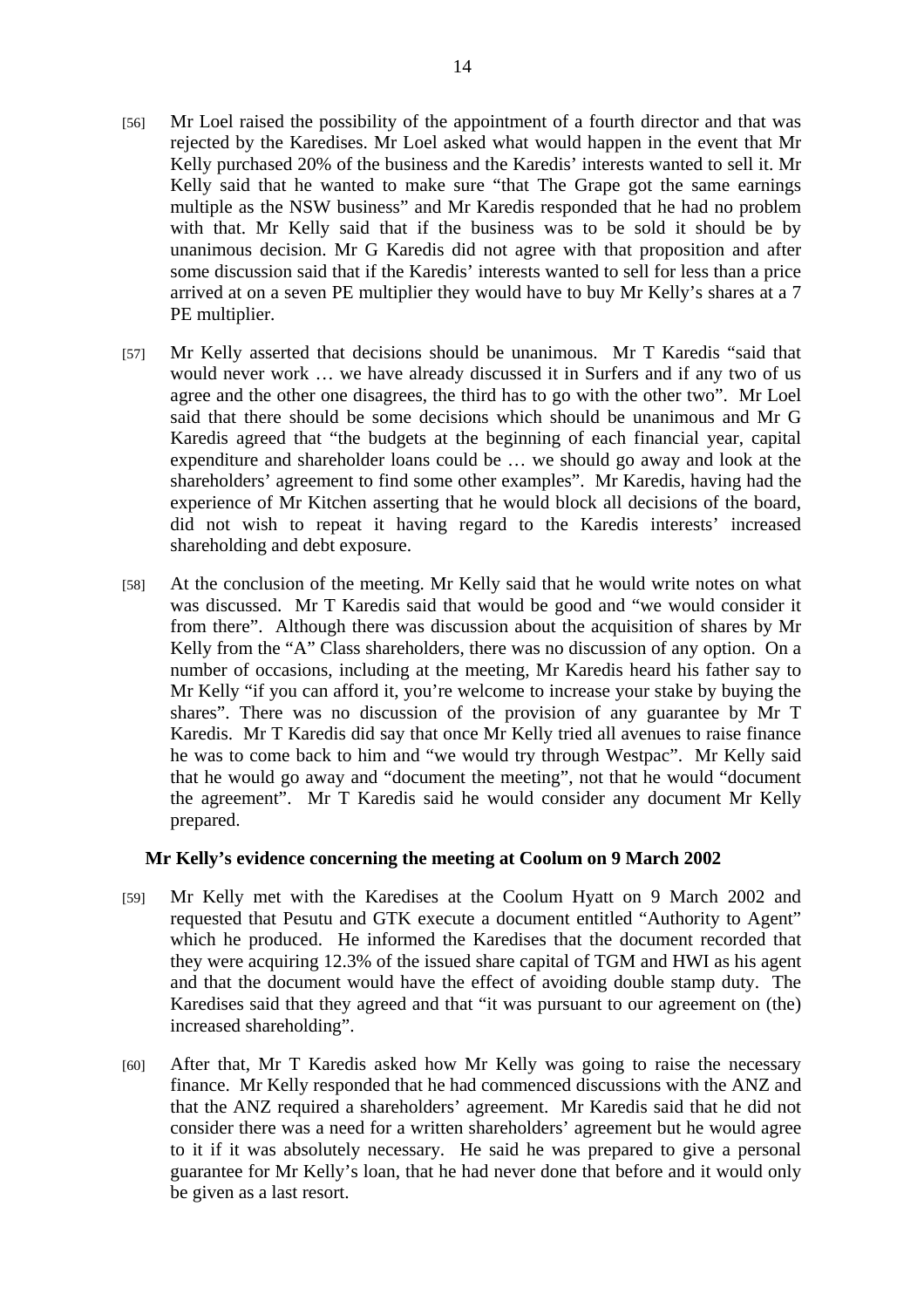[61] The Authority to Agent was addressed to GTK and Pesutu by Mrs Kelly, as principal. It authorised the addressees to act as her agent for the purpose of acquiring shares constituting 12.3% of the total issued share capital of TGM at a price of \$8.42 per share. It provided an indemnity by the principal against all claims and expenses incurred by the agents acting in accordance with the authority. Clause 4 provided –

> "GTK and Pesutu would execute a transfer of the subject shares in favour of Mr Kelly when required to do so. Mr Kelly agreed to pay all money payable under the contract for the purchase of the 'subject shares' and to indemnify GTK and Pesutu against any claims and expenses they may incur as a result of acting on his behalf under the authority."

Clause 5 provided –

"All money payable under the contract for the purchase of the Property, including any deposit will be paid by the Principal."

[62] A copy of the document had been sent by email to Mr Kelly by Mr Cahill's solicitor on 8 March. In the email, Mr Cahill advised that the appointment was unconditional and that if the principal could not obtain finance she would nevertheless have a contractual obligation to pay for the shares.

## **Mr T Karedis' evidence concerning the meeting at Coolum on 9 March 2002**

[63] Mr Kelly, when presenting the Authority to Agent document for signature, said that it was an agency agreement, it was very simple and that he did not want to reveal to other shareholders that he was increasing his stake in The Grape. He referred to its stamp duty benefits. Mr Karedis asked how Mr Kelly's financing was coming along, saying "we needed to settle soon". He said that he wanted to help Mr Kelly get his finance and would personally guarantee him so he could speed up and get the loan for settlement. Mr Kelly said he appreciated that. Mr G Karedis said "Theo what are you doing?", to which Mr Karedis responded that it was his money. Mr G Karedis then had a telephone discussion concerning the document over the telephone with a representative of Price Waterhouse Coopers.

## **Mr G Karedis' evidence concerning the meeting at Coolum on 8 March 2002**

- [64] Mr Kelly said that he had not been able to obtain approvals for finance as he didn't have any assets that he could borrow against. In response to an inquiry about why he wanted the Authority to Agent signed, Mr Kelly explained that he still had an exposure of Mr Kitchen who wanted to pursue him. He had been told that Mr Kitchen was out to get him and that he didn't want to be seen as one of the buyers. Mr Kelly further said by way of explanation that if the Karedises signed the share sale deed he would have to buy the shares off them and he would then have to pay two lots of stamp duty. Mr Karedis said that "this was all too hard and that he should consider an option.". Mr Kelly responded that he had been a 7% shareholder since he invested and wanted people to know he was a 20% shareholder when they dealt with him.
- [65] Mr Karedis said that he did not understand how Mr Kelly could afford to pay the interest and that an option would be preferable. Mr Karedis then spoke to Mr Evans of Price Waterhouse Coopers over the telephone about the matter and gave the telephone to Mr Kelly to speak to Mr Evans. Mr Kelly said that all he had to do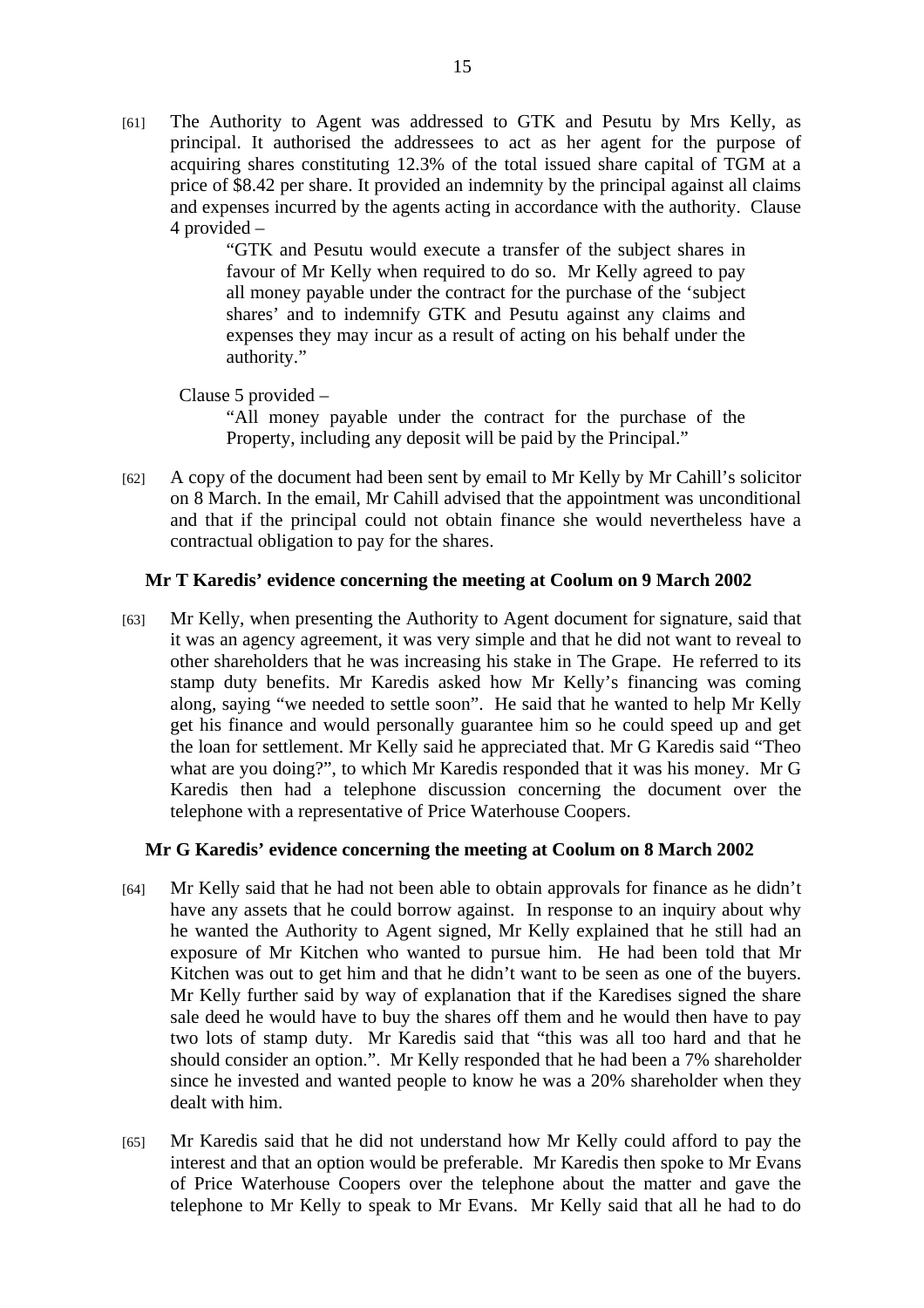was to get funding by settlement. Mr T Karedis said that "he had not done this before but that he would personally guarantee Mr Kelly." That offer was queried by Mr G Karedis and the document was later signed concerning the Coolum meeting. I do not accept that the Karedises spoke words indicating acceptance by them that the Authority to Agent was pursuant to an agreement in relation to Mr Kelly's increased shareholding. The Karedises and Mr Kelly would have regarded the Authority to Agent instrument as a document designed to implement the shared desire of the parties that Mr Kelly increase his shareholding to 20% when he could afford to do so.

#### **Findings in relation to the Coolum meeting**

- [66] Mr Kelly pointed out the stamp duty benefits of entering into the agreement. The Karedises had no difficulty with that aspect of the matter. Mr Karedis stated a willingness to stand guarantor for Mr Kelly's obligations as a last resort. That offer was queried by Mr G Karedis but affirmed by Mr T Karedis. Discussion with Mr Evans took place as the Karedises report. As Mr G Karedis asserts, Mr Kelly stated a desire that his participation as purchaser be kept from the other "A" class shareholders.
- [67] I am not persuaded, on the balance of probabilities, that any emphasis was placed on speed or timing as Mr T Karedis' evidence suggests.
- [68] Nothing was said to suggest that the Authority to Agent would not take effect in accordance with its terms. All three men regarded it as giving rise to contractual obligations.

## **Credibility generally**

- [69] None of Mr Kelly, Mr T Karedis and Mr G Karedis kept diary notes of critical conversations and dealings. It is thus not surprising that their recollections were shown to be faulty in some respects.
- [70] Of these three witnesses, Mr T Karedis' recollection of the detail of conversations and events was the most limited. That is as one would expect as, in relation to The Grape, he left matters of detail and day to day business affairs to his son and, in appropriate cases, others.
- [71] A vigorous attack was made on Mr Kelly's credibility in cross-examination and in addresses. Whilst the attack revealed errors and inconsistencies in Mr Kelly's recollection, I am not persuaded that, as the defendants' counsel urged, Mr Kelly's evidence should be treated as entirely tainted and lacking in credibility. I think it probable that he has a genuine belief in the existence of the agreements for which he contends but as I mention elsewhere, I do not accept that his evidence in relation to critical conversations is completely accurate. I consider also that in relation to the critical aspects of this case he is unable to be entirely objective and recalls matters through the prism of his own self interest.
- [72] Mr G Karedis emerged from cross-examination largely unscathed. Whilst I do not consider his recollection to be completely reliable, or his approach entirely objective, I regard his evidence to be more reliable generally than that of Mr Kelly and Mr T Karedis.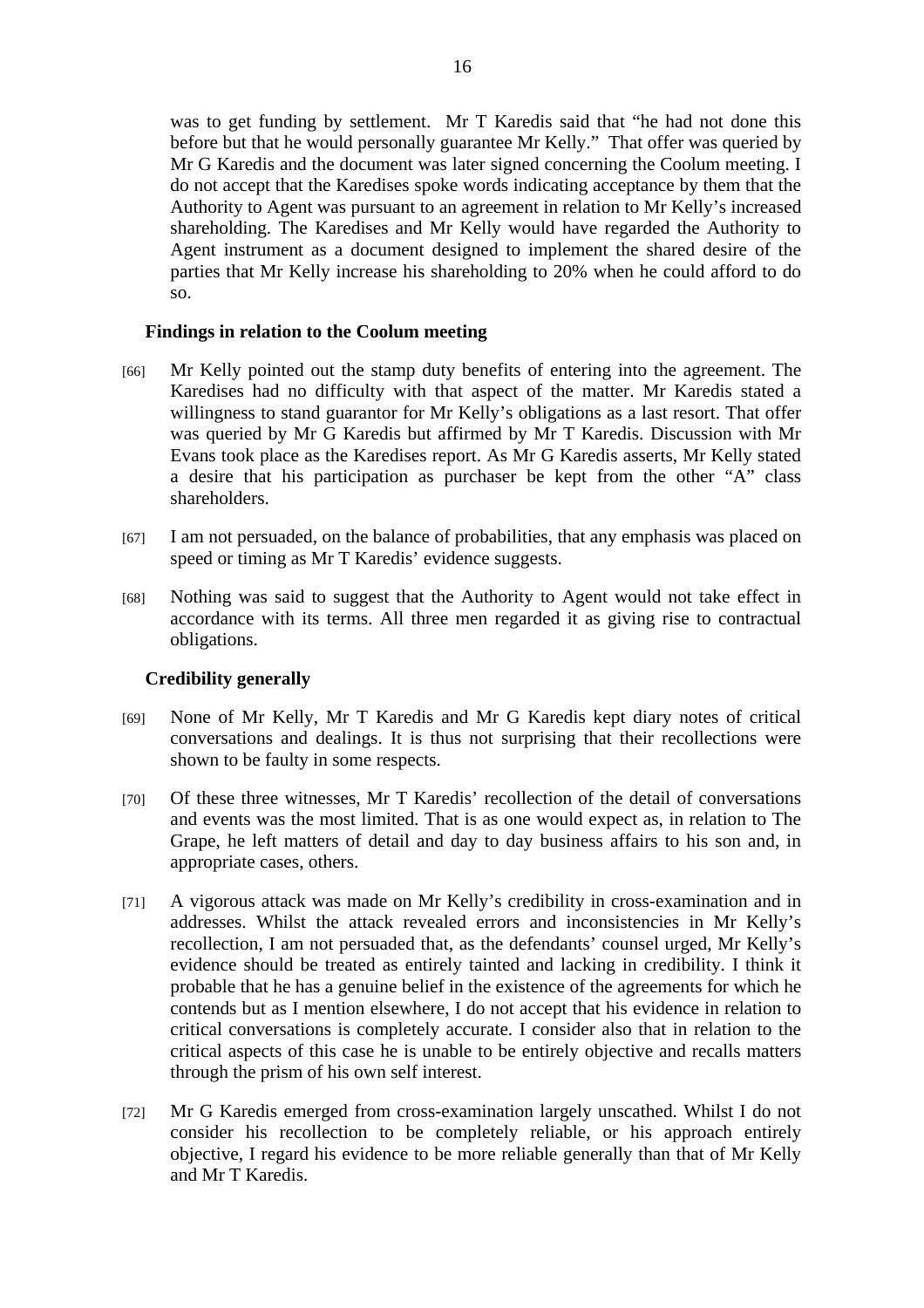#### **Dealings between the parties between 9 March 2002 and 26 March 2002**

- [73] The evidence does not disclose, in detail, what communications took place between the parties in relation to Mr Kelly's proposed share acquisition between 9 March 2002 and 26 March 2002, the date of settlement under the share sale deed. Mr G Karedis swears that just prior to settlement Mr Kelly telephoned him and informed him that he would be unable to obtain finance in time for settlement. On being asked what he wanted to do now, Mr Kelly said that he would have to buy the shares from Mr G Karedis. Mr G Karedis responded that he had spoken to Westpac and had been told, in effect, that they would not lend money on the security of shares in The Grape but suggested that Mr Kelly speak to the ANZ as they had a first mortgage over The Grape's assets. Mr Kelly denies that this conversation took place.
- [74] On 13 March Mr Cahill sent Mr Kelly an email to which was attached an "issues paper" concerning matters "which should be covered in the shareholder's agreement and also in (sic) clarifying status of your existing shareholding". Paragraph 1(c) and (d) stated -
	- "(c) It is proposed that Tim will purchase an additional 12.3% shares in The Grape to bring the total Kelly family holding up to 20%. The share price is approximately \$2.63 million. **Agreements for this acquisition were signed over the weekend of 9/10 March 2002.**
	- (d) It is proposed that the purchase price of \$2.63 million will be borrowed on an interest only basis (probably from Suncorp Metway). The Grape will guarantee the interest payments and will pay these directly to Suncorp Metway as an expense payment fringe benefit (which should not be subject to FBT – otherwise deductible rule). (Emphasis added)

Mr Cahill's reference to "Agreements for this acquisition" is to the "Authority to Agent" document.

## **Negotiations and communications in relation to the proposed shareholders' agreement – March to August 2002**

- [75] On 29 March, Mr Evans of Price Waterhouse Coopers sent his comments on the issues paper to Mr Cahill and Mr Kelly. Those comments were made after a discussion between Mr Kelly and Mr Evans. Neither those comments nor the issues paper itself referred to the existence of an option or to any agreement that voting at directors' and shareholders' meetings be unanimous.
- [76] On 15 April 2002, Mr Kelly sent the draft shareholders' agreement to Mr G Karedis by email. The document was 19 pages long. It provided, amongst other things:
	- (a) that certain decisions by directors were required to be unanimous;
	- (b) that Mr Kelly was to be employed as general manager;
	- (c) for pre-emptive rights on the part of the other shareholder where one shareholder wished to dispose of its shares;
	- (d) for rights and obligations in the event of a purchase of shares in TGM or its business by a third party;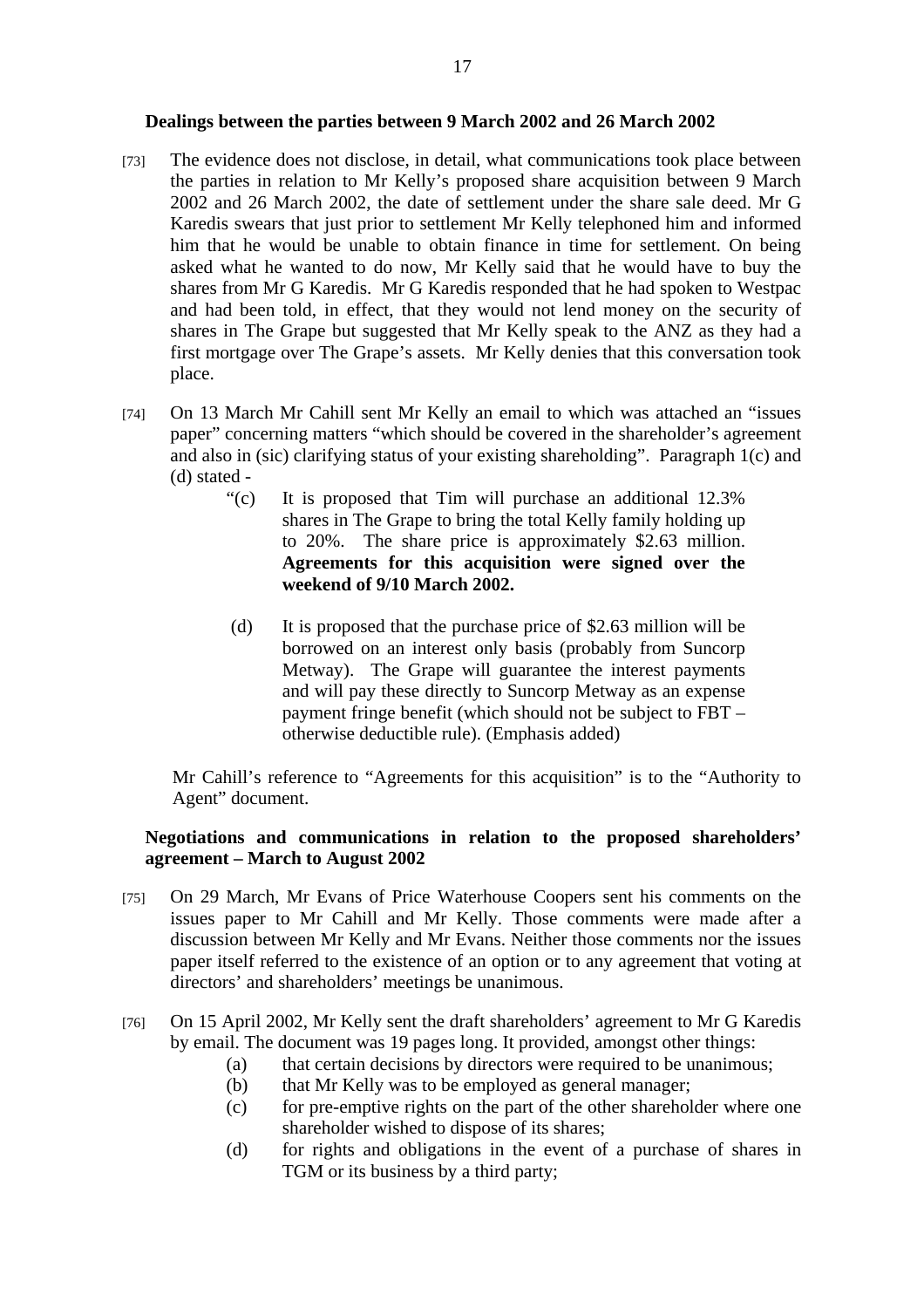[77] On 19 April, Mr Kelly sent another email to Mr G Karedis in which he said – "On that shareholders agreement, Theo wants a simpler easily readable document but what I forgot to tell him was that a lot of the need for this document is driven by the ANZ in requiring this comprehensive document, so that the Credit Department would be satisfied....."

Mr Kelly, on 29 May 2002, emailed to Mr G Karedis a three page document entitled "Summary of Provisions of Shareholder Agreement for The Grape Management Pty Ltd and related companies." It appears to be a summary of the draft shareholders' agreement referred to earlier or a later version of it.

- [78] There seems to have been some discussion about the granting of an option to Mr Kelly to acquire shares as, on 3 June 2002, Mr G Karedis sent an email to Mr Kelly asking if certain advice in relation to the tax implications of a "call option to an employee" could be obtained from Price Waterhouse Coopers. He said he would need to look at the advice "if we are going to make some decisions on the shareholders' agreement this week." Also on that day Mr Kelly sent Mr G Karedis a copy of a memorandum from Price Waterhouse Coopers attaching a draft Executive Service agreement for Mr Kelly and a draft shareholders' agreement. The memorandum considered the possibility of Mr Kelly acquiring an option over shares in TGM in relation to his employment with TGM and alternatively, in relation to his dealings as a shareholder of TGM.
- [79] On 4 June 2002, in an email to Mr G Karedis, Mr Kelly said –

"I thought that a deal had been agreed to between us and that all we had to do was now put into effect a shareholder's agreement.

The way the agreement is drafted has been considered by PWC to be the most effective way to move forward. It was on that information that I went to ANZ.

We have an appointment with David at PWC on Friday at 2 pm. Remember that PWC acts for The Grape, not for me. So the advice is for all of us. Would you tell me you are heading with all of this?"

Mr Karedis responded –

"I believe that we are not necessarily talking about an option but an aspect of the shareholders agreement. We are not talking about a price below the market value but at a price we paid and I thought we were taking into account the holding cost in relation to the price.

The time aspect of being able to purchase in the future does not reflect buying in 3 years shares below market value at … of the company 3 years ago but will be a reasonable market price then. The difference will be the companys better capacity to pay the dividend. I therefore believe that there will be no CGT aspects to any such purchase and would be happy for David to demonstrate where one would exists if the price paid was arguably the market price then.

It would be very hard to consider the previous documents sent in that form. If the aspects of those documents evolve from banks needs alternative structures would be needed to be contemplated. Either way I would like David to demonstrate a CGT liability if one existed."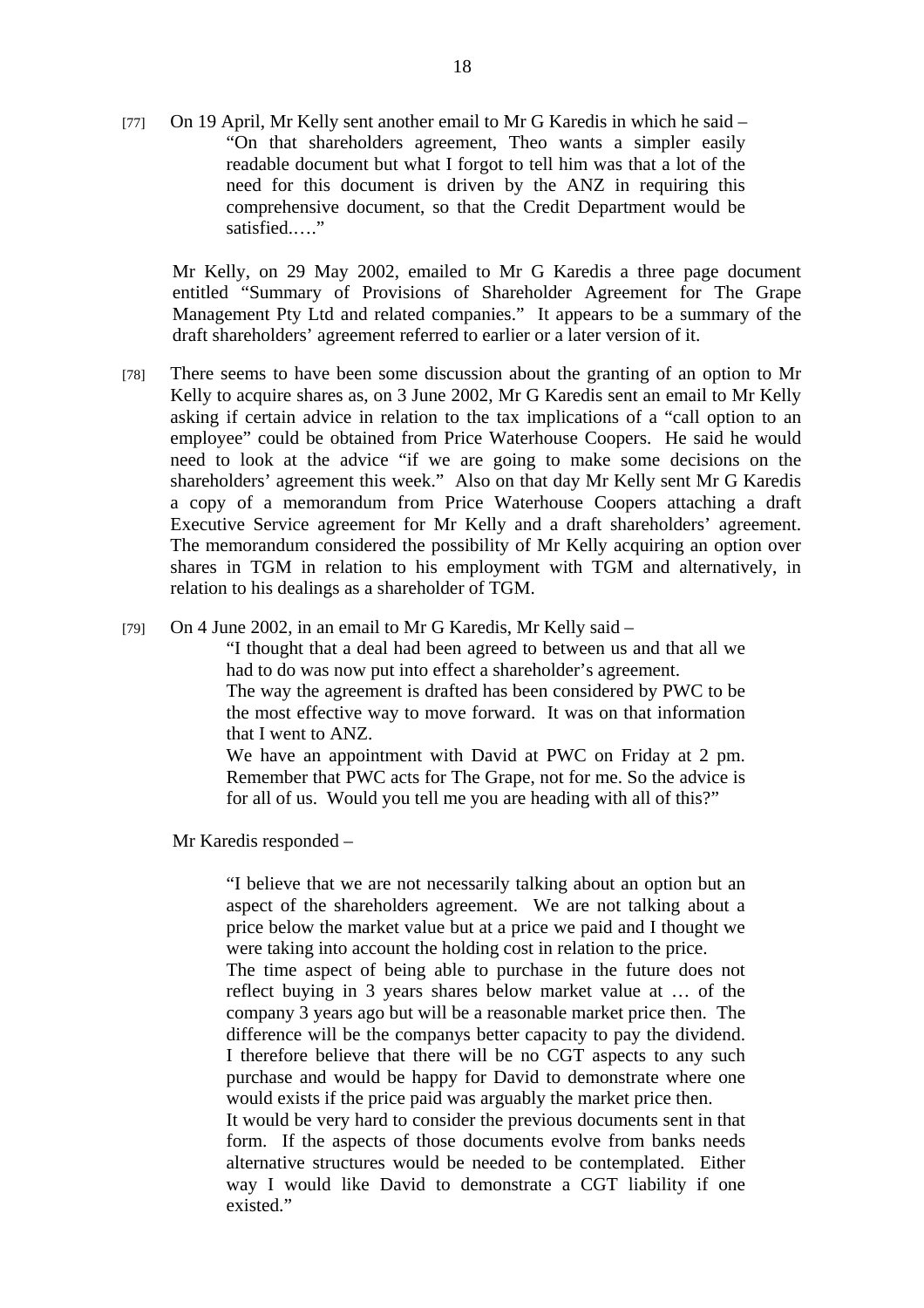[80] The Karedises sought financial advice from Beerworth & Partners, Corporate Advisers. That firm's email to Mr G Karedis of 7 June discussed the possibility of an option being provided to Mr Kelly to purchase 13% of the shares in TGM by either the Karedises or TGM. An alternative proposal was a bonus issue to Mr Kelly. Under the heading "Problem" the author of the document remarked –

> "The major problem is that Theo and Greg have become involved in Tim's financing process. … In a sense, Tim is being treated as a member of family in that Theo and Greg are trying to pre-estimate when and how he will be able to afford to exercise the option and pay for interest on his loan."

The author observed, in effect, that the draft shareholders' agreement appeared to be unduly favourable to Mr Kelly as a minority shareholder. In the summary to the document it is said –

"However, the real reason it is difficult to find an easy solution is the unusual circumstance that Theo and Greg are prepared to provide a financing solution for Tim. This converts an arm's length transaction to a semi-family transaction."

- [81] At a meeting shortly after 7 June 2002 at Price Waterhouse Coopers, Mr G Karedis asked a representative of that firm if The Grape could guarantee the payment of Mr Kelly's dividend. He was advised that that would be against the directors' fiduciary responsibilities.
- [82] A plain English summary of the draft shareholders' agreement was prepared by Mr Loel and provided to Mr G Karedis by Mr Kelly in August, together with a further draft of the shareholders' agreement. It noted –

"Board decisions are by majority other than certain restricted matters where decisions must be unanimous ..."

- [83] The draft conferred on Mr Kelly a right to acquire 12.3% of the shares in TGM and HWI for \$2,629,696 "at a time nominated by" Mr Kelly. Mr Kelly was to borrow that sum from "a bank or other finance institution", TGM was to pay the interest on the loan and GTK and Pesutu were to guarantee Mr Kelly's obligations to the lender.
- [84] Mr Kelly advised Mr G Karedis by email on 23 August that the ANZ Bank, the proposed lender, did not require a guarantee. Further advice was then given by Price Waterhouse Coopers as to how Mr Kelly's proposed acquisition could best be structured from a taxation viewpoint.
- [85] The discussions about the proposed shareholders' agreement were overtaken by approaches to the Karedises by Coles and Woolworths to buy the Theo's Liquor Group. On 13 September 2002, at a meeting in the offices of Clayton Utz in Sydney attended by the Karedises, Mr Shaw of Clayton Utz and Messrs Murray and Reberger of CIBC World Markets Securities Australia Limited, Mr Kelly was informed of these developments.
- [86] According to Mr Kelly, at that meeting, Mr Murray said "that CIBC knew all about the option agreement for me to move to 20% and that Theo Karedis had determined to honour that agreement and had given them more grief about the details of that option agreement than anything else".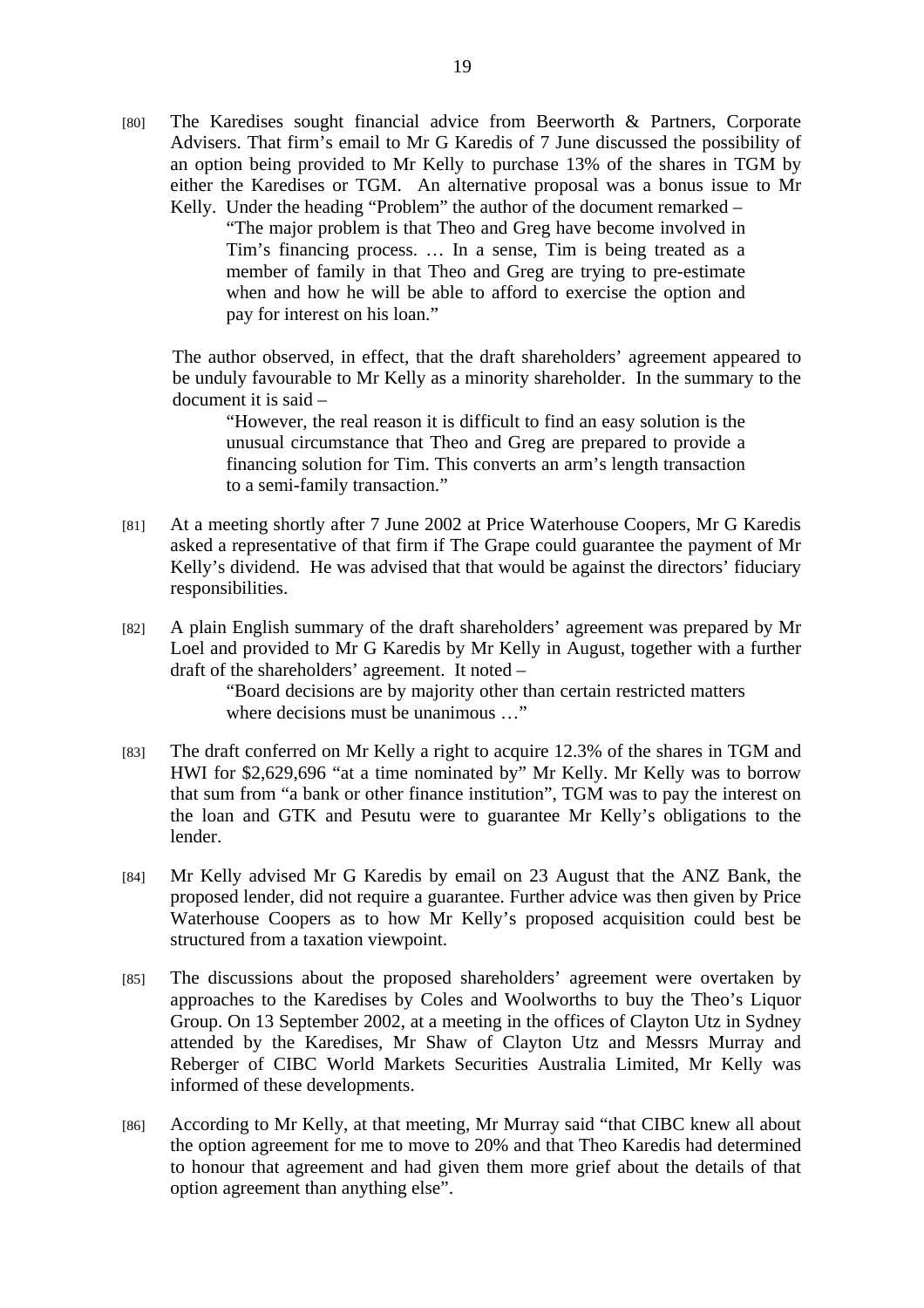- [87] He also said that at one stage, after he and Mr T Karedis had left the meeting to go to the lavatory, Mr Karedis agreed that The Grape would not be sold until there was a final agreement on price between them. Mr Karedis denies that any such conversation took place. The plaintiffs do not assert that this conversation gave rise to a binding agreement.
- [88] Mr Murray's version of the conversation at the meeting differs substantially from that of Mr Kelly. It is –

"Theo has told me that he was agreeable to you moving to 20% of The Grape but that specific terms had not been agreed. Theo does not want you to be disadvantaged by that however and is happy for you to share in the profit as if you had 20% of The Grape. I then looked up at Mr Theo Karedis who said words substantially to the effect, 'yes, Tim, I'm happy for you to receive an equivalent to 20% which is what you've always wanted. I think this is a good opportunity for us to sell the business. I think the time is right to sell.' "

[89] Mr Murray denies that he said words to the effect that CIBC knew all about the option agreement and swears that he was not aware of the existence of any such agreement. He also denies using some language attributed to him by Mr Kelly. I do not accept that there was any admission by Mr Murray of the existence of the alleged option agreement. Mr Murray was a witness who was substantially independent and who appeared to be endeavouring to provide an honest recollection of events. I consider that his recollection of events is likely to be more accurate than that of Mr Kelly.

## **The proposed assets sale**

- [90] On 27 September 2002, Mr Kelly, Mr G Karedis and Mr Reberger met in Sydney with representatives of Liquorland (a Cole's subsidiary) and its financial adviser in order to discuss a prospective sale of the assets of The Grape. Further discussions took place between Mr Kelly and Mr G Karedis after that meeting concerning Mr Kelly's attitude to the proposed sale. Throughout September there were other communications concerning the value of the assets of The Grape and the sale of its business. Matters discussed included the price payable to Mr Kelly for his interests in the event of a sale, the way in which the assets sale could be best structured for income tax purposes and the impact on the business of the foreshadowed introduction of Woolworths' "Dan Murphy's" business into Queensland.
- [91] The due diligence investigation then being undertaken disclosed that The Grape business had "a negative \$6 million working capital". This was a concern to the Karedises as it suggested that they had paid too much for their interest in The Grape and that the achievable sale price may be less than had been previously thought. As well as the shortfall in working capital, the investigations disclosed a deterioration in the earnings of the business.
- [92] On about 30 September, Mr Kelly sent a memorandum dated 25 September to the Karedises in which he expressed the opinion that the proposed sale of The Grape business was 2-3 years too early.
- [93] A memorandum to the Karedises from CIBC dated 19 November 2002 entitled "'Project Spirit' – Tim Kelly briefing memo" records that the purchaser valued The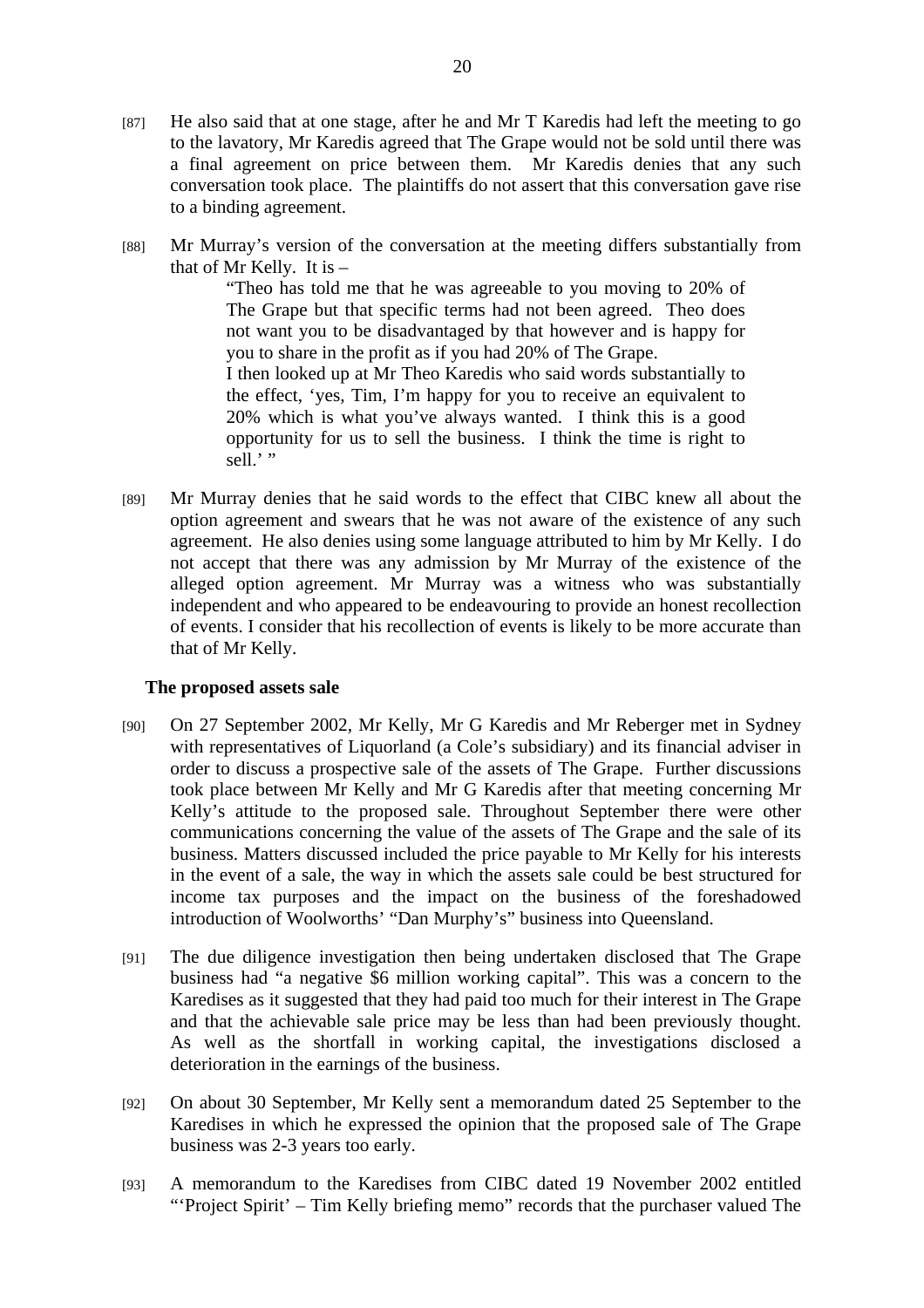Grape at \$33 million which equated to an equity of \$15 million "after debt and negative working capital". It further records –

"Theo has wanted to give Tim a 20% stake but this doesn't work for Tim at these valuations because equity value is below the last round (Tim would be \$630K out of the money). Theo still wants to do the right thing with Tim."

A copy of the memorandum was sent by Mr Kelly to Mr Loel on 8 December 2002.

- [94] On Monday, 25 November, Mr Kelly made contact with the Chief Executive Officer of Woolworths and had a brief meeting with him in which he broached the possibility of Woolworths acquiring an interest in The Grape.
- [95] Mr Murray prepared a memorandum to the Karedises and Mr Kelly dated 26 November 2002 in which he discussed the value placed on The Grape business by the offer made by Coles and the return Mr Kelly could expect if the offer were to be accepted. Paragraph 4 of the memorandum noted that Mr T Karedis had offered to pay "a sale bonus" to Mr Kelly of \$500,000. Mr Kelly's share of the sale price, on that basis, was calculated to be \$1.69M.
- [96] On 29 November 2002, Mr Kelly and his solicitor met with a senior executive of Woolworths in Brisbane. Subsequent negotiations culminated in the entering into of an agreement between the Kelly interests and Woolworths on 5 December 2002. It recited, erroneously, that the Kelly interests were entitled to acquire the shares of the Karedis' interests and further that Woolworths was interested in acquiring the shares once they had been acquired by the Kelly interests. The existence of the agreement and the negotiations were not disclosed by Mr Kelly to the Karedises until after the commencement of these proceedings.
- [97] Mr Murray participated in two further meetings with Mr Kelly and the Karedises, one in a restaurant in Sydney in mid-November 2002 and one in Brisbane on 4 December 2002. In the course of the later meeting Mr Murray discussed with Mr Kelly a document headed "Kelly Shareholding Analysis" in which he had valued Mr Kelly's interest in The Grape at \$3.8 million. Mr T Karedis observed to Mr Kelly that the offer was a terrific one which put a value on The Grape considerably in excess of the price payable by Coles.
- [98] On 28 November 2002 Mr Kelly sent an email to Mr G Karedis in which he foreshadowed an offer to purchase the Karedis' shares in TGM and HWI.
- [99] On 10 December 2002 Pesutu made an offer to the plaintiffs to acquire their shares in HWI and TGM for a total price of \$3.8 million.
- [100] In a letter of 12 December 2002, Mr Kelly's solicitors asserted that the conduct of Pesutu and GTK had triggered the pre-emptive rights provisions in the constitution of TGM and repeated an offer by the minority shareholders to purchase the majorities' shares in TGM for \$14.3 million. Pesutu and GTK, through their solicitors, denied the assertion and rejected the offer.
- [101] The Karedis' solicitors forwarded to Mr Kelly's solicitors a letter on 19 December 2002 enclosing a notice for a directors' meeting of TGM to be held on 20 December together with an agenda for that meeting. The agenda included provision for consideration of a proposal by Coles to purchase the business of TGM and for the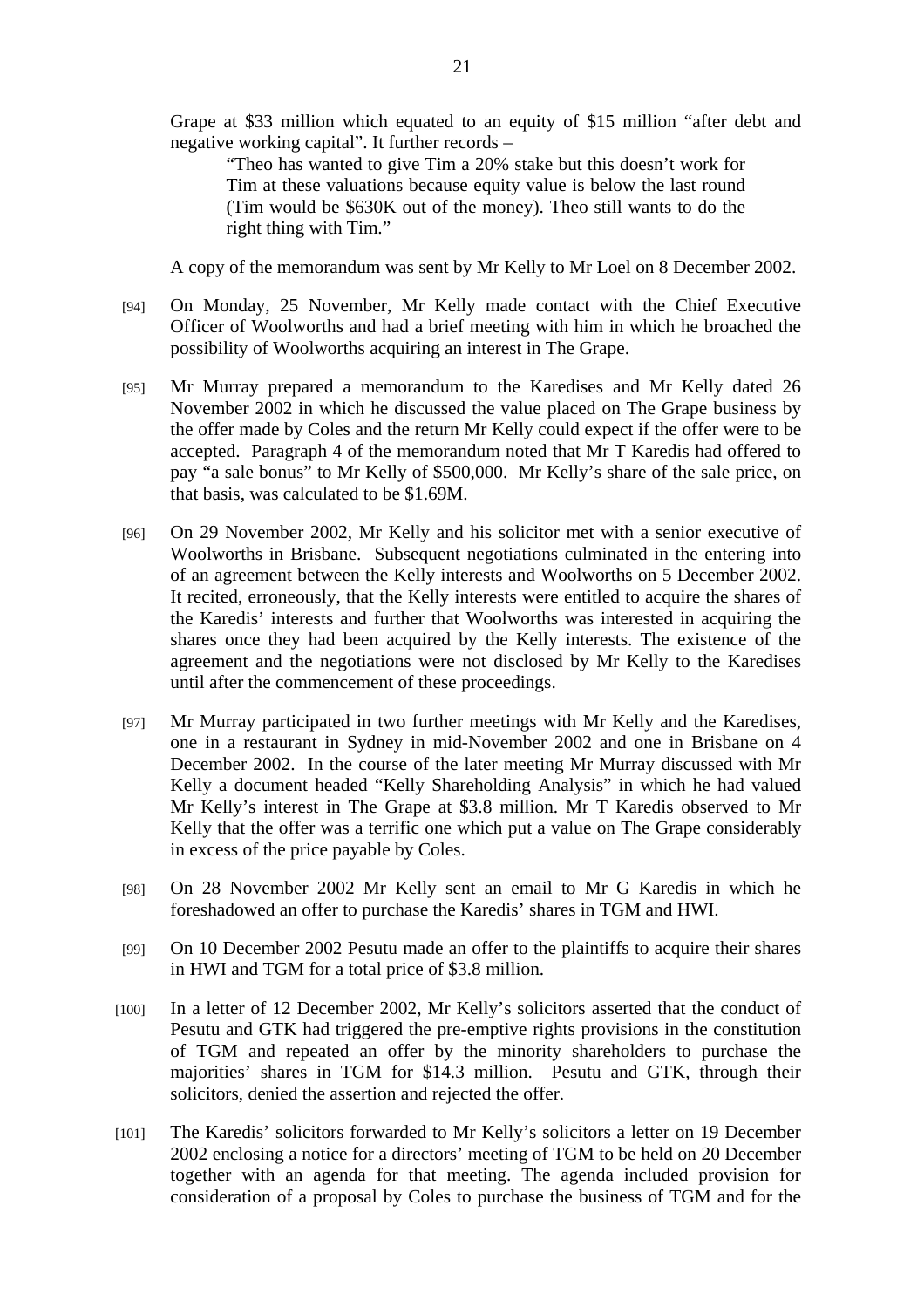directors to consider and discuss any other proposals to purchase the company's business. Enclosed with the letter was a copy of deeds between, inter alia, the Karedises and Liquorland, a Coles subsidiary, dated 16 December 2002 under which, in general terms, the Karedis interests were entitled to exercise an option to require Liquorland to enter into "The Grape Agreement". That agreement contemplated that a new company, TGM Newco Pty Ltd, be formed, that it would acquire the business of The Grape and that Liquorland would acquire its shares. It is unnecessary for present purposes to further analyse the content of the voluminous documentation.

- [102] The meeting which the Karedises attempted to convene on 20 December was not held until much later as a result of stalling tactics by Mr Kelly. Something of a stalemate was reached with neither party being prepared to accept an offer from the other. Against that background the Karedises decided that it would be desirable for the business of TGM to be sold. On 30 September 2003 the board resolved to sell the business. Negotiations then took place concerning an appropriate sale process.
- [103] Mr G Karedis had made attempts to obtain from Mr Kelly his suggestions for a process in the course of October 2003. Eventually, on 28 October 2003, Mr Kelly sent Mr G Karedis an email in which he made a number of criticisms of the timing of steps in the process put forward by the Karedises. The email asked how it was proposed to accommodate alternative offers for the sale of shares as part of the process and stated –

"I do need to remind you that I may wish to exercise my option to move to a 20% interest in The Grape by paying you \$2.6 million. We can avoid the need for further debate on the existence of this option if you are now prepared to accept that this right exists."

- [104] In his email of 30 October 2003 Mr G Karedis observed that "a share sale is not for the board to consider" and that "as I have said to you in the past, you do not have any option to move to a 20% interest in The Grape." That provoked a response from Mr Kelly on 3 November that he would "only move forward on the sale process" if the option was acknowledged.
- [105] At Mr Kelly's request, a board meeting to consider the asset sale proposal was adjourned to 10 November 2003. The meeting was attended by representatives of the parties legal advisers as realised by the directors. At it the sale process put forward by the Karedises was adopted by majority vote. The process contemplated –
	- offers for the purchase of The Grape business to be lodged with the board and PWC Corporate Finance by 2 December 2003;
	- an analysis of the bids by PWC Corporate Finance by 4 December 2003;
	- facility for bidders to make revised offers by 9 December 2003;
	- provision of an analysis of the revised offers by PWC Corporate Finance on 9 December 2003;
	- consideration of final offers by the board on 11 December 2003 and execution of contracts on 11 December.

A minimum price of \$33 million was stipulated.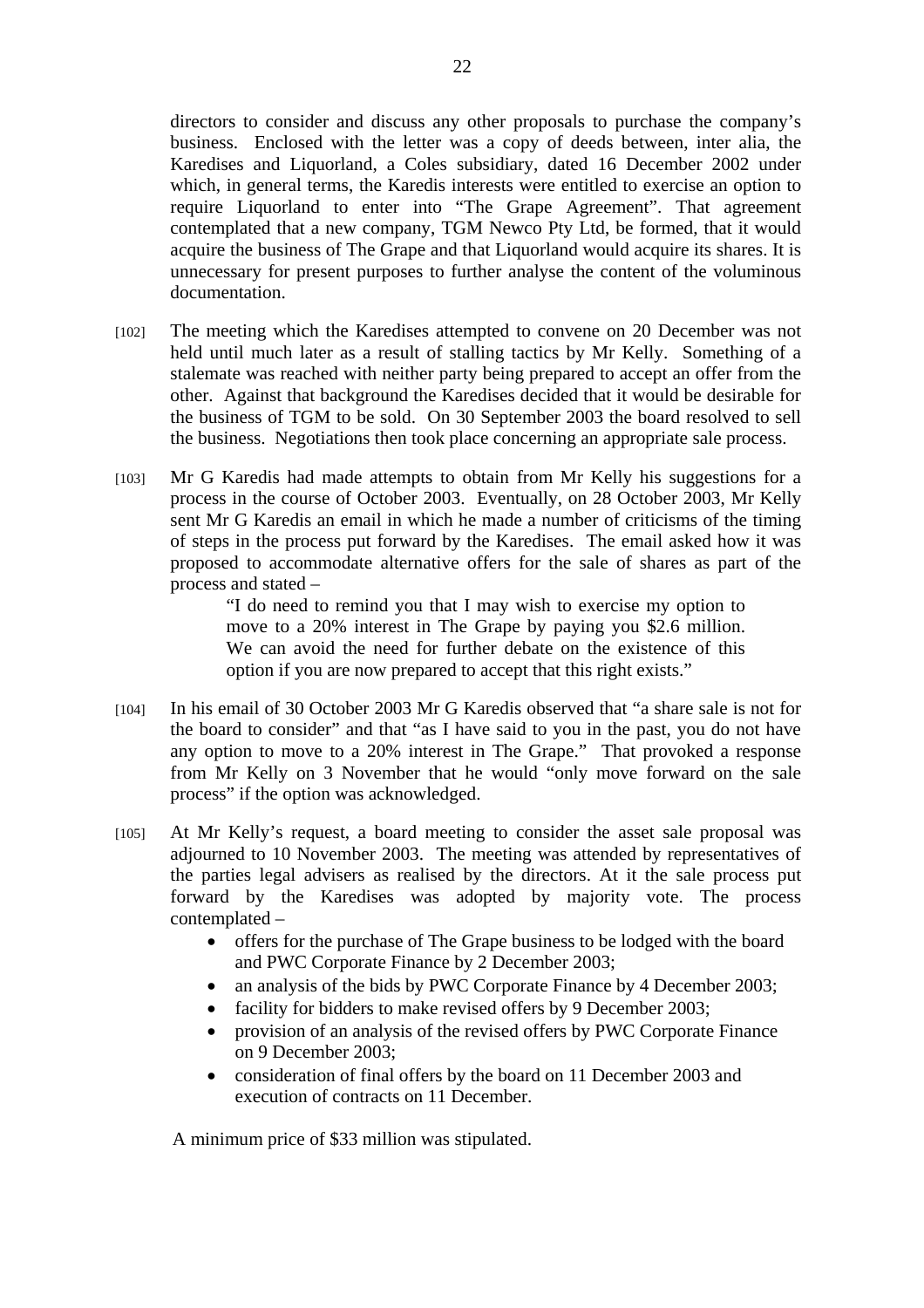# **Principles applicable to the determination of the existence of a binding option agreement**

- [106] The question of whether a binding contract resulted from negotiations between parties is to be determined by reference to the intention of the parties "disclosed by the language the parties have employed". $^{2}$
- [107] McHugh JA in *GR Securities v Baulkham Hills Private Hospital Pty Ltd*<sup>3</sup> expressed the question for determination this way –

"However, the decisive issue is always the intention of the parties which must be objectively ascertained from the terms of the document when read in the light of the surrounding circumstances".

Those observations are in respect of a written agreement but, with appropriate adaptations, they apply equally to oral agreements.

- [108] Where, as is the case here, a binding agreement is alleged to have come into existence after oral and/or written communications between the parties over a period of time, the communications alleged to constitute the agreement must be considered in the light of the other exchanges and not in isolation. $4$  Also, the question of whether a binding agreement has been concluded is not always capable of resolution by attempting to draw out of oral or written exchanges a discrete offer and acceptance.
- [109] In *Integrated Computer Services Pty Ltd v Digital Equipment Corp (Aust) Pty Ltd* <sup>5</sup> McHugh JA, with whose reasons Hope and Mahoney JJA agreed, said –

"It is often difficult to fit a commercial arrangement into the common lawyers' analysis of a contractual arrangement. Commercial discussions are often too unrefined to fit easily into the slots of 'offer', 'acceptance', 'consideration' and 'intention to create a legal relationship' which are the benchmarks of the contract of classical theory. In classical theory, the typical contract is a bilateral one and consists of an exchange of promises by means of an offer and its acceptance together with an intention to create a binding legal relationship ...

Moreover, in an ongoing relationship, it is not always easy to point to the precise moment when the legal criteria of a contract have been fulfilled. Agreements concerning terms and conditions which might be too uncertain or too illusory to enforce at a particular time in the relationship may by reason of the parties' subsequent conduct become sufficiently specific to give rise to legal rights and duties. In a dynamic commercial relationship new terms will be added or will supersede older terms. It is necessary therefore to look at the whole relationship and not only at what was said and done when the relationship was first formed."

 $\frac{1}{2}$ *Masters v Cameron* (1954) 91 CLR 353 at 362.

 <sup>(1986) 40</sup> NSWLR 631.

<sup>4</sup> Cf *Storer v Manchester City Council* [1974] 1 WLR 1403 at 1408 in *Bellamy v Debenham* (1889) 45 Ch D 481.

 <sup>(1988) 5</sup> BPR 97326 at 11,117-11,118.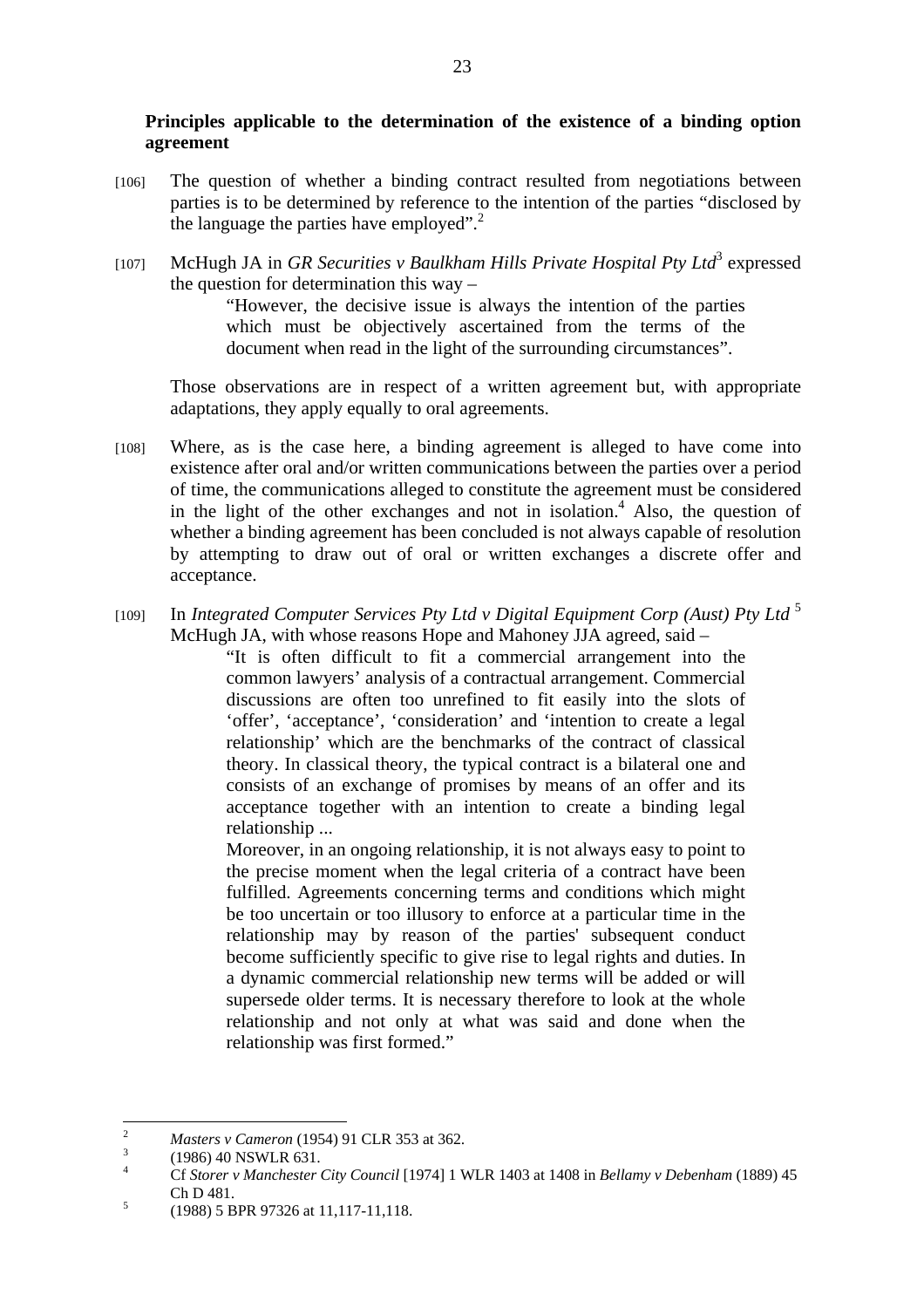[110] In *Vroon BV v Foster's Brewing Group*, 6 Ormiston J referred to the following passage from the judgment of Cooke J in *Meates v Attorney-General*<sup>7</sup> with approval –

> "I would not treat difficulties in analysing the dealings into a strict classification of offer and acceptance as necessarily decisive in this field, although any difficulty on that head is a factor telling against a contract. The acid test in the case like the present is whether, viewed as a whole and objectively from the point of view of reasonable persons on both sides, the dealings show a concluded bargain."

- [111] After the Neutral Bay meeting, the parties continued to negotiate contractual terms and quite significant ones at that. That regard may be had to these dealings in order to determine whether a contract came into existence at an earlier date is well established.<sup>8</sup>
- [112] However, parties to negotiations may, by their words and conduct, make it clear that they do intend to be bound even though there are other terms vet to be agreed.<sup>9</sup> provided of course, that all essential terms of their bargain are agreed.<sup>10</sup>
- [113] And the mere fact that negotiations continue after the point at which an agreement is alleged to have come into existence does not lead, necessarily, to the conclusion that no binding agreement was reached.<sup>11</sup>
- [114] As Cozens-Hardy MR said in *Perry v Suffields*<sup>12</sup> -

"Though, when a contract is contained in letters, the whole correspondence should be looked at, yet if once a definite offer has been made and it has been accepted without qualifications, and it appears that the letters of offer and acceptance contained all the terms agreed on between the parties, the complete contract thus arrived at cannot be affected by subsequent negotiation. When once it is shown that there is a complete contract, further negotiations between the parties cannot, without the consent of both, get rid of the contract already arrived at."

[115] But the existence of continuing negotiations, particularly if they concern matters of substance, will tend suggest that no contract was formed.<sup>13</sup>

## **The alleged option agreement**

[116] The option agreement is alleged in paragraph 15 of the statement of claim to have been made "in discussions between Tim Kelly and Theo Karedis during January/February 2002" and to have been confirmed in a meeting at Neutral Bay on

 6 [1991] 2 VR 32 at 82-3. 7

 <sup>[1983]</sup> NZLR 308 at 337.

<sup>8</sup> *Brogden v Metropolitan Railway Co* (1877) 2 App Cas 666, *B Seppelt & Sons Ltd v Commissioner for Main Roads* (1975) 1 BPR 9147 and *Australian Broadcasting Corporation v XIVth Commonwealth Games Ltd* [1988] 18 NSWLR 40 and *Brambles Holdings Limited v Bathurst City Council* [2001] NSWCA 61.

<sup>&</sup>lt;sup>9</sup> *Storer v Manchester City Council* [1974] 1 WLR 1403 at 1408.<br><sup>10</sup> *Thorby v Goldberg* (1964) 112 CLR 597.<br><sup>12</sup> Cf *Pagnan S.p.A v Feed Products Ltd* [1987] 2 Ll Rep 601.<br><sup>12</sup> [1916] 2 Ch 187 at 192.

<sup>13</sup> *Bellamy v Debenham* (1890) 45 Ch D 481.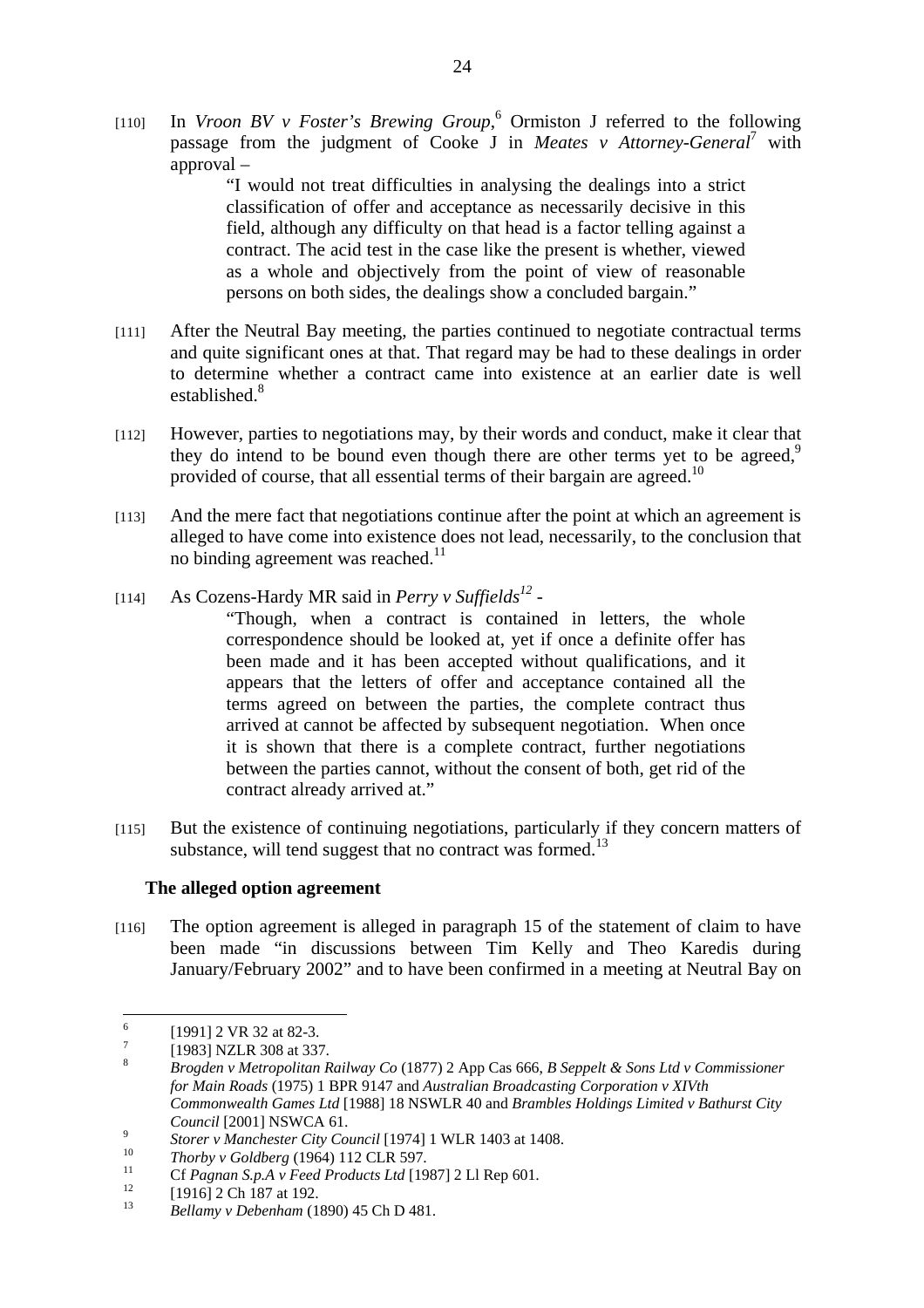27 February 2002. Words to the following effect were allegedly spoken by Mr T Karedis to Mr Kelly –

"Tim is now part of my family' and that they would honour his right to acquire up to 20% of the paid up capital of TGM and HWI at the same price that Pesutu and GTK were paying the outgoing "A" Class shareholders."

It is alleged also that Mr G Karedis said words to the effect that "he understood and accepted the agreement."

## **Did the alleged option agreement come into existence?**

- [117] I am unable to accept that the discussions between the parties in relation to the granting of an option were intended to give rise to a legally binding agreement. In my view, the Karedises were indicating to Mr Kelly in their discussions with him prior to the Neutral Bay discussions that when he was in a position to acquire the shares under consideration they would be prepared to sell them to him. No doubt the parties had in mind that the transaction would need to be structured in a way which would best suit the financial interests of the parties and accommodate a determination by the Karedises as to which entity or entities should provide the shares.
- [118] At the time of the alleged agreement, the Karedises were not seeking to formalise the arrangements concerning the shares. Not only had the acquisition of the "A" Class shares not held by the plaintiffs not been completed, there was no formal agreement in writing for the sale and purchase of those shares. Additionally, Mr Kelly had not established his ability to borrow the purchase price. Despite that, he was endeavouring to finalise arrangements which would give him an increased equity and a guaranteed management role. He saw the settlement of the sale of the "A" Class shares as a window of opportunity. But, the "Authority to Agent", and not an option agreement, was the instrument selected by him to implement his proposed share acquisition.
- [119] It is significant that Mr Cahill made no mention of any option agreement in his email to Mr Kelly on 8 March, in the Authority to Agent or in his "issues paper" of 13 March. Price Waterhouse Coopers' comments on the issues paper did not advert to the existence of any option agreement either. Nor is there mention of an option agreement in the first draft of the shareholders' agreement. It assumes that the Kelly interests will have acquired an additional 12.3% of the shares. The Price Waterhouse Coopers' memorandum of 3 June 2002 addressed to Mr Kelly refers to the possibility of options being acquired on different bases. This document and others show that Mr Kelly was undecided about the most beneficial mechanism to be adopted to bring about his proposed share acquisition.
- [120] The detailed documentation, although discussed, was never accepted by either party as being in final form and it is not suggested that it, in whole or in part, ever became embodied in a binding agreement.
- [121] It is impermissible in these circumstances to single out from the parties' fluid and reasonably complex dealings those items in respect of which there was a general consensus and conclude that a binding agreement or agreements arose in relation to them. The increase in Mr Kelly's shareholding was viewed by all parties as an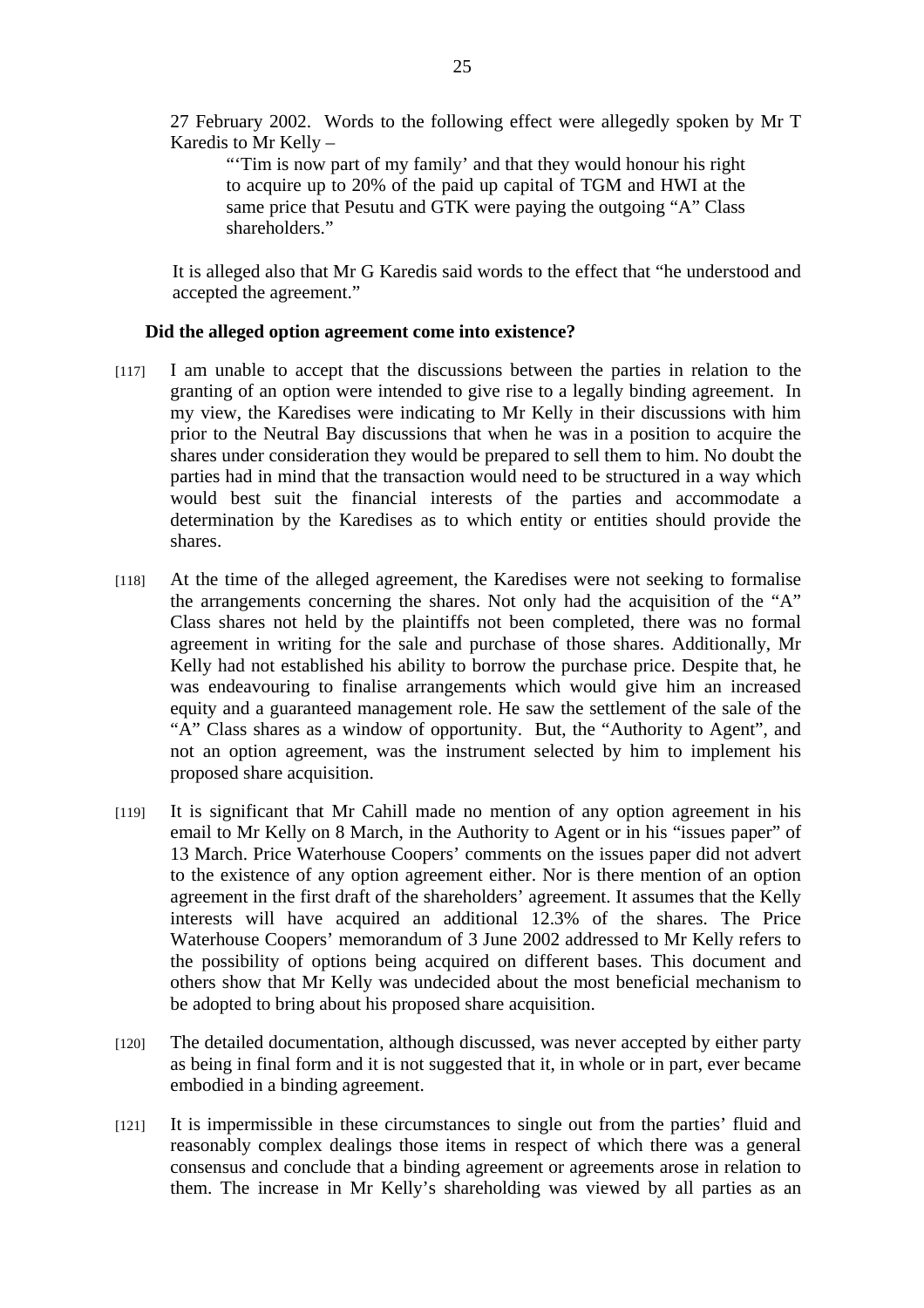integral part of an arrangement under which Mr Kelly would be the managing director and general guiding force of The Grape. Important aspects of that arrangement remained to be resolved, not least of which were the circumstances in which, and the basis on which, the Karedises could sell the assets of the Grape or require Mr Kelly to sell his shares. The financing of the acquisition and Mr Kelly's management role were other central issues. Until such matters were resolved, the parties were unlikely to have viewed their many discussions as giving rise to contractual obligations. More relevantly, the evidence does not support a finding that it was the intention of the parties objectively ascertained on or before the date of the Neutral Bay meeting, to conclude a binding agreement.

- [122] The discussion at the Neutral Bay meeting must be seen in the context just described. It was not even a meeting called with a view to resolving outstanding issues in relation to share acquisitions and voting procedures. In my view, whatever was said by the Karedises in the course of the meeting concerning the proposed acquisition was likely to be representational rather than promissory and for that reason lacking in contractual force.<sup>14</sup>
- [123] Nevertheless, discussion on those topics did take place and various possibilities were canvassed. Mr T Karedis said words to the effect that he had no difficulty with Mr Kelly's acquiring a further 12.3% of the shares in The Grape. Mr G Karedis indicated his concurrence.
- [124] I do not accept, however, that Mr Kelly's or Mr Loel's recollection of what was said at the meeting in this regard is accurate. In particular, I do not accept that the conversation was as formal or as structured as their evidence suggests. There was discussion about the use of dividends as a means of enabling Mr Kelly to meet interest payments but I do not accept that any consensus was reached in that regard or as to the precise manner in which financial assistance was to be provided by the Karedises, should such assistance be necessary. No unqualified offer of a guarantee was made by Mr T Karedis at this meeting.

# **The effect of the "Authority to Agent"**

- [125] If contrary to my conclusion there had been a binding option agreement entered into, it was brought to an end by the entering into of the Authority to Agent instrument. Under it, GTK and Pesutu agreed to acquire 12.3% of the issued share capital of TGM from the majority "A" Class shareholders. It is not suggested that it was not intended to take effect in accordance with its terms.
- [126] The Authority to Agent gave rise to an obligation on the part of the Kelly interests to acquire the subject shares, whereas an option agreement would have created a right on the part of the Kelly interests to acquire the shares in the event that the option was exercised. The Authority to Agent is thus inconsistent with any prior option agreement in a way which "goes to the very root of it"15 and the entering into of the former reveals an intention, objectively ascertained, to rescind the latter.<sup>16</sup>

 $14$ 

<sup>&</sup>lt;sup>14</sup> Cf *J J Savage & Sons Pty Ltd v Blakeney* (1969-1970) 119 CLR 345.<br><sup>15</sup> *Tallerman & Co Pty Ltd v Nathan's Merchandise (Victoria) Pty Ltd* (1956-1957) 98 CLR 93 at 113

per Dixon CJ and Fullager J. 16 *Tallerman & Co Pty Ltd v Nathan's Merchandise (Victoria) Pty Ltd* at 144 per Taylor J and *United Dominions Corporation (Jamaica) v Shoucair* [1969] 1 AC 340 at 348-9.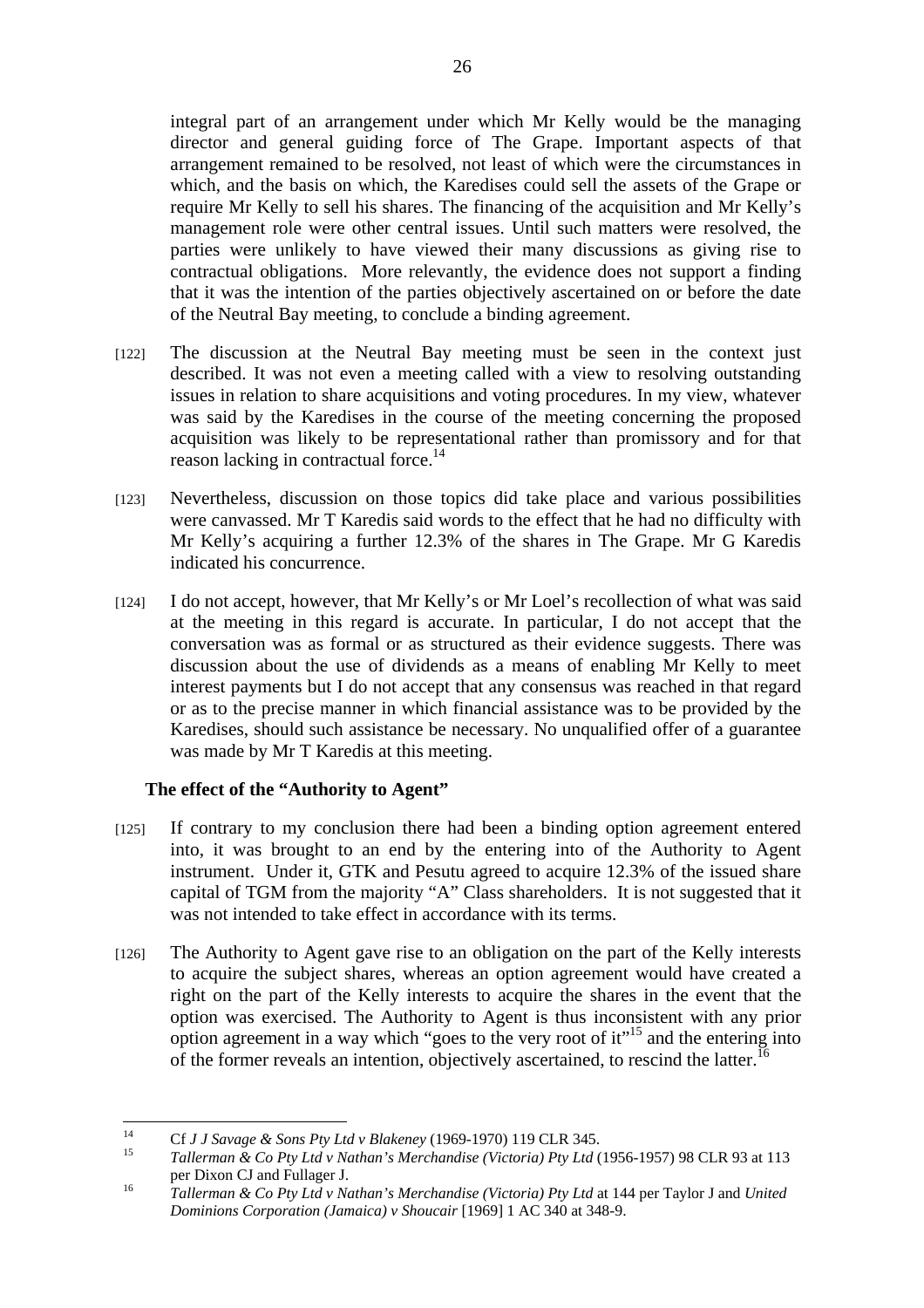[127] If an option agreement had existed it may also have been possible to view the entering into of the Authority to Agent as the exercise of the option. That appears to accord with Mr Kelly's understanding.<sup>17</sup> No relief was sought in respect of the Authority to Agent, presumably because the evidence discloses that it was abandoned by the parties.

# **The alleged agreement in relation to voting rights**

- [128] For the Karedises to have agreed to give Mr Kelly a power of veto over directors' and members' decisions would have been quite remarkable. Nevertheless, there is evidence that they were prepared to accept that some major decisions be arrived at by unanimous vote. As the earlier discussion indicates, I do not accept that this was done as a *quid pro quo* for Mr Kelly's continuing support in relation "A" Class shareholders. The gesture appears to have been motivated by a combination of friendship and the desire to harness the talents of Mr Kelly in the business of The Grape. But did any such indication of willingness to confer on each of Mr Kelly and the Karedises an effective power of veto (in some circumstances at least) amount to a legally binding agreement? In my view the answer is no.
- [129] The discussion in relation to voting rights, as with the option agreement, was in the context of the proposed acquisition of the majorities' "A" Class shares and the intended acquisition by Mr Kelly of a further 12.3% of TGM's issued share capital. It was anticipated that, along with the increase in Mr Kelly's shareholding, there would need to be a working out of the details of his management role. The proposed voting rights restriction was one aspect of that. There was no intention that, come what may, Mr Kelly would have a right of veto.
- [130] The conduct of the parties after the meeting supports that conclusion. No memorandum or set of instructions prepared after the meeting evidences the existence of an agreement or understanding that decisions be arrived at only as a result of unanimous vote. The draft shareholders' agreements, on the contrary, provide for a majority decision except in specified respects. I regard it as probable that at the Neutral Bay meeting the Karedises indicated a willingness to accept unanimous voting in some respects but that the matter was not pursued to finality. I consider it unlikely, having regard to the way in which the topics of unanimity and increased shareholding came to be broached and to the dealings between the parties before and after the meeting that it was the intention of the parties, objectively ascertained, to conclude a legally binding agreement. My observations in relation to the alleged option agreement are generally applicable to this issue.
- [131] If there had been a legally binding agreement in relation to voting rights it would have been implicit that it was subject to the acquisition by Mr Kelly of the 12.3% interest in The Grape. I accept also that no finality was reached by the parties as to the essential terms of any such agreement.

# **Were the alleged agreements supported by valuable consideration?**

[132] I am not satisfied that either of the alleged agreements is supported by valuable consideration.

 $17$ 17 Paragraph 48 of Mr Kelly's affidavit sworn on 17 March 2004.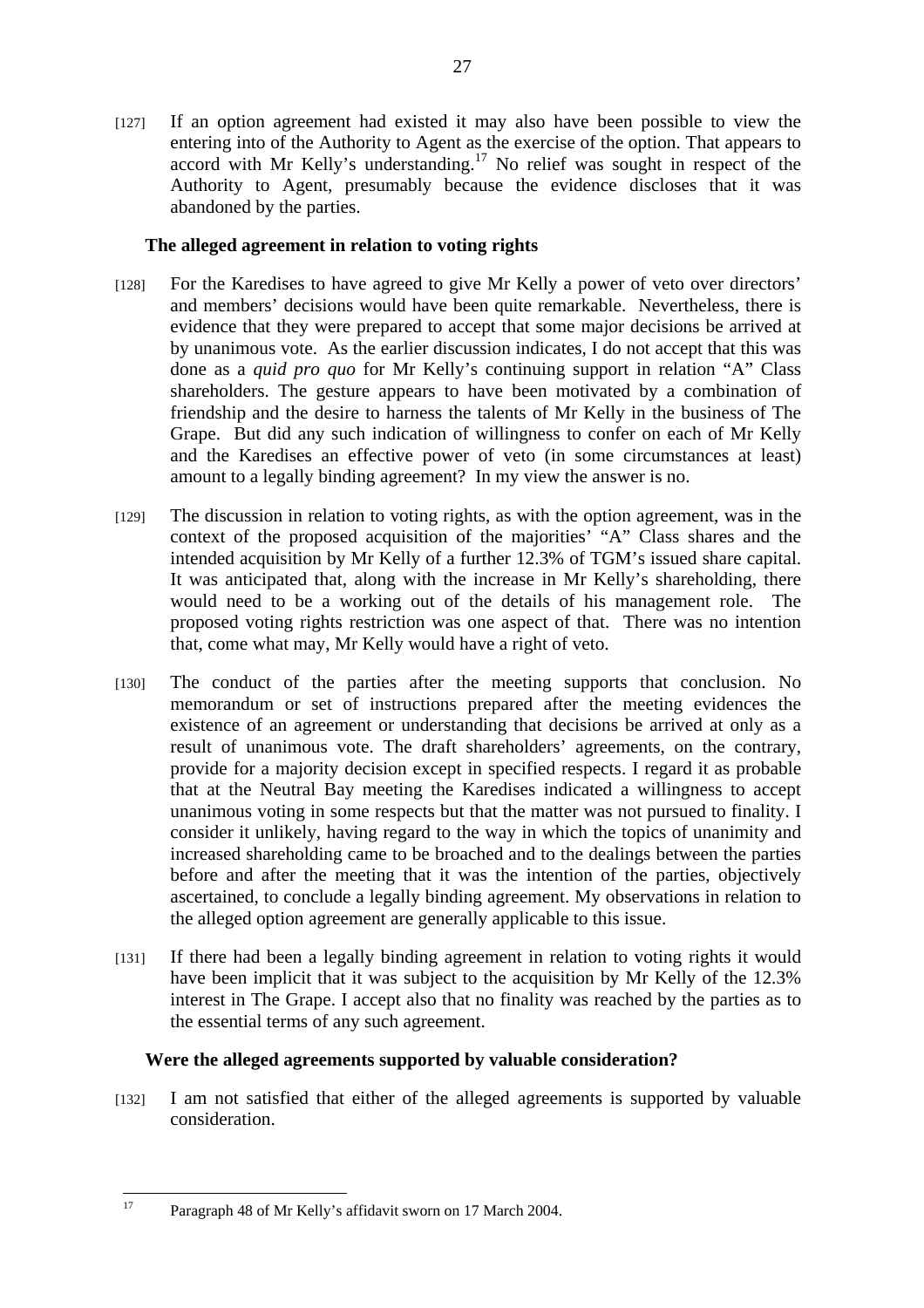- [133] The plaintiffs allege that the consideration is "the assistance of [Mr] Kelly pleaded in paragraph 14 [of the statement of claim]" namely –
	- "(a) by determining, on behalf of CSPC and Margaret Kelly, not to accept the offer of Doogle Pty Ltd; and
	- (b) maintaining that decision until the signing of the share sale deed on or about 7 March 2002;
	- (c) by assisting Pesutu and GTK obtaining together 92.3% of the total shareholding in TGM and HWI by entering into, and causing the first and second plaintiffs to enter into, the Share Sale Deed on or about 7 March 2002, and therein consenting to the transfer of the shares of the other "A" class shareholders ... and waiving their pre-emptive rights."
- [134] The facts do not support the conclusion that these actions by the plaintiffs were performed or offered "in exchange for an act, or the offer of an act … or the offer of a promise  $\ldots$ <sup>18</sup>. Nor do the facts establish the existence of any reciprocity in the pleaded matters; that is that the alleged assistance was promised or done in exchange for a promise or promises by the Karedis' interests.<sup>1</sup>
- [135] The plaintiffs, in engaging in the conduct under consideration, were merely pursuing their own interests. As appears from earlier discussion, Mr Kelly decided, very soon after hearing of the Doogle offer, to reject it. He considered that the desire of Mr Kitchen and the other shareholders to sell their shares created an opportunity for him to increase his shareholding and to secure the managing directorship. His conduct revealed a perception on his part that his interests were likely to be best served by an alliance with the Karedises against the other shareholders.
- [136] The defendants were not aware, and could not reasonably have been aware, that the plaintiffs were engaging in such conduct or offering so to do in exchange for a promise, act or offer of an act by them or any of them.
- [137] The defendants argue also that if there was consideration for either of the alleged agreements, it was past consideration. Having regard to my conclusions that there were no binding agreements and that any agreements, had they existed, would not have been supported by valuable consideration, it is unnecessary for me to consider that question.

## **The plaintiffs' allegations that the 10 November resolutions are in breach of the Karedis' duties as directors and not in the interests of The Grape.**

- [138] It is alleged that the purported resolutions of the directors of TGM and HWI at the 10 November 2003 meeting are in breach of the duties of the Karedises to act in good faith, in the best interests of the companies and to "avoid a conflict of interests" and "not to improperly use their position to gain an advantage for themselves or for someone else".<sup>20</sup>
- [139] The plaintiffs argue that the Karedises, in determining and pursuing the sales process, are following their own personal interests in breach of their fiduciary duties. It is further alleged that they have actually preferred their personal interests

<sup>18</sup> 18 Cf Sir Owen Dixon, *Jesting Pilate* 29 ALJ at 474.

<sup>&</sup>lt;sup>19</sup> Cf *The Law of Contract by Treitel*, 9<sup>th</sup> ed at 63, 64, 65.<br>
S 102(1)(a) of the *Corporations Act* 2001.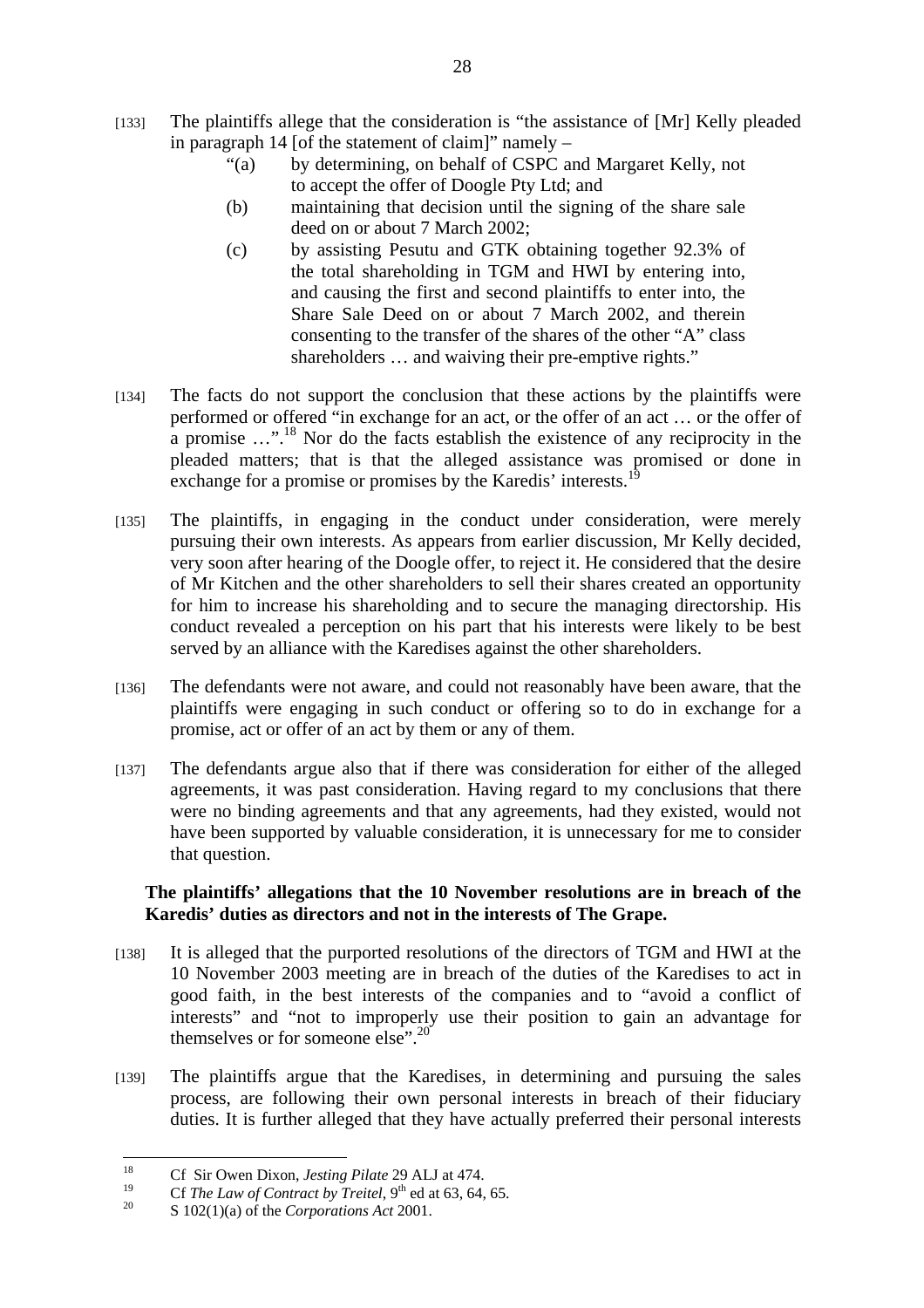in satisfying their contractual arrangement with Coles to their duties to TGM and HWI. These matters, it is argued, may be inferred from –

- (a) the failure of the Karedises to contact Woolworths before 10 November 2003 to gauge its level of interest;
- (b) knowledge of the Karedises of clause 5(a) of the Put Option Deed entered into with Liquorland which required them not to seek out interest from another potential purchaser, such as Woolworths;
- (c) failure by the Karedises to consider the benefits to the company of a public sale process;
- (d) failure by the Karedises to inform Mr Kelly at the board meeting of 10 November 2003 that Coles was interested in a direct purchase of assets;
- (e) framing the sales process in such a way as to ensure that, effectively, it limited participation in the process to the Karedis' interests and the Kelly interests;
- (f) failure on the part of either Mr G or Mr T Karedis to disclose prior to the cross-examination of Mr G Karedis that they had decided, after becoming aware of the dealings between Mr Kelly and Woolworths, that the sales process was no longer appropriate. In this regard it should be concluded that despite realising that the sales process was indefensible, the Karedises "wished to press ahead nonetheless unless and until challenged about it in the witness box".
- [140] Parties other than the Karedis interests and the Kelly interests were said to be excluded from the sales process because –
	- (a) the timetable is abnormally short and inflexible;
	- (b) the process makes no allowance for potential purchasers to undertake due diligence;
	- (c) no party is to be approached or encouraged to participate in the process. In short, the process does not envisage the marketing of the asset to be sold.

## **The defendants' contentions in relation to allegations of breach of directors' duties.**

- [141] The following submissions are made on behalf of the defendants. Central to the plaintiffs' case is the proposition that the sale process is flawed because it fails to provide for public advertisement of the proposed sale. The question to be decided is not whether Mr Kelly's proposal, viewed objectively, is preferable to the sales process but whether the decision to adopt the sales process by the Karedises was made *bona fide* and in the best interests of TGM.
- [142] The following circumstances make it impossible for lack of *bona fides* to be established –
	- (a) The fact that the business was for sale was notorious in the liquor industry and its sale was widely publicised;
	- (b) It was common knowledge that both Coles and Woolworths "were on a push to expand their retail liquor businesses" and, in consequence, were likely to pay more than others for liquor assets;
	- (c) Mr Kelly admits that Coles and Woolworths were the most likely purchasers of the business. Both companies had examined the business when the Theo's business was on the market and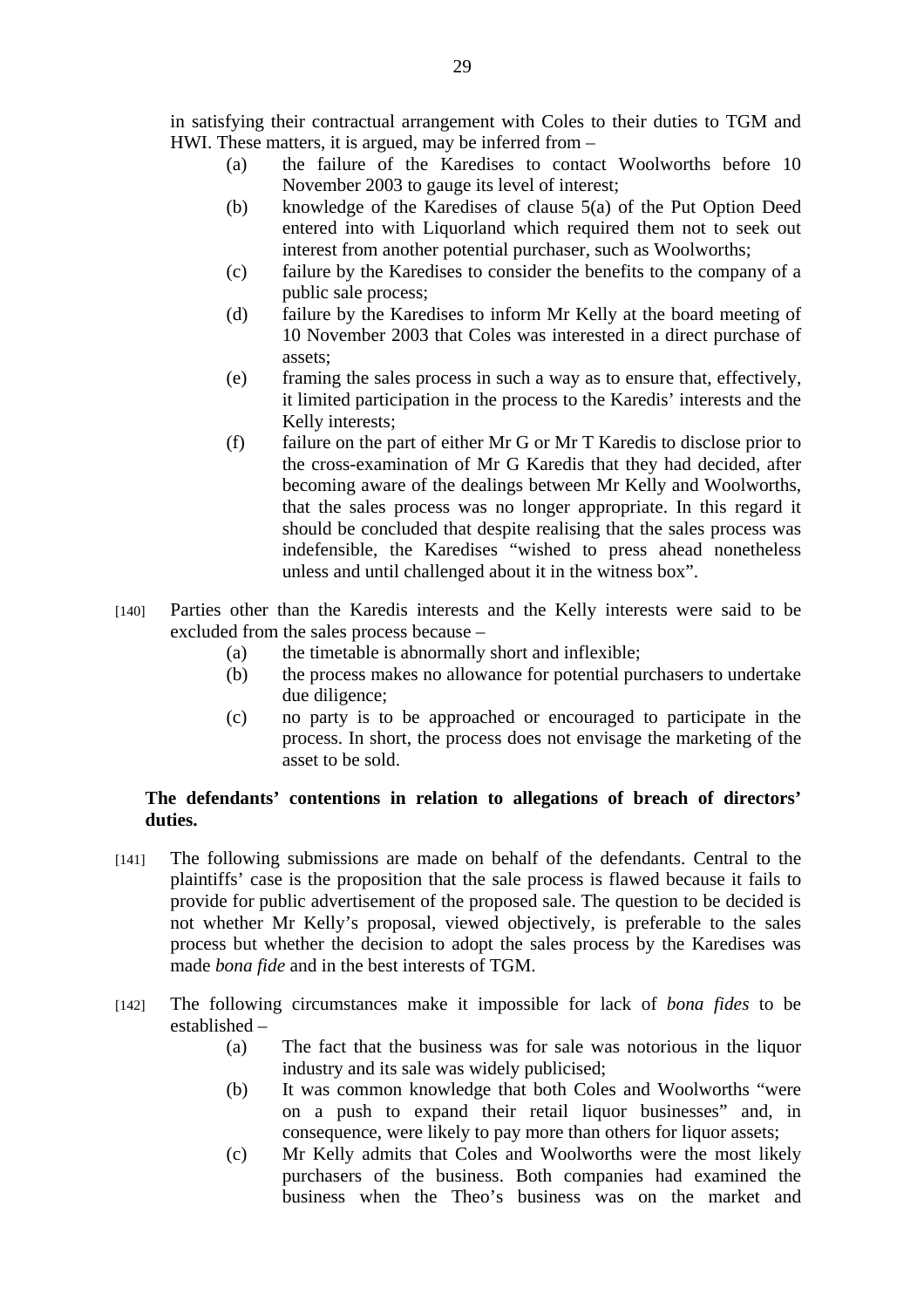Woolworths expressed the view that too much had been paid for the New South Wales business;

- (d) Woolworths did not approach the Karedises about any intending acquisition. The Karedises did not know of Mr Kelly's dealings with Woolworths and were thus justified in thinking that Woolworths was not interested in acquiring the business. Even Mr Kelly accepted that it was reasonable for the Karedises to assume that Woolworths was not interested in the business:<sup>21</sup>
- (e) The possibility that if the business was publicly advertised others might express interest in it was not a significant one. The defendants were only required to put in place a process which they believed to be in the best interests of TGM and they were aware that the offer TGM Newco contemplated making was likely to be a significant one determined by reference to an exceptionally high multiplier of 9.81;
- (f) Although on Mr Kelly's own admission (and assertion in his email to an executive of Woolworths on 23 October 2003) The Grape business had been "put to the market in the middle of 2002", there was no evidence that anyone other than Coles and Woolworths was interested in it.
- [143] Other matters relied on by the defendants to support a decision against a public sale process are –
	- (a) The Karedises' concerns over the impact of increased competition on the operation of The Grape, particularly from the opening of Dan Murphy stores in Queensland;
	- (b) Concern of the Karedises over the consequences of the re-branding of two of The Grape stores from "Theo's Liquor". Those stores contributed significantly to The Grape's turnover and revenue. The Theo's name had become the property of Coles which was intending to use it in connection with some of its own businesses;
	- (c) The continuing dispute with Mr Kelly, in particular as to unanimity of board decisions; and
	- (d) The requirement of the ANZ Bank that refinance would be offered to The Grape business only on the provision of directors' guarantees.

It is convenient to defer consideration of these matters until after considering the plaintiffs' application for leave under s 236 of the *Corporations Act*.

# **Application for leave to bring proceedings on behalf of TGM and HWI – the defendants' contentions.**

- [144] Section 237(2) of the *Corporations* Act 2001 provides that the court must grant an application by a person under s 236 to bring proceedings on behalf of a company if satisfied that –
	- "(a) it is probable that the company will not itself bring the proceedings, or properly take responsibility for them, or for the steps in them; and
	- (b) the applicant is acting in good faith; and
	- (c) it is in the best interests of the company that the applicant be granted leave …".

 $21$ 21 T 167/168.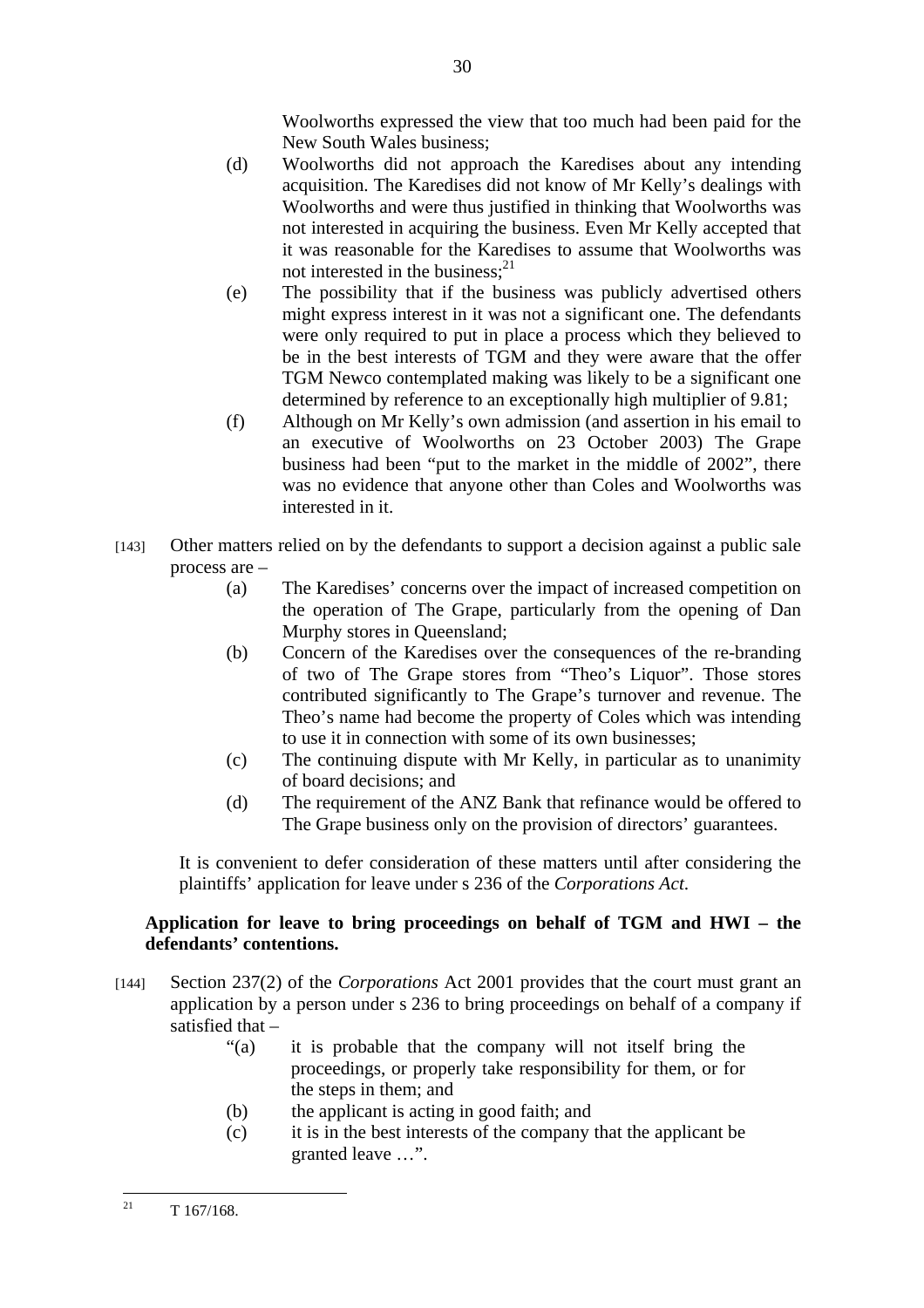- [145] It is common ground that the requirements of paragraph (a) are satisfied. The defendants contend that the plaintiffs are not acting in good faith and that it is not in the best interests of TGM and HWI that leave be granted. The argument proceeds as follows. In order to act in "good faith" the plaintiffs would need to be acting for the benefit of the company and not for the benefit of themselves. Mr Kelly's purpose is not to maximise the return to TGM and HWI from the sale of the business: it is to maximise his own return. Although, in many circumstances, a shareholder's desire to obtain the highest price for himself will coincide with the desire to ensure that property of the company is sold at the best price reasonably obtainable, that is not so in this case. Mr Kelly intends to obtain a premium for his share in the subject assets and to ensure his continued management of The Grape. Mr Kelly's goal is to extract something more for himself than the other shareholders will receive.
- [146] In order to demonstrate that it is in the best interests of TGM and HWI that leave be granted, it must be shown that a public sale process is likely to engender more interest in the business and is therefore likely to result in a greater price being achieved for the business. There is no evidence to support these conclusions. Mr Kelly has had ample opportunity to provide evidence that entities other than Coles and Woolworths may be interested in acquiring the subject business but has failed to do so. His allegations that there are likely to be such persons may therefore be disregarded. As for Woolworths, neither Mr Kelly nor Woolworths have chosen to disclose the extent of the interest of Woolworths in acquiring the business and the inference is open that Mr Kelly and Woolworths are using litigation in order to force the Karedises to recognise the alleged option and unanimity agreements and/or to delay a sale of the business to Coles. There is no apparent reason why Woolworths would not wish to participate in a sale process involving the Karedis interests and Woolworths was opposed to a public sale process.

## **The section 236 application – the plaintiffs' response.**

- [147] The plaintiffs' contentions may be summarised as follows. Mr Kelly has sworn to his reasons for commencing these proceedings and his evidence ought be accepted. He swears that the considerations he took into account were –
	- (a) his belief that there should be an open sale process that allows genuinely interested parties to obtain information about the business and of a kind recommended in a report by Mr Walker of KPMG;
	- (b) his belief that the Karedises are in a position of conflict of interest and duty;
	- (c) his belief, based on specified legal advice, that there is a good cause of action. In particular, he has legal advice to the effect that he has "a good argument related to breach of directors' duties" and to the effect "that the prospects of a claim for breach of fiduciary duty were better than even".
- [148] The Woolworths' agreement is based upon the ability of the Kelly interests to exercise pre-emptive rights – the ability to exercise those rights has not arisen. Although Mr Kelly attempted to negotiate a further agreement with Woolworths in late 2003, no further agreement was reached.
- [149] If Mr Kelly was determined to acquire The Grape business for himself or for Woolworths it is unlikely that he would have wanted "the fair and open process he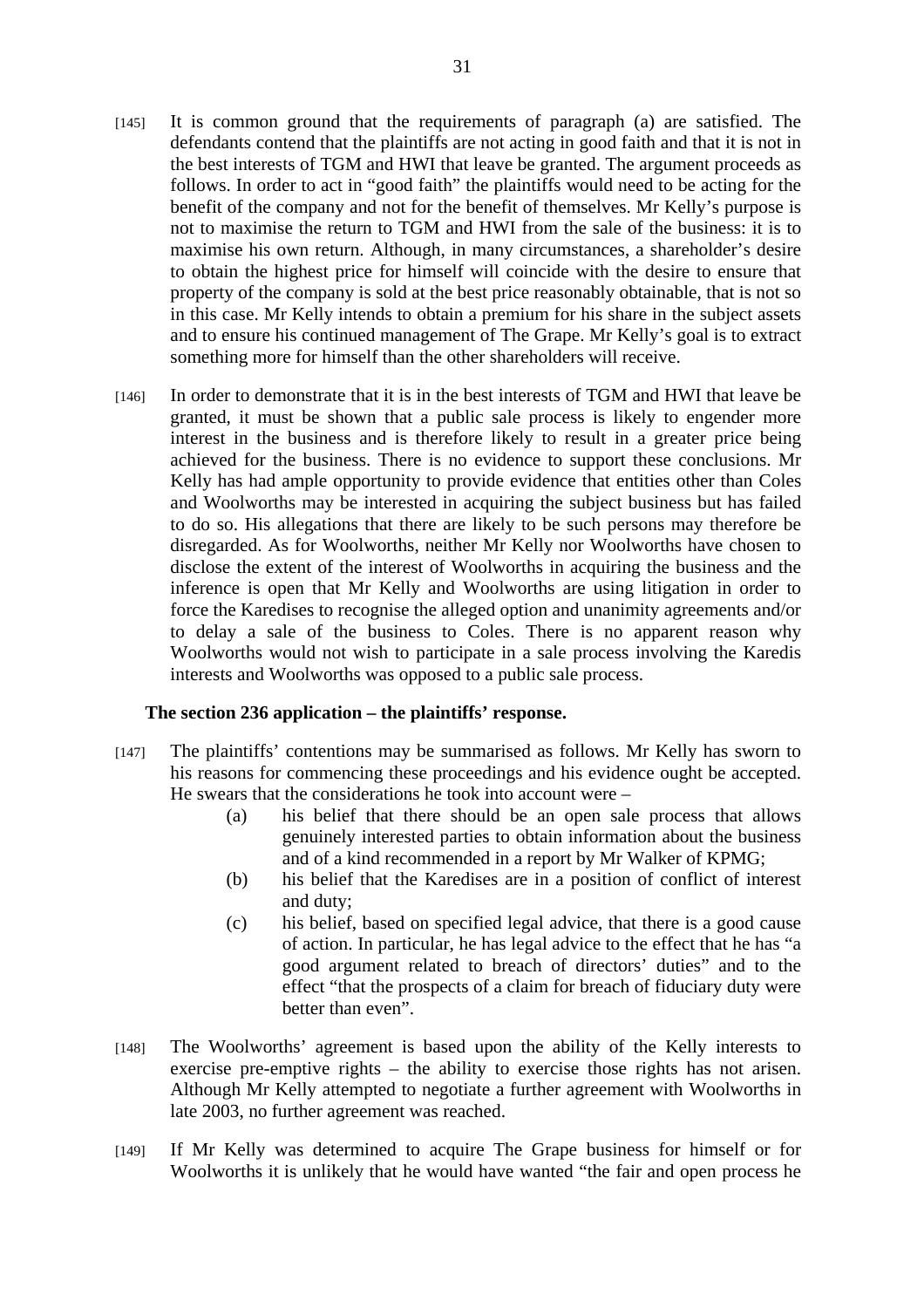contends for in these proceedings". Also the evidence does not establish that Mr Kelly's motive is to prevent or delay a sale.

#### **Mr Kelly's conduct from October 2003**

- [150] In attempting to demonstrate a lack of good faith on the part of Mr Kelly, much reliance was placed by the defendants on the dealings between Mr Kelly and Woolworths in the weeks leading up to 10 November. It is now proposed to examine those dealings.
- [151] On 7 October 2003 one of Mr Kelly's legal advisers sent an email to Woolworths' legal advisers and to Mr Kelly entitled "TGM – draft status/strategy paper". It referred to a conference call between Mr Kelly and senior executives of Woolworths scheduled for later that day. An attachment to it was a document entitled "Sale of business – The Grape Management Pty Ltd (TGM) Preliminary Strategy Paper". It canvassed matters including: Mr Kelly's alleged option to acquire a further 13.3% of the shares in TGM; the provision of funding for action contemplated by Mr Kelly in relation to his increased shareholding; a contemplated oppression action; the prospects of an agreed approach to bidding for The Grape assets; a proposed shareholders' agreement between the Kelly interests and Woolworths; and "an Executive Service Agreement" for Mr Kelly and a payment to him of approximately \$5M "at successful completion". The paper did not refer to any public, or publicly advertised, sale process. It did, however, disclose information confidential to TGM relating to dealings between TGM and Coles in respect of the Theo's name.
- [152] On 23 October Mr Kelly sent by email to a senior executive of Woolworths a document entitled "Position Statement" which referred to The Grape having been "effectively put to the market by the Karedises in the middle of 2002". It set out a table of projected sales broken down into "retail", "co-operative rebates" and "pubs" categories and listed comparable figures for the preceding two years. Under the heading "Moving Forward" it stated -

"Whilst one can debate the merits of launching a case against Karedis's for oppression of the minority shareholders etc, this course of action could be longwinded and will have huge negative ramifications for the business of the Grape and is personally very draining."

- [153] It went on to comment "I think we could win the tender on a price of \$37-\$40m". "…This sale is such a good fit that Woolworths do not want to miss this opportunity. The price will be considered cheap when The Grape can move ahead unimpeded by Board disputes and with the full dynamics of the Woolworths retailing excellence."
- [154] On 24 October, Mr Kelly, in an email to Mr G Karedis, informed him that he had instructed an employee or employees of TGM not to divulge certain price sensitive information to the Karedises having regard to the sale agreement with Coles and the Karedis' consequent position of conflict. On 25 October 2003, Mr G Karedis, in an email to Mr Kelly, pursued him concerning agreement on a sale process. The matter was followed up in an email on 25 October.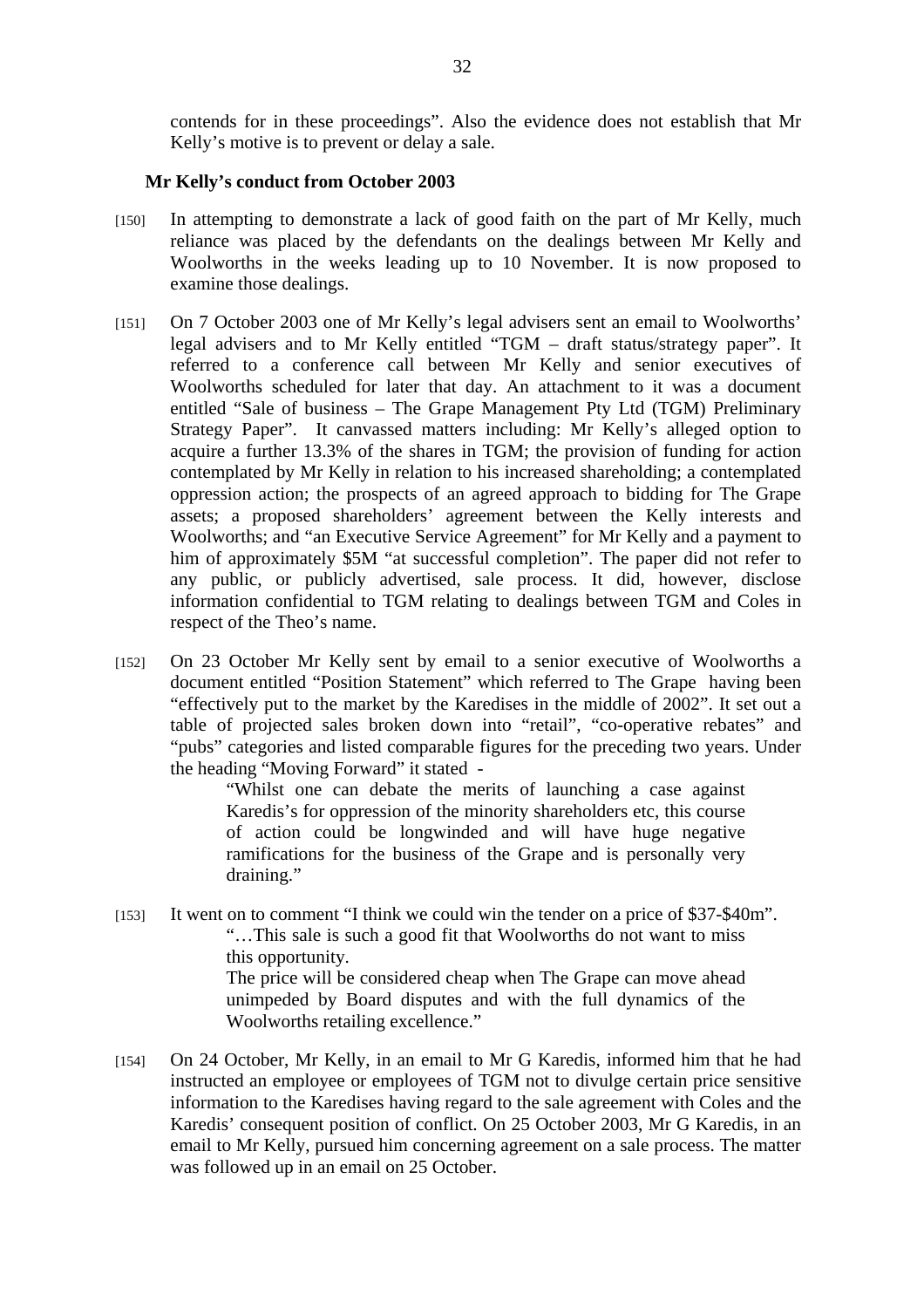- [155] Mr Kelly sent a lengthy email to Mr G Karedis of 28 October 2003, purportedly seeking information on the proposed sale process to enable him to seek advice. It does not advocate that the sale be advertised publicly. Mr Karedis gave a detailed response to that email in an email of 30 October.
- [156] In an email of 31 October 2003 from a representative of Mr Kelly's solicitors to representatives of Woolworths the author stated –

"Email from Tim Kelly to Greg Karedis follows for your comments. This email is actually what is consistent with the strategy of what  $Tom<sup>22</sup>$  and Tim canvassed in their meeting on Thursday. The essence of the strategy and this email is to get the Karedis' agreement to Tim's entitlement to go to 20% and to see if we can get them to agree on unanimity and a completely fair and transparent process. Whisky<sup>23</sup> indicated it would participate in the sale process with  $\text{Tim}$ if satisfied about the terms of the process. This email is designed to test the Karedis' out on these issues and then we can re-group and take stock of the way forward when we have their response. Whisky undertook to Tim to work on the rules of engagement that it would regard as fair and transparent in the sale process and to try to provide them today. …Tim has successfully taken a bit of the heat off the immediate prospect or likelihood of the Karedis selling the assets of The Grape out from underneath him by asserting notice of the proposed Board Meeting for yesterday was inadequate and by explaining to Greg Karedis that Tim would participate in a sale process if, and only if, he could be satisfied that the process would be completely fair and transparent."

- [157] No reference is made in the email to any publicly advertised sales process. The copy email transmitted with the email is one sent by Mr Kelly to Mr G Karedis making detailed comment on the latter's email to Mr Kelly of 30 October. In it Mr Kelly asserted that acceptance of his right to acquire 12.3% of the shares was a prerequisite to any agreement in respect of the sale process.
- [158] That requirement was re-stated by Mr Kelly in emails to Mr G Karedis of 3 and 4 November 2003. Confirmation of unanimity was also raised in an email of 4 November as a pre-condition of any agreement in respect of the proposed sale.
- [159] On 31 October 2003, the solicitors for Woolworths, in an email to the solicitors for Mr Kelly, advised that Woolworths had agreed "that Tim Kelly will proceed along the litigation route which we discussed the other day". The email stated –

"I have also been asked to advise you to require your client to commence proceedings by no later than next Monday in order to prevent the Karedis interests from endeavouring to push through an asset sale at short notice."

Mr Kelly swears that neither he nor his solicitors responded to the email.

[160] Mr Kelly, on 11 November 2003, in an email to Mr G Karedis asserted – "I am not satisfied that your sale process is designed to deliver a sale which is in the best interests of The Grape and its shareholders. I am

 $22$ <sup>22</sup> Mr Pocket, a senior executive of Woolworths.<br>A reference to Woolworths.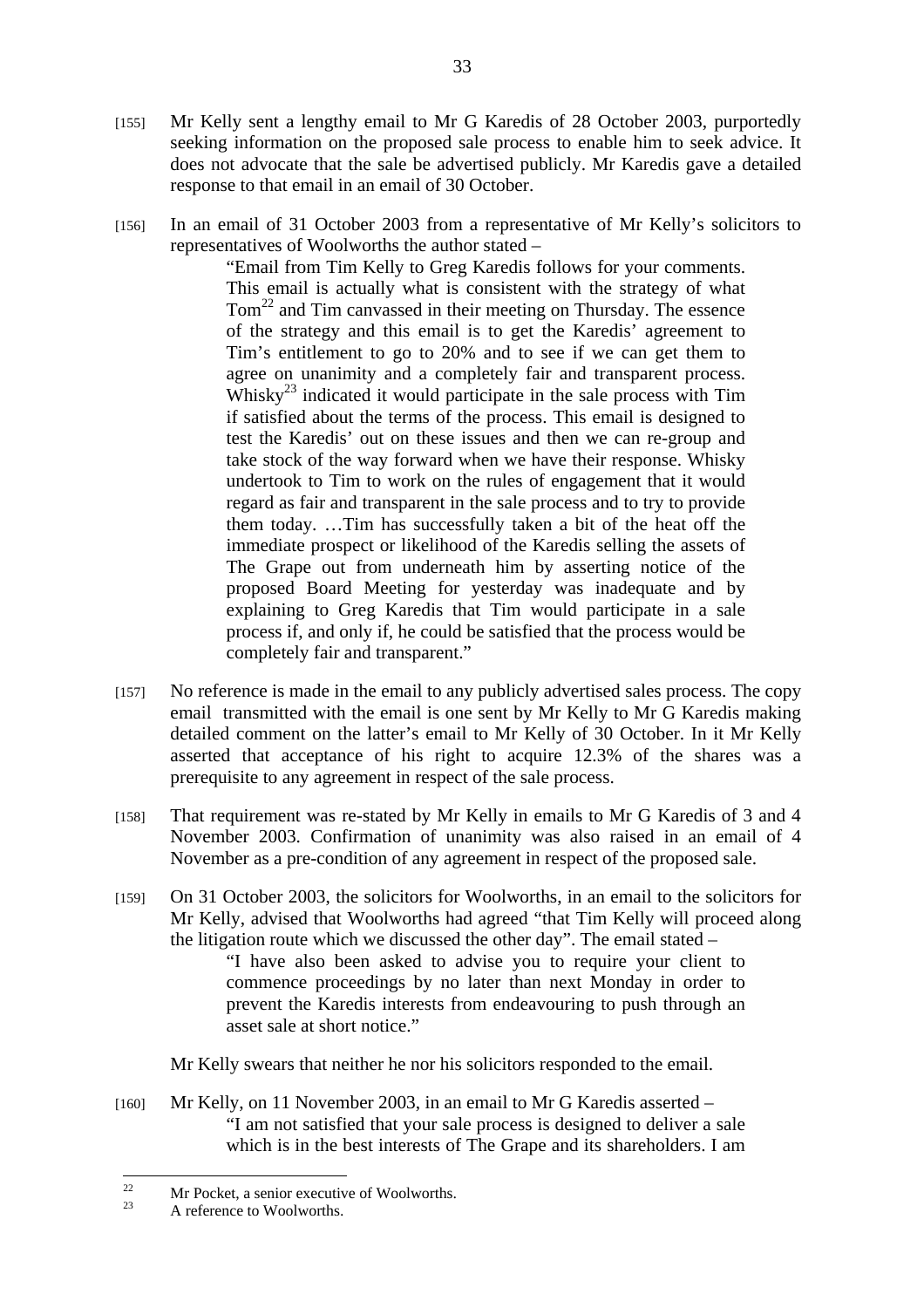firmly of the view that we as directors of The Grape would be failing to act in the best interests of The Grape and its shareholders by not conducting a proper marketing campaign for the sale of the business. … Further, I will also do what is required to have my option to move to 20% honoured and the position on unanimity of decision making clarified once and for all."

- [161] An email of 1 December 2003 from a representative of Mr Kelly's solicitors to a representative of Woolworths transmitted a copy of a communication received from the defendants' solicitors and went on to discuss "litigation strategy". The author expressed the view that the agreement between the Kelly interests and Woolworths "has little relevance to the current set of circumstances" and suggested that a new agreement be entered into "as a priority to reflect the present situation and the joint objectives of the parties".
- [162] These proceedings were commenced on 8 December 2003.
- [163] In his affidavit sworn on 17 March 2004, Mr Kelly admits the existence of communications with Woolworths and Woolworths' solicitors relating to the commencement of these proceedings, that Woolworths has met part of the plaintiffs' legal costs associated with the proceedings and has provided a bank guarantee for \$10,000,000 in support of the plaintiffs' undertaking as to damages.
- [164] In cross-examination, Mr Kelly admitted that he had "sought to negotiate various agreements with Woolworths for … going forwards" but had "failed to have signed up a deal". No representative of Woolworths gave evidence and Mr Kelly did not reveal the precise detail or status of the arrangements on foot between himself and Woolworths. There is, however, no reason to suppose that Woolworths are no longer continuing to meet a substantial portion of the plaintiffs' legal costs incurred in the proceedings. Nor is it probable that communications between Woolworths and the plaintiffs and their respective legal representatives concerning the conduct of the proceedings and the fate of the business of The Grape have ceased.

# [165] **Good faith – applicable principles**

[166] The plaintiffs' submissions relied heavily on the following passages from the reasons of Palmer J in *Swansson v R A Pratt Properties Pty Ltd*<sup>-24</sup>

> "**[36]** Nevertheless, in my opinion, there are at least two interrelated factors to which the courts will always have regard in determining whether the good faith requirement of s 237(2)(b) is satisfied. The first is whether the applicant honestly believes that a good cause of action exists and has a reasonable prospect of success. …The second factor is whether the applicant is seeking to bring the derivative suit for such a collateral purpose as would amount to an abuse of process.

> **[37]** These two factors will, in most but not all, cases entirely overlap: if the court is not satisfied that the applicant actually holds the requisite belief, that fact alone would be sufficient to lead to the conclusion that the application must be made for a collateral purpose, so as to be an abuse of process. The applicant may, however, believe that the company has a good cause of action with a reasonable

 $24$ 24 (2002) 42 ACSR 313.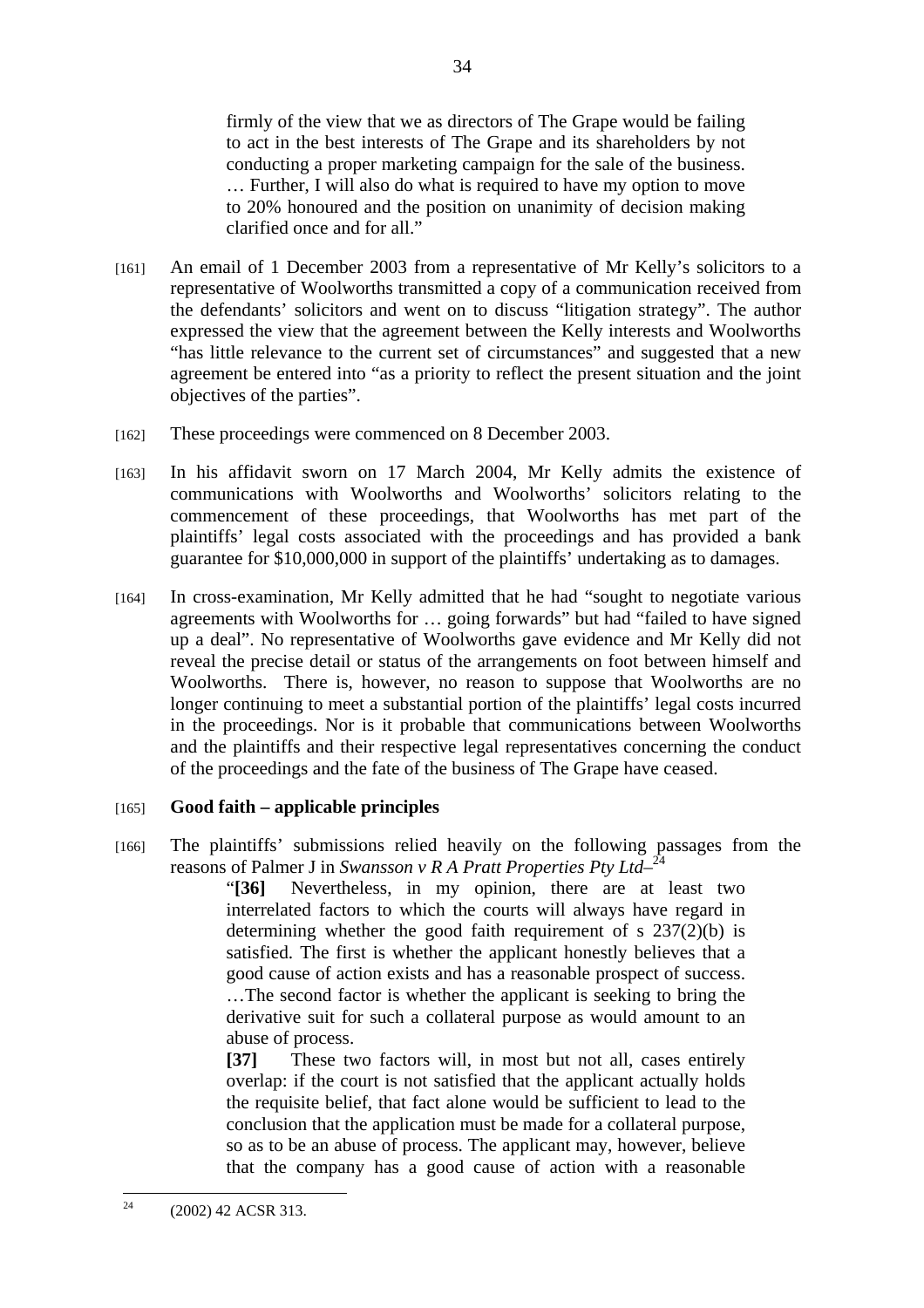prospect of success but nevertheless may be intent on bringing the derivative action, not to prosecute it to a conclusion, but to use it as a means for obtaining some advantage for which the action is not designed or for some collateral advantage beyond what the law offers. If that is shown, the application and the derivative suit itself would be an abuse of the court's process: *Williams v Spautz* (1992) 174 CLR 509 at 526; 107 ALR 635 at 648. The applicant would fail the requirement of s  $237(2)(b)$ .

**[38]** Where the application is made by a current shareholder of a company who has more than a token shareholding and the derivative action seeks recovery of property so that the value of the applicant's shares would be increased, good faith will be relatively easy for the applicant to demonstrate to the court's satisfaction. So also where the applicant is a current director or officer: it will generally be easy to show that such an applicant has a legitimate interest in the welfare and good management of the company itself, warranting action to recover property or to ensure that the majority of the shareholders or of the board do not act unlawfully to the detriment of the company as a whole."

- [167] It was submitted, by reference to *Williams v Spautz*<sup>25</sup> that it may be impossible to establish abuse of process by a plaintiff who, although having an ulterior purpose in view as a desired by-product of litigation, has a genuine cause of action which he would wish to pursue in any event. The plaintiffs, it is submitted, intend to prosecute the action to a conclusion and I accept that the evidence suggests that this is so. I also accept that the plaintiffs have a belief in the existence of a good cause of action with reasonable prospects of success.
- [168] I do not accept, however, that for the purposes of s 237(2), absence of "good faith" can be shown only where the applicant does not intend to prosecute the proposed action to a conclusion. Nor does it seem to me that *Swansson* is authority for any such proposition. In the course of his reasons in *Swansson*, Palmer J said  $-\frac{26}{3}$

"Further, if an applicant for leave under s 237 seeks by the derivative action to receive a benefit which, in good conscience, he or she should not receive, then the application will not be made in good faith even though the company itself stands to benefit if the derivative action is successful."

- [169] "Good faith", or *bona fides*, is a concept long known to company law.
- [170] In *Mills v Mills*,<sup>27</sup> Dixon J observed
	- "Directors of a company are fiduciary agents, and a power conferred upon them cannot be exercised in order to obtain some private advantage or for any purpose foreign to the power. It is only one application of the general doctrine expressed by Lord *Northington* in *Aleyn v. Belchier* [1758) 1 Eden 132, at p. 138; 28 E.R. 634, at p. 637.]: 'No point is better established than that, a person having a power, must execute it bona fide for the end designed, otherwise it is corrupt and void.'"

 $25$  $^{25}$  (1992) 174 CLR 509 at 526.

 $\frac{26}{27}$  At 321.

<sup>27 (1937-1938) 60</sup> CLR 150 at 185.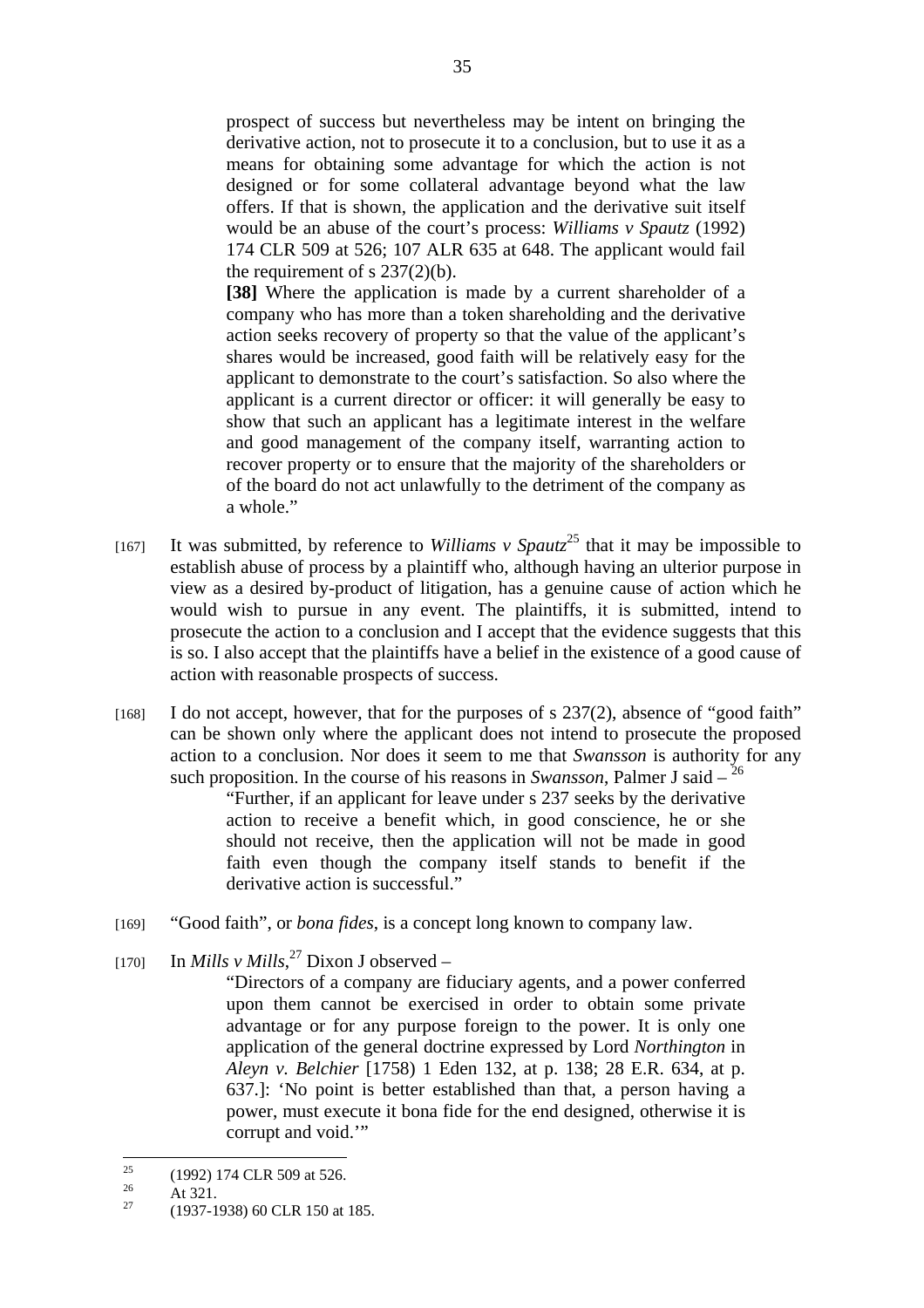[171] In *Ngurli Ltd v McCann28*, Williams ACJ, Fullagar and Kitto JJ referred to the above passage from *Mills v Mills* with approval.<sup>29</sup> Earlier,<sup>30</sup> their Honours had said –

> "Voting powers conferred on shareholders and powers conferred on directors by the articles of association of companies must be used bona fide for the benefit of the company as a whole. In *Greenhalgh v. Arderne Cinemas Ltd.* (1951) Ch 286, Evershed M.R., in a case relating to a special resolution altering the articles of association, said: 'In the first place, I think it is now plain that **"bona fide for the benefit of the company as a whole" means not two things but one thing. It means that the shareholder must proceed upon what, in his honest opinion, is for the benefit of the company as a whole'.**" (emphasis supplied)

 $[172]$  This passage occurs in a paragraph which commences –

"But the powers conferred on shareholders in general meeting and on directors by the articles of association of companies can be exceeded although there is a literal compliance with their terms. **These powers must not be used for an ulterior purpose."** (emphasis supplied)

[173] In *Harlowe's Nominees Pty Ltd v Woodside (Lakes Entrance) Oil Co NL*,<sup>31</sup> in dealing with the validity of a resolution by directors to issue shares in the capital of the company, Barwick CJ, McTiernan and Kitto JJ said –

> "An inquiry as to whether additional capital was presently required is often most relevant to the ultimate question upon which the validity or invalidity of the issue depends ; but that ultimate question must always be whether in truth the issue was made honestly in the interests of the company : *Richard Brady Franks Ltd. v. Price* (1937) 58 CLR 112, at p 142 ; *Mills v. Mills* (1938) 60 CLR 15 at pp 163, 169 ; *Ngurli Ltd. v. McCann* (1953) 90 CLR 425, at pp 438-441. … But if, in making the allotment, the directors had an actual purpose of thereby creating an advantage for themselves otherwise than as members of the general body of shareholders, as for instance by buttressing their directorships against an apprehended attack from such as Harlowe, the allotment would plainly be voidable as an abuse of the fiduciary power, unless Burmah had no notice of the facts."

[174] The above passage from *Harlowe's Nominees* was referred to with approval in *Howard Smith Ltd v Ampol Petroleum Ltd*, <sup>32</sup> in which their Lordships quoted with approval the following passage from *Hindle v John Cotton Ltd*<sup>33</sup>*-*

"Where the question is one of abuse of powers, the state of mind of those who acted, and the motive on which they acted, are all important, and you may go into the question of what their intention was, collecting from the surrounding circumstances all the materials which genuinely throw light upon that question of the state of mind of the directors so as to show whether they were honestly acting in

 $\frac{30}{31}$  At 438.

<sup>28</sup>  $\frac{28}{29}$  (1953) 90 CLR 425.

 $\frac{29}{30}$  At 440.

 $^{31}$  (1967-1968) 121 CLR 483 at 493.

 $\frac{32}{33}$  [1974] AC 821 at 836.

<sup>33 (1919) 56</sup> Sc.L.R. 625, 630-631 per Viscount Finlay.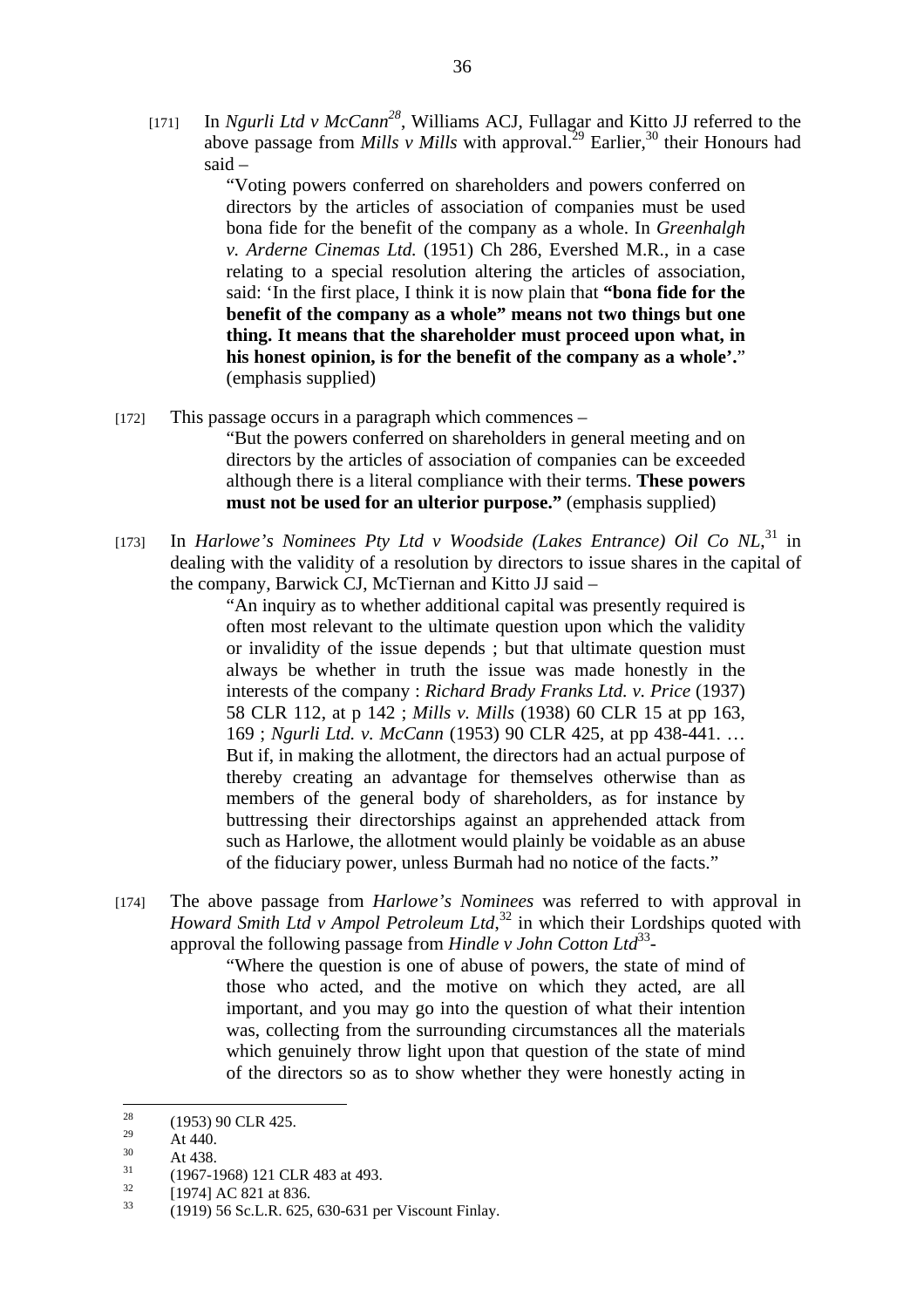discharge of their powers in the interests of the company or were acting from some bye-motive, possibly of personal advantage, or for any other reason."

- [175] In the context of the exercise of fiduciary powers, as the above discussion reveals, the requirement that a director act "bona fide" imports the obligation to act honestly and for no ulterior purpose. The concept of good faith is inextricably linked with these obligations and the obligation to act in the interests of the company.
- [176] Relevantly, the purpose of s 237 is to permit a person within a described class to bring proceedings in the name of a company where it is probable that the directors of the company will fail to do so. In applying to the court for leave to bring proceedings, an applicant, in a sense, is assuming a role of the company's directors. It would thus surprising if the expression "good faith" in s 237(2)(a) did not have the meaning long attributed to it in relation to determinations or conduct by directors.
- [177] That meaning, in any event, is consistent with the normal meaning of "good faith" in the context of the exercise of a right or power required to be exercised in "good faith". In *Central Estates (Belgravia) Ltd v Woolgar*,<sup>34</sup> the Court of Appeal considered a statutory provision which prevented a landlord from bringing proceedings to enforce any right of re-entry or forfeiture terminating the tenancy without leave of the court, where the tenant has made a claim to acquire the freehold or an extended lease, unless the court is satisfied that the claim was not made in good faith. In the course of his reasons Denning MR said –

"To my mind under this Act a claim is made 'in good faith' when it is made honestly and with no ulterior motive. It must be made by the tenant honestly in the belief that he has a lawful right to acquire the freehold or an extended lease, and it must be made without any ulterior motive, such as to avoid the just consequences of his own misdeeds or failures."

# **Conclusions on the question of "good faith".**

- [178] The plaintiffs have the onus of proving that they are acting in good faith. They have failed to satisfy the onus. I consider it probable that in pursuing the litigation the plaintiffs are seeking advantages for themselves "otherwise than as members of the general body of shareholders".
- [179] In the absence of full disclosure by the plaintiffs (which I consider not to have occurred), such advantages are unable to be identified precisely but one such likely advantage is the receipt of more money than the plaintiffs would otherwise stand to receive by virtue of their percentage shareholdings. Another advantage is the use of the financial power of Woolworths to assist in pursuing the claims in respect of the option and voting rights. Also it is probable that the plaintiffs have a purpose of preferring the interest of Woolworths in any procedure for the sale of the assets of The Grape.
- [180] I infer also that another purpose of the plaintiffs in bringing and pursuing the litigation under consideration is to assist in securing for Mr Kelly a continued role in The Grape. The "preliminary strategy paper" transmitted on 7 October 2003

 $34$ 34 *Central Estates (Belgravia) Ltd v Woolgar* [1971] 3 All ER 647 at 649.